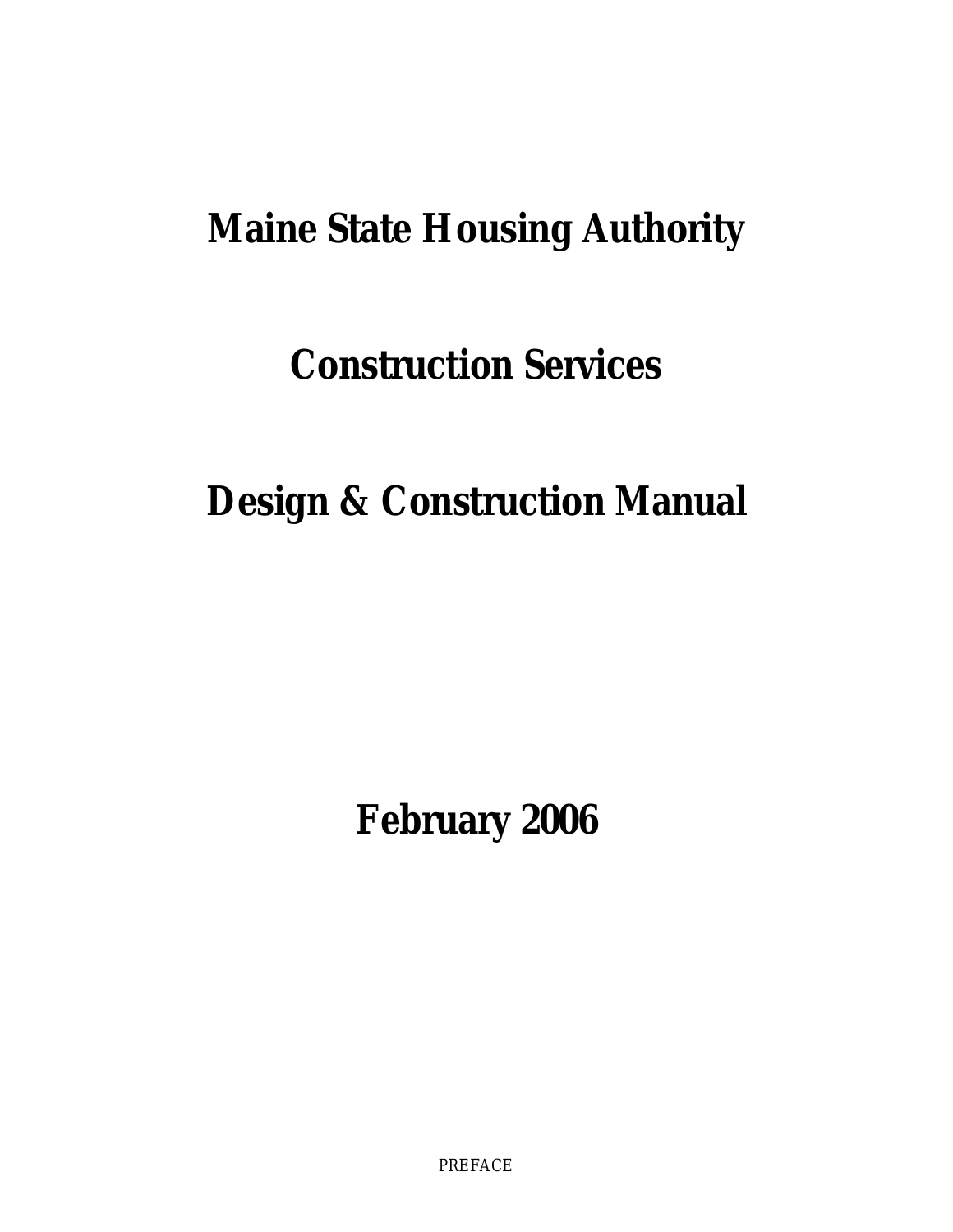#### <span id="page-1-0"></span>**Maine State Housing Authority - Construction Services Design & Construction Manual**

#### **PREFACE**

This Design and Construction Manual (Manual) has been assembled for use by Maine State Housing Authority (MSHA) staff, Authority Partners and their agents who are participating with the MSHA in the development of safe and affordable housing through their applications for various funding sources administered by MSHA. The material contained herein shall be used as a guide in the design and development of new and rehabilitation projects under the various programs administered by MSHA. It is the intent of this manual to assist our partners by outlining MSHA's expectations to ensure a basis for providing safe, sanitary, cost effective, energy efficient, and decent housing for all occupants as well as protecting the Authority's security interests in the property.

The use of the word "shall" implies that strict conformance to a standard or procedure is required by MSHA; the use of the word "should" is a strong suggestion that a standard or procedure be appropriately considered. The use of Maine State Housing Authority, MSHA, and/or the "Authority" all reference the Maine State Housing Authority.

This handbook has been divided into three parts plus an appendix section: Part One contains the Design and Construction Standards to be used in the development of contract documents; Part Two contains the Design and Construction Document requirements and document submittal procedures; Part Three discusses the project delivery processes and procedures. The appendix section contains additional information that is referenced in the body of the handbook.

This Manual has been generated in an effort to provide a quick and easy reference for interested parties concerned with the design and construction of housing projects administered by MSHA and supersedes all previous editions and/or publications printed to date.

Final interpretations, variances, clarifications, amendments, etc. related to this manual shall be made only by the written approval and/or authorization of the Construction Services Department of the Development Division of the Maine State Housing Authority.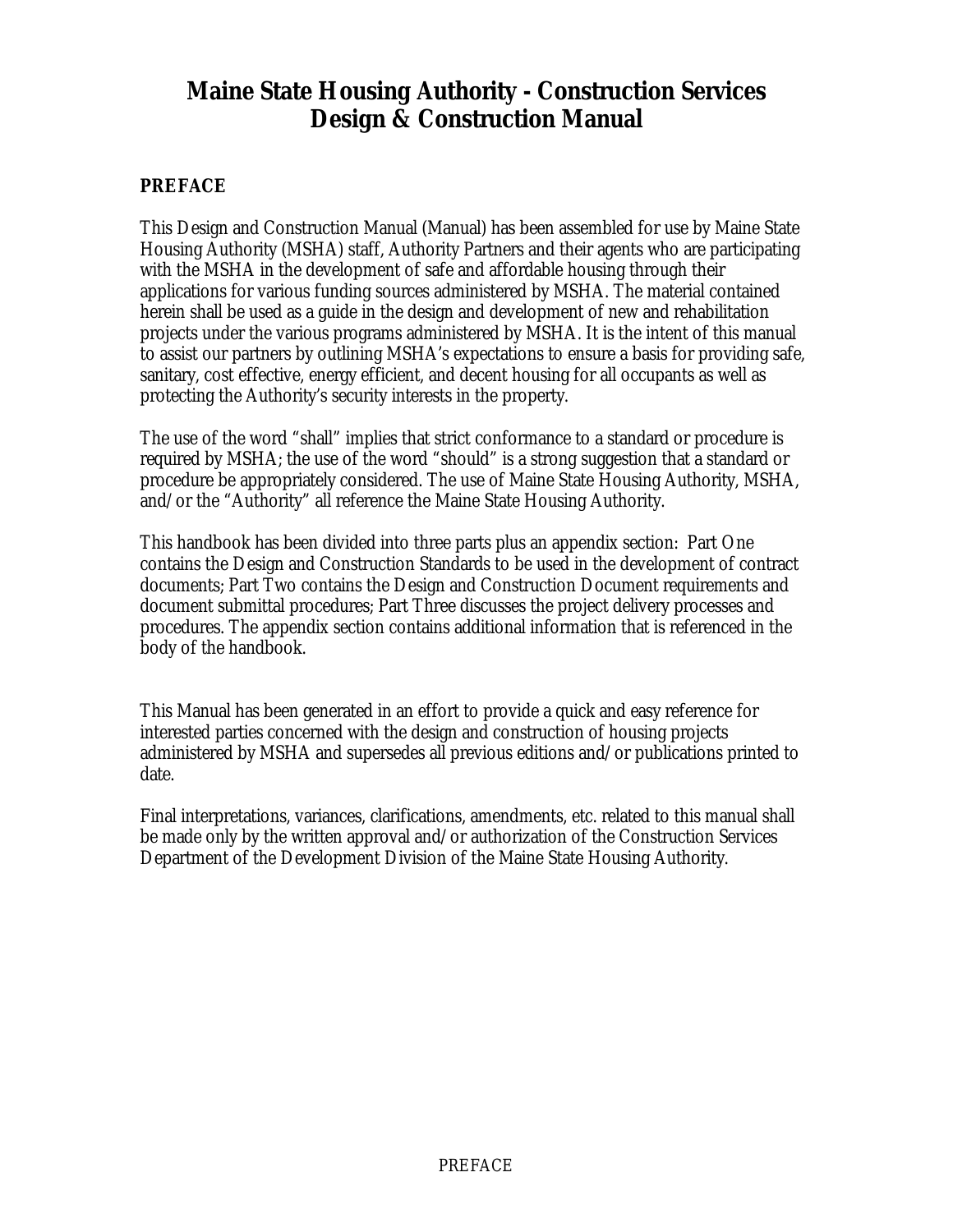## **CONTENTS**

|               | <b>Preface</b>                                                     |
|---------------|--------------------------------------------------------------------|
| <b>PART1</b>  |                                                                    |
|               |                                                                    |
|               |                                                                    |
|               |                                                                    |
|               |                                                                    |
|               |                                                                    |
|               |                                                                    |
| <b>PART 2</b> |                                                                    |
|               |                                                                    |
|               |                                                                    |
|               | C. Design Development Submission - 1 Copy For MSHA  4              |
|               |                                                                    |
|               |                                                                    |
| <b>PART 3</b> |                                                                    |
|               |                                                                    |
|               |                                                                    |
|               |                                                                    |
|               | <b>D. General Conditions Of Construction And Quality Control 4</b> |
|               |                                                                    |
|               |                                                                    |

#### **Appendix A [MSHA Green Building Standards](#page-48-0)**

#### **[Appendix B Certifications:](#page-49-0)**

- **A. Concept Design**
- **B. Construction Documents**
- **C. Construction Completion**
- **D. Real Property Survey**

#### **[Appendix C Project Close-Out Checklist and Forms:](#page-54-0)**

- **A. Construction services Final Completion Checklist**
- **B. Certificate of Completion of Design Professional**
- **C. Contractor's Final Certificate and Release**
- **D. Incomplete Work Escrow (IWE)**
- **E. Owner/Agency Certificate of Completion**
- **F. Contractor's Report of Participation W/M**

**[Appendix D AMENDMENTS](#page-62-0)**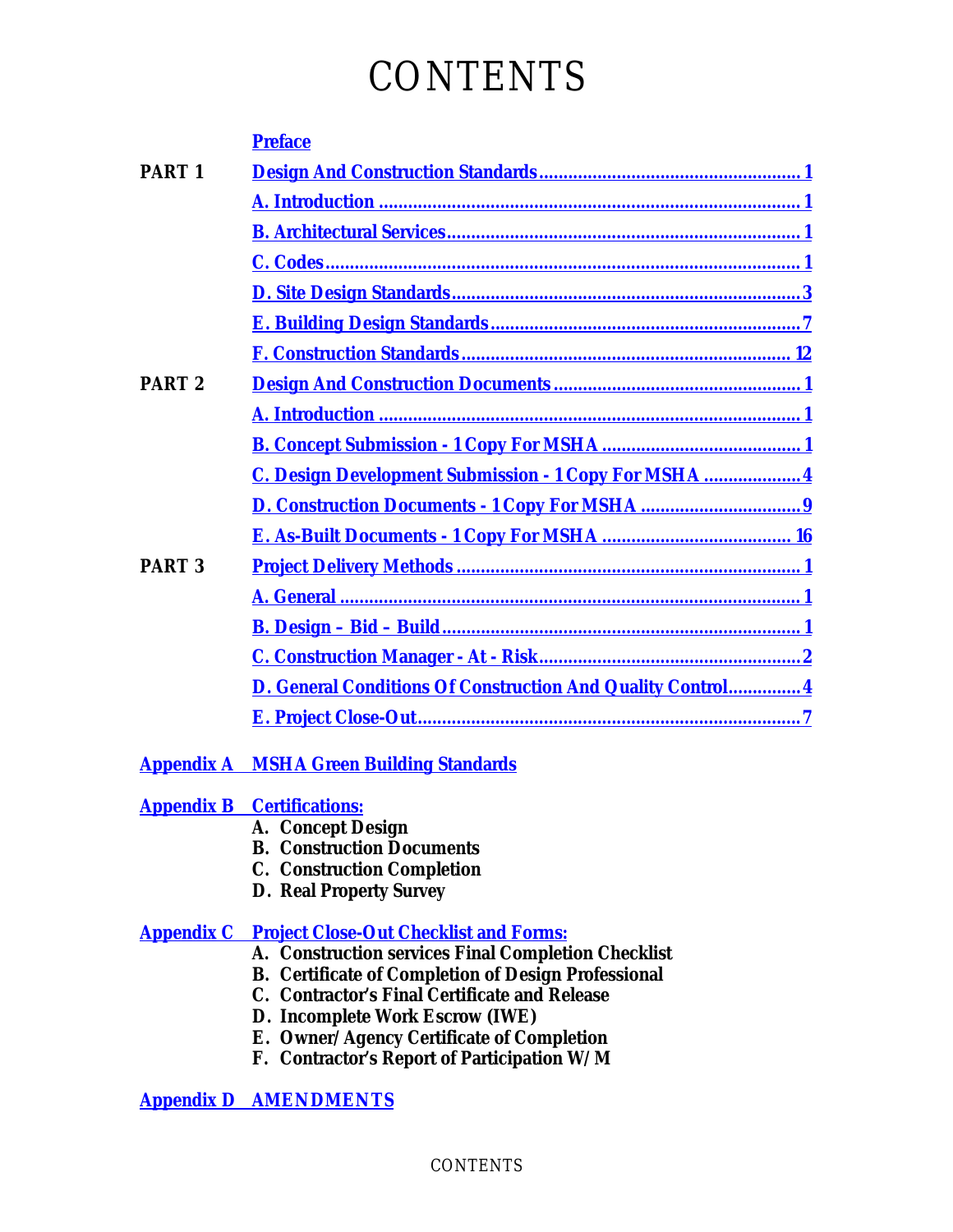#### **PART 1**

#### **DESIGN AND CONSTRUCTION STANDARDS**

#### <span id="page-3-0"></span>**A. INTRODUCTION**

This manual establishes both general and minimal criteria for design, construction, and project delivery for both the new construction and rehabilitation of multi-unit housing developments processed through MSHA. The primary objectives of this manual are to standardize procedures for the design and construction and to aid the design professionals and owners in preparing complete submissions that will allow smoother processing and construction processes. Portions of this manual are applicable to all projects and, therefore, other manuals may be issued for clarity to better align with specific programs administered by MSHA. The Authority recognizes and endorses the use of national, state, and/or locally adopted building, plumbing, electrical, fire protection, and engineering codes and standards. In addition, the Authority requires full compliance with state and local standards for zoning and subdivision regulations. In general, the Authority's standards and/or procedures are meant to complement or supplement any national, state, or local regulations. *In any situations where duplication occurs, the more stringent standard or procedure shall apply*.

#### **B. ARCHITECTURAL SERVICES**

All construction drawings and specifications shall be prepared, completed, and be certified in accordance with State of Maine Statutes by a professional architect licensed in the State of Maine. All other design professionals involved with a project are to be responsible to the architect, the primary designer of record. Such supplemental professionals may include surveyors; landscape designers; interior designers; civil, structural, mechanical, and electrical engineers.

It is suggested that an Owner-Architect Agreement be executed for all design services to be performed on MSHA projects. Owner-Architect Agreement, AIA Document B181, is a suggested format acceptable to the Authority.

The scope of the architectural services shall include:

- 1. All architectural, structural, mechanical, electrical, civil, landscape, and other consulting services necessary to clearly identify the requirements for construction of the project. The scope of services must include provisions for the administration of the construction contract.
- 2. The Architect-Owner Agreement shall delineate the responsibility for the services to be provided whether by the architect, owner, or others.

#### **C. CODES**

The Maine State Housing Authority uses standards of design and construction as part of the implementation of its programs to develop safe housing that will serve the needs of its inhabitants with as much quality as the market place, resources, and need will permit. Unless required by local authorities, all design and construction shall be performed in accordance with the following minimum codes and/or standards: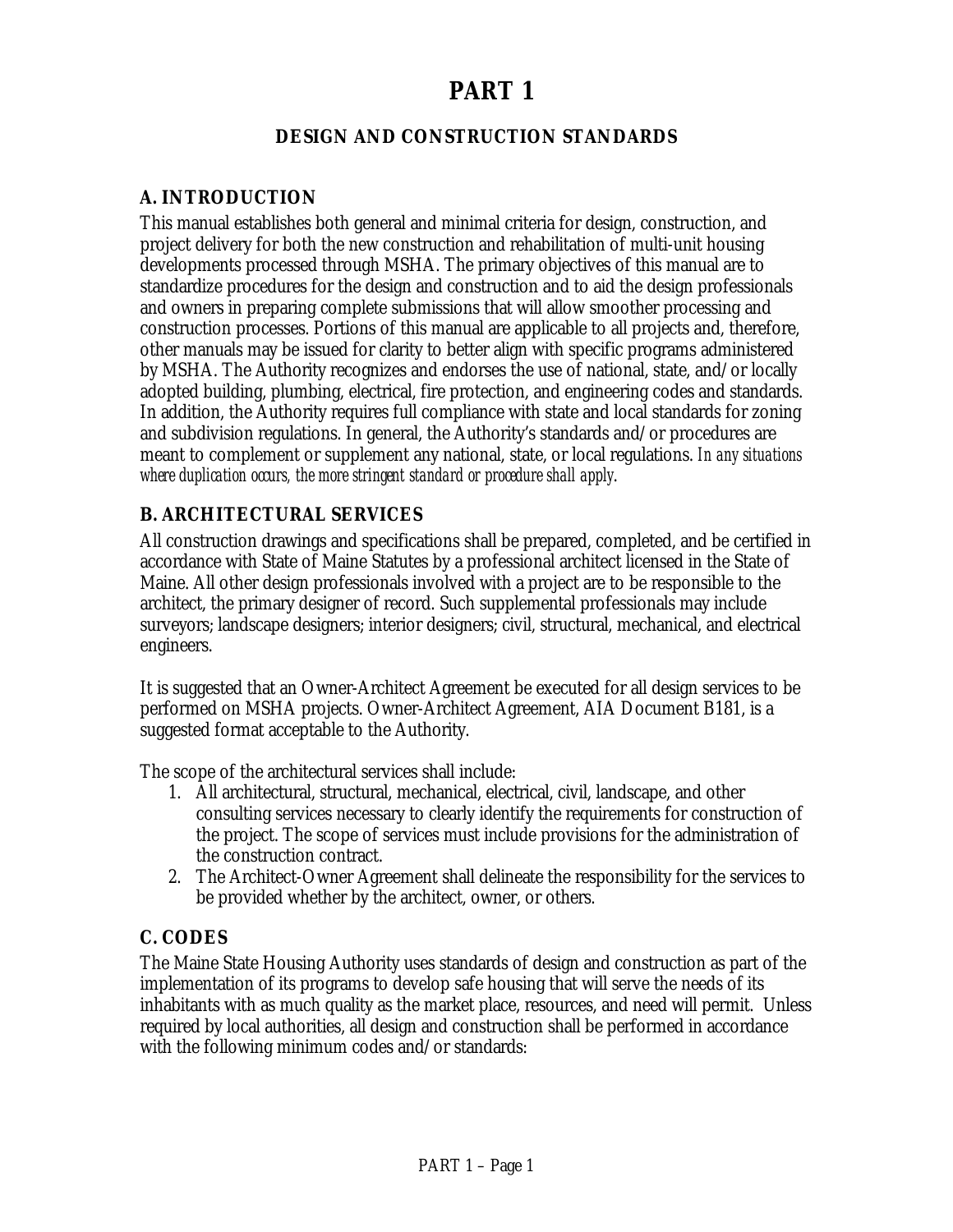| (NOTE: If in there is a conflict with locally adopted municipal Building Code, the stricter |  |
|---------------------------------------------------------------------------------------------|--|
| Code or Standard shall apply.)                                                              |  |
| * IBC 2003 (International Building Code) (NOTE: State level as a model only. If local       |  |
| municipalities elect to update to, or adopt a Building Code, they must adopt the 2003 IBC   |  |
| though it may be amended at will.)                                                          |  |
| * IEBC 2003 (International Existing Building Code) (NOTE: State level as a model only.)     |  |
|                                                                                             |  |
|                                                                                             |  |
|                                                                                             |  |
| (NOTE: Standard developed by International Energy Conservation code 2003)                   |  |
|                                                                                             |  |
|                                                                                             |  |
|                                                                                             |  |

Accessibility Laws, Regulations, and Minimum Standards:

Compliance with all existing laws and regulations is the responsibility of the owner and design professional. MSHA, in keeping with the harmonization of the U.S. Access Board, model codes and key industry standards, has adopted the accessibility requirements of the 2003 IBC, Chapter 11 and the technical requirements of ICC/ANSI A117.1-2003, "Accessible and Usable Buildings and Facilities" as well as the requirements of the 2004 ADA/ABA Accessibility Guidelines. In addition, certain provisions of the Fair Housing Act (FHA) the Fair Housing Accessibility Guidelines (FHAG) and the Maine Human Rights Act (MHRA) shall also be considered as defined below.

All common areas and public spaces shall meet the requirements of the 2004 ADA/ABA AG as well as ICC/ANSI A117.1-2003.

The 2003 ANSI defines four types of Dwelling Units for purposes of accessibility: Section 1002 Accessible Units Section 1003 Type A Units Section 1004 Type B Units Section 1005 Units with Accessible Communication Features

There are three levels of accessibility that may be required in a dwelling or sleeping unit which are generally summarized as follows:

**Accessible** units, **Type A** units and **Type B** units. An **Accessible** unit is constructed for full accessibility in accordance with the requirements in Chapters 3 through 9 of ICC A117.1. For example, grab bars are installed in the bathrooms, a clear floor space is provided for front approach at the kitchen sink and bathroom lavatories, 32-inch (813 mm) clear width doors with maneuvering clearances and lever hardware are provided, etc. None of the elements in the unit are constructed for adaptability. The requirements for an Accessible unit are more restrictive than either a Type A or a Type B unit.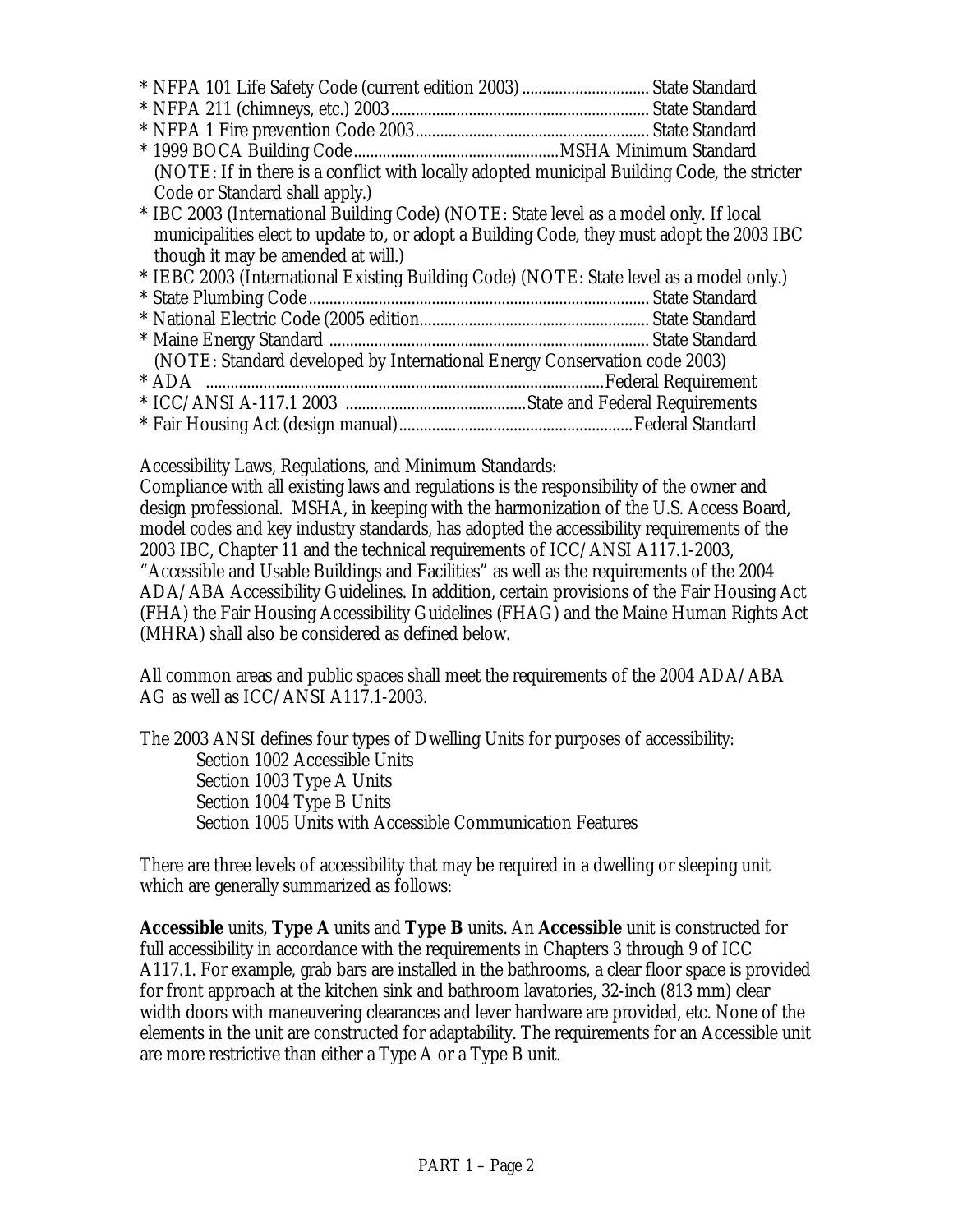<span id="page-5-0"></span>A **Type A** unit has some elements that are constructed as fully accessible (e.g., 32-inch (813 mm) clear width doors with maneuvering clearances and lever hardware) and some elements designed to be altered when needed (e.g., blocking in the walls of the bathroom for future installation of grab bars). This type of unit is less accessible than an Accessible unit and more accessible than a Type B unit.

The scoping or technical requirements for Type B units are consistent with the requirements for units required by the FHAG. A **Type B** unit is constructed to a lower level of accessibility than either an Accessible unit or Type A unit. While a person who uses a wheelchair could maneuver in a Type B unit, the technical requirements are geared more towards persons with mobility impairments. Areas of a Type B unit may be totally nonaccessible (e.g., sunken living room, extra bedrooms on a mezzanine level). Side approach is permitted to sinks in the kitchen and lavatories in the bathroom rather than planning for a front approach. Some elements are constructed with a minimal level of accessibility (e.g., doors within the unit are 31 3/4-inch (806 mm) clear width but do not require maneuvering clearances), while some elements are designed to be altered when needed (e.g., blocking in the walls of the bathroom for future installation of grab bars).

This section also takes into consideration the fact that Accessible unit requirements are more stringent than Type A requirements, and Type A requirements are more stringent than Type B requirements. Units are permitted to be constructed to a higher level of accessibility than required.

The scoping requirements of the MHRA will determine the number of Type A units, typically no less than 10% of the ground level units and a minimum of 10% of the upper story units connected by an elevator when the project is new construction and contains 20 or more units. Renovations of over \$100,000.00 at projects of 20 or more units shall have at least one Type A unit for each multiple of 20. The MHRA requirements of 10% exceed the 5% requirement of Section 504 where federal funds are used, but the threshold for Section 504 is five or more units, so 5% would apply for projects between 5 and 19 units, meaning a minimum of one unit.

MSHA will require that a minimum of 50% of the units required to be Type A shall be provided with the bathroom grab bars installed as required for full accessibility, not just the blocking for future installation of grab bars. All Type A units shall be provided with roll-in type shower compartment.

MSHA will require that at least 2%, but no fewer than one unit, of the total number of all residential dwelling units comply with Section 1005 Units with Accessible Communication Features in projects of five or more units.

The scoping requirements of the FHA require all covered units in new construction of 4 or more units to be adaptable. The ANSI Type B unit meets this requirement. Therefore the FHA may require all units in a project to be Type B while more stringent Type A units will be required by MHRA and Section 504.

#### **D. SITE DESIGN STANDARDS**

Buildings should be planned and located so that the spaces between them become positive elements in the site plan, and not just leftover portions of the site which happen not to be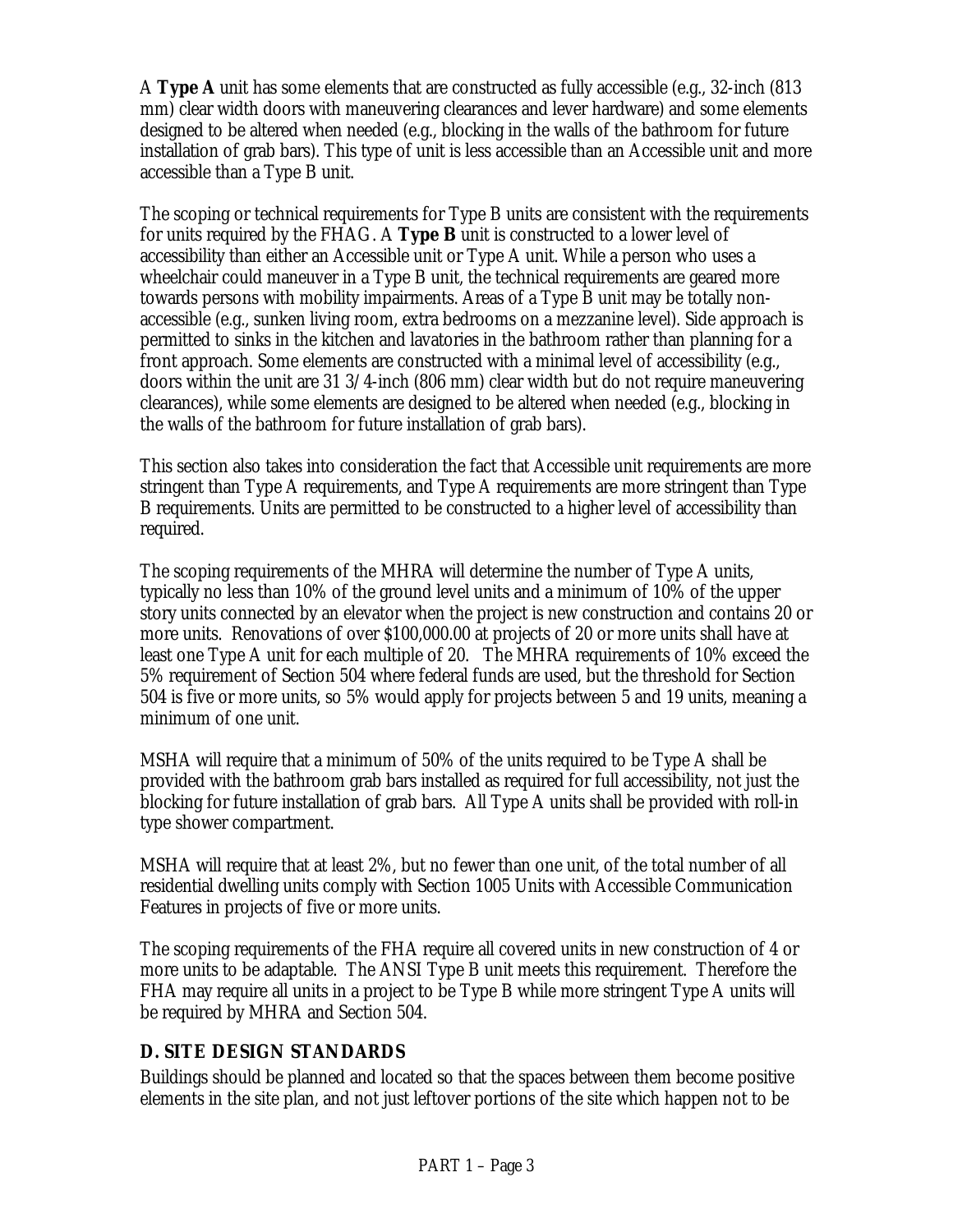occupied by buildings. In this way, land which is defined by natural or man-made features, and developed purposefully, will contribute to the lives of the inhabitants by permitting fuller use and enjoyment of a site, by adding to a sense of belonging and pride among the residents, by offering increased privacy, and by decreasing maintenance needs caused by vandalism and misuse. Buildings, roads, parking areas, recreational facilities, paths, and landscaping of plants and site furnishings shall be related properly to each other, the sun, natural features, topography, and views on and off the site, in a well designed assembly that enhances their utility and enjoyment. Proper site design should address and/or incorporate the following:

- a. PRIVATE OUTDOOR SPACE directly associated with each dwelling, should be provided in single family, semi-detached, row house, and walk-up apartment structures. By extending the sense of belonging for each inhabitant beyond the front and back doors of each living unit, the life of an individual should be integrated within the community in a series of related steps leading from:
	- 1. the intimate privacy within the dwelling unit itself, to
	- 2. the more public use of private outdoor space, to
	- 3. the areas shared, used, and thus belonging to a group of neighbors, to
	- 4. the residential district of the municipality within which the site is located, and which may share schools, churches, shopping facilities, road access, or other features, and on to
	- 5. the village, town, or city itself.

This progression of elements, the relation between them, and the design of each, should be arranged to provide an ordered linkage between the individual, the development, and the community in which it is located. Private outdoor spaces shall be located and designed in a manner suitable to the uses expected to be made of it. Areas of each space shall be appropriate to the size of the site, building coverage, and dwelling type. Private outdoor space may occur as an entrance way, an outdoor patio or play area, or other definable space. It may be integrated with service needs such as driveways, walks, storage, trash bin shelters, and drying lines. It may be defined by these elements as well as by door locations, building jogs, plantings, fences, parking areas and other features. A protected space should be provided for each family unit suitable as a play area for young children and located to permit ready observation from the kitchen or living areas of the dwelling. Particular attention shall be paid to the orientation of these spaces to summer and winter sun.

- b. VEHICULAR means of access and egress for inhabitants, visitors, and service needs shall not disrupt the privacy, well-being, or the safety of the inhabitants.
- c. PEDESTRIAN AND VEHICULAR means of access and egress shall be separated to ensure the safety of the inhabitants. Pedestrian paths and recreation areas must be related to allow ease in access to eliminate vehicular impediment. Family housing developments must address this requirement in order to ensure an appropriate design for children leading from dwellings to recreation areas, to school bus stops, and to municipal streets.
- d. PARKING required for any dwelling unit shall not be permitted on any street designed for acceptance by the municipality, nor will a site scheme be permitted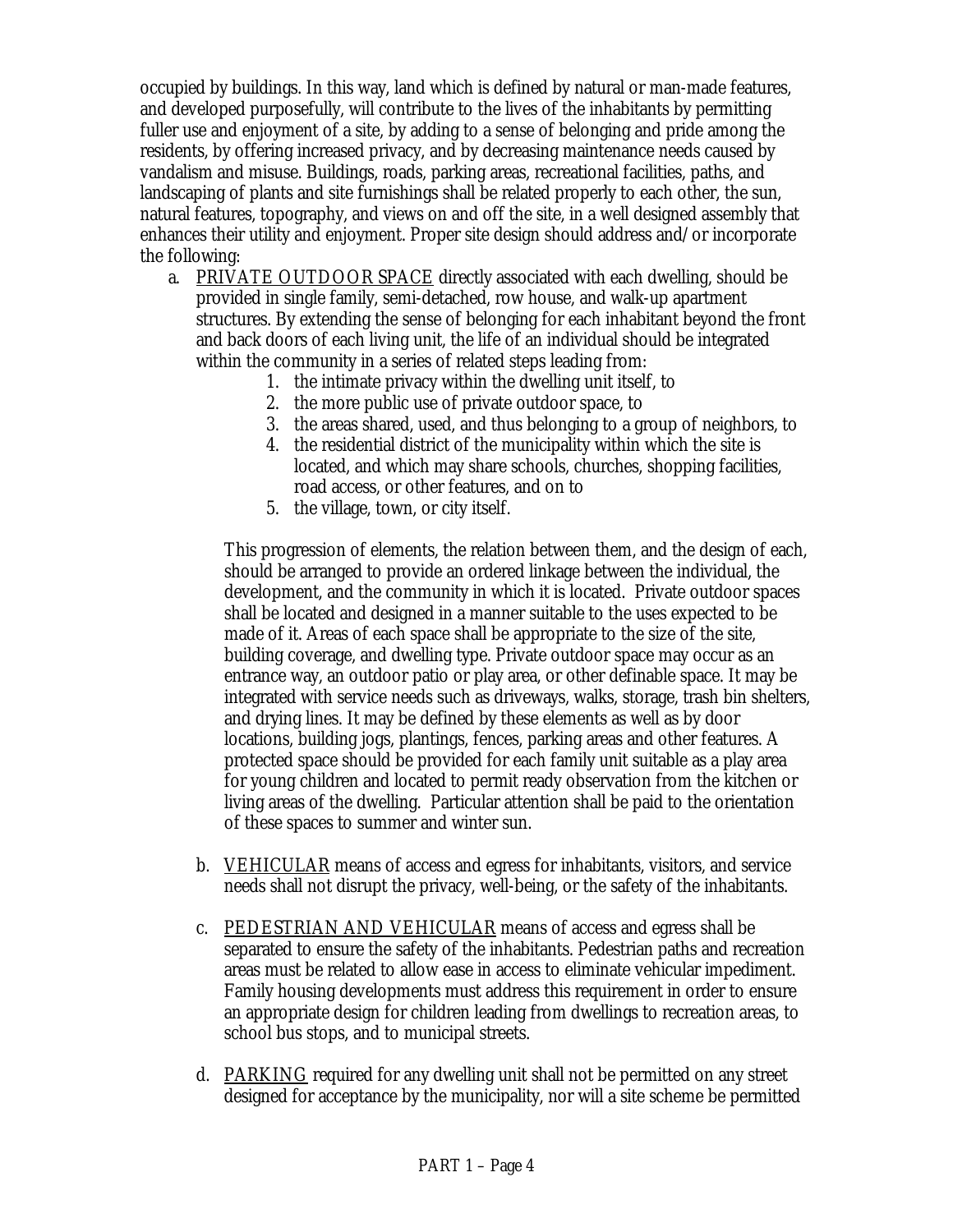with off-street parking when the street has been accepted by the municipality. Parking should be so arranged or screened such that nighttime headlights will not shine at unit windows. Parking areas should be located and sized appropriately in order to prevent large massings of undesirable asphalt. As a Minimum, 1 parking space per unit shall be provided. Parking should not be aligned with buildings, nor shall it intrude upon portions of the site designed for living and recreation. Parking lots of an area and location which dominate the dwellings are not acceptable.

- e. OUTDOOR RECREATION FACILITIES should be provided for common use consistent with the needs and size of each project and its site characteristics. All equipment shall be constructed for durability, resistance to vandalism, and assure low maintenance. Play grounds should be located to avoid hazards, and to provide accessibility, opportunity for parental supervision, and protection of privacy, of nearby inhabitants. Proximity to common laundry facilities or other community centers should be considered. Recreational facilities for elderly use should be related appropriately to outdoor seating areas, community facilities or other focuses of social gatherings. Gardening plots, playing fields, scenic walks or other features should be considered.
- f. COMMUNITY FACILITIES may be required by the Maine State Housing Authority for clothes washing, social gathering, maintenance storage, management offices, or other needs. Community facilities should be designed to create a space for multi-purpose functions and to advocate an extension of the individual units for a sense of neighborhood association.
- g. OUTDOOR LAUNDRY DRYING LINES should be provided for all dwellings in single family, semi-detached and row house structures and are encouraged for all multi-family (either elderly or family) projects. They should be located or screened so as not to be in prominent view. Their location should be coordinated with other outdoor features like fencing or storage sheds so as to reduce the visual importance they would have as isolated features.

The elderly housing requirement is: 50 linear feet per unit

The family housing requirement is: 50 linear feet per unit plus 25 linear feet per bedroom

Common drying line facilities located convenient to common laundries and of a size acceptable to the Authority may be required in other types of housing structures. No lines shall be closer than six inches. Support for non-shrinkable lines shall be durable and strong enough to withstand wind, the weight of the clothes and normal wear and tear without destruction. Common facilities may be allowed when requested by the applicant. The larger the drying facility is, the greater the requirement will be for screening, to prevent an undesirable condition.

h. GARBAGE AND TRASH FACILITIES shall provide sufficient volume for materials accumulated between collections. Dumpsters shall be used only for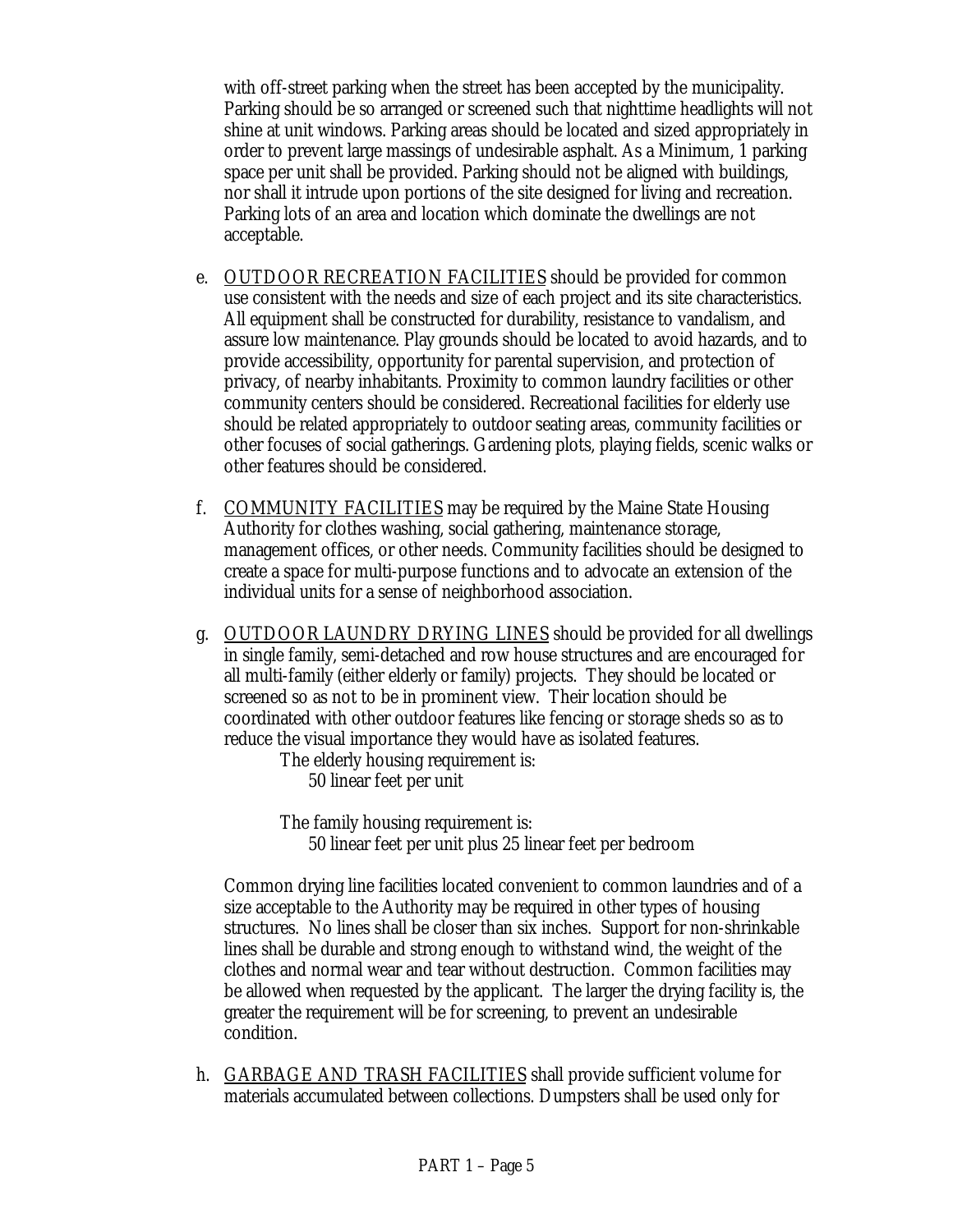family housing if regular municipal collection service is not available and the dumpster service is available locally. Cans will be permitted for elderly housings. The separation and collection of recyclable materials of all kinds is encouraged. If local, no cost for collection, collection services are available for recyclables, then adequate containers and/or storage of recyclables shall be provided.

Dumpster container capacity:

One cubic yard per four bedrooms of the living units served.

Garbage can capacity:

One – 20 gallon can/week for each bedroom of the living units served.

Enclosures shall be provided for all containers to maintain orderly collection, neat appearance, and sanitary conditions; shall deter access by animals; shall minimize hazards to playing children; and shall provide protection from rain and snow. Locations and numbers shall be convenient to the inhabitants served and accessible to the collecting vehicle, but shall be placed, screened or related to other facilities so as to be unobtrusive. Any projects of 30 or more units housed in one building should consider a trash compactor, trash room, and trash chute centrally designed for ease of tenant use. These facilities shall be sized in accordance with anticipated tenant demands

i. MAILBOXES must be supplied and their type and location must be verified by the local post office. If provided in centralized outdoor locations, mailboxes should be accessible to the mail carrier, convenient to the inhabitants, and located, screened or related to other facilities so as not be obtrusive.

Preferably, centralized mailboxes shall be placed so that their use becomes a definite public activity. Successful design implementation has been proven in cases where mailboxes have been integrated with high traffic areas and sitting arrangements, i.e., the community spaces. In the case where elderly projects do not have community spaces the location for the mailboxes should be integrated with the space allocated for laundry services. This provides a sheltered location and maximizes the utilization of the space.

- j. EXTERIOR LIGHTING shall be provided for walkways and parking areas independent of unit lighting and shall be integrated with features of the site to provide a coordinated, harmonious and uncluttered streetscape. Light shall not shine intensely upon windows of dwellings. This requirement is to incorporate light into undistinguishable areas for defensible space as well as general illumination for the safety of the inhabitants. All light pole bases should be located away from potential damage from vehicles or be otherwise protected. SEE MSHA'S GREEN BUILDING STANDARDS FOR FURTHER REQUIREMENTS.
- k. TREE species shall be selected for form, size and rate of growth to provide for the sheltering of unwanted summer sun, usually mid-day and late afternoon, and for the admission of winter sunshine. The species shall be selected according to color, texture, and other features which will enhance the attractiveness of the site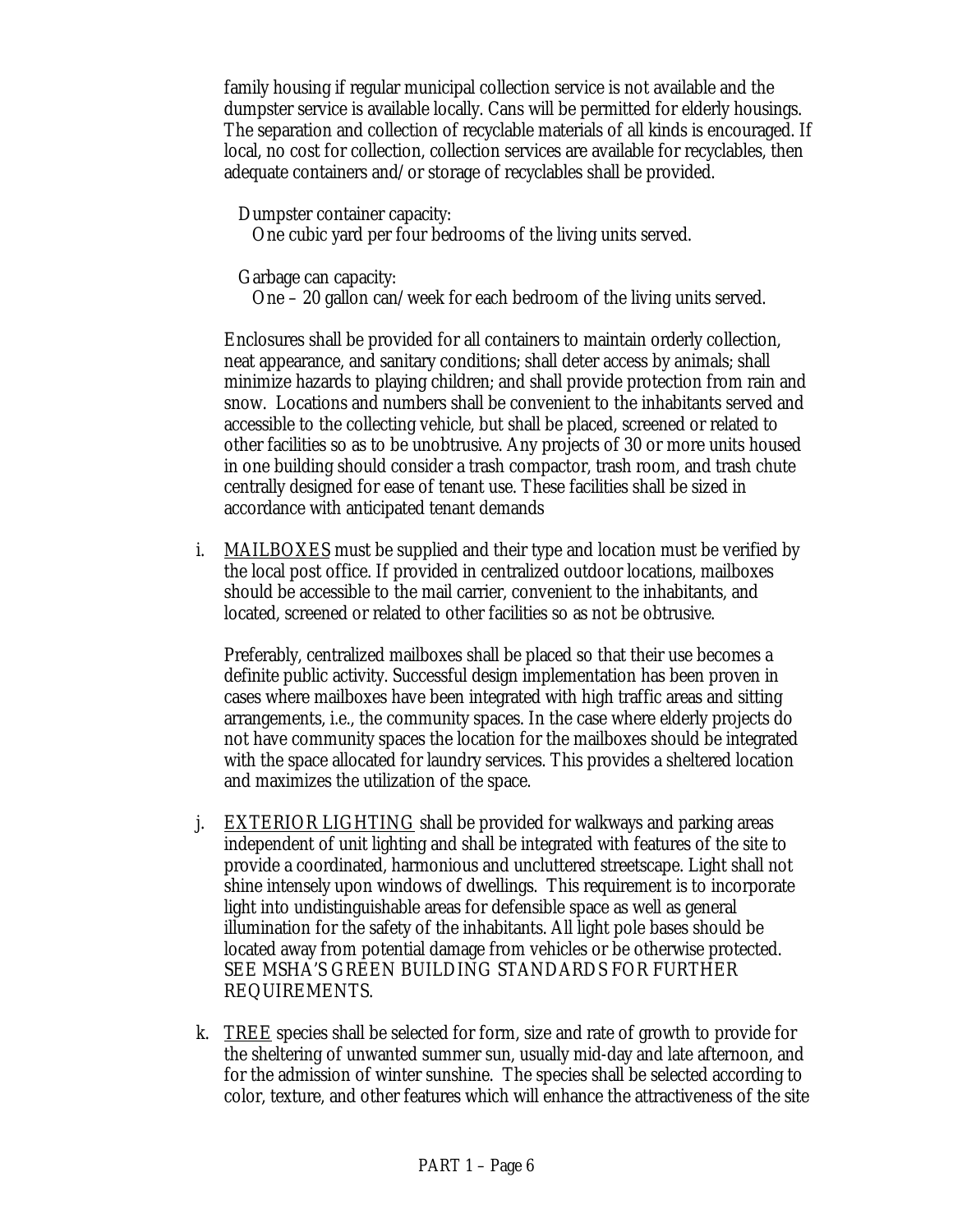<span id="page-9-0"></span>and shall be native species suitable for the geographical areas under consideration and preferably require no irrigation. Root structures shall be considered for space needed, effects on nearby pavements, and possible interference with subsurface utilities. They shall be sized according to proper planting practice, and shall be adequate to withstand normal abuse. SEE MSHA'S GREEN BUILDING STANDARDS FOR FURTHER REQUIREMENTS.

l. SOLAR ACCESS and passive solar heat gain should be considered for all south facing facades.

#### **E. BUILDING DESIGN STANDARDS**

The Maine State Housing Authority also requires construction which provides the greatest durability and economy over the life of the project consistent with other needs. To these ends, MSHA has identified a number of specific features which must be included in each project. Design submissions shall demonstrate compliance with these specific requirements and shall respond to the preferences listed below.

- 1. BUILDING TYPE
	- a. SINGLE FAMILY DWELLINGS are preferred only for locations where the surrounding neighborhood has a prevailing single family residential character which would make more intensive forms of development appear out of place, where site area permits adequate space for each living unit whether directly associated with it or in common use. Elderly housing, however, should not be designed for single dwelling structures.
	- b. SEMI-DETACHED PAIRS OF DWELLINGS with living units side by side are acceptable whenever they are with compatible surrounding neighborhood integrity, site layout, and land and construction costs. All dwellings shall have individual entrances.
	- c. DUPLEX apartments, one above the other, will generally not be acceptable to MSHA unless unique characteristics of topography, site area, or construction technology clearly show that such a form would be the most suitable. If duplex apartments are constructed for family use, they shall have separate entrances from the outdoors.
	- d. ROW HOUSE dwellings may be used whenever they are compatible with surrounding densities, the economies of construction, the resulting open space, the centralization of utilities, and/or other considerations which make this building type the most suitable for the site. Whenever row houses are used, building massing, number of dwellings, and building relationships with other features shall be designed to reduce the extended repetition of multiple units, and the sense that numbers and building overwhelm an individual dwelling. In general, no building should contain more than five dwellings unless local features make this limit impractical.

Each dwelling shall be identifiable from the outside of the building and shall be distinguishable from adjacent dwelling by such features as changes of building line, entrance way, stair tower, window lines, finish materials, roof lines,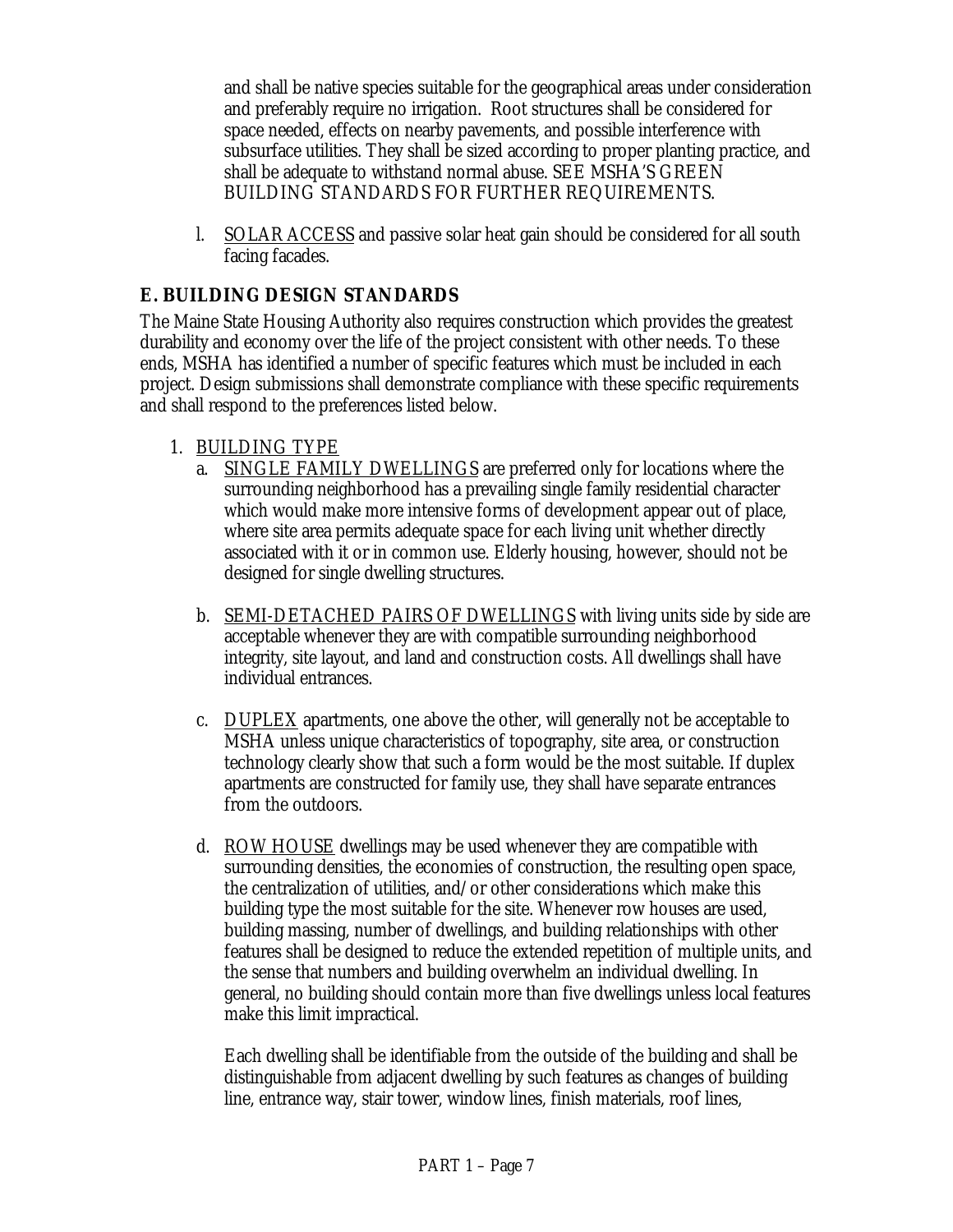plantings, or walks. Two entrances should be provided to each dwelling and shall relate private outdoor space with the dwelling interior and the exterior features which define it for the enhancement of privacy and identity of the inhabitants.

- e. WALK-UP apartment buildings with some living units located over others should be avoided, unless MSHA determines that they are preferable because of site area, dwelling numbers, surrounding densities, or building technology. Elderly units, though not a preferred unit type as units without stairs are preferred, if accepted, shall not require climbing more than one story. If walk-up apartments for family use are accepted, they should be designed without extended corridors, and with separate entrances for each living unit. Entrances, halls, stairs, and doors leading to living units should be designed to provide each apartment, or group of apartments served in common, a sense of community and shared responsibility for those areas. Outdoor stairs and balcony landings, sheltered against rain and snow, and providing doors to individual living units shall be appropriate to reinforce a sense of privacy for each dwelling. The relationships of windows and doors to halls and stairs shall be designed to give privacy to the inhabitants by screening doorways from incidental passage and public view.
- f. LOW RISE AND/OR HIGH RISE buildings shall be considered by the Maine State Housing Authority to be appropriate when land cost, site area, number of dwellings and surrounding densities require low/high rise construction. Low/High rise structures with a block mass that, in the opinion of the Maine State Housing Authority, overwhelms the scale of nearby development will not be acceptable.

#### 2. BUILDING FORM

- a. ORIENTATION of building access, public passageways, places for social gathering, common facilities, dwelling entrances, rooms and windows shall be related to sun directions, prevailing seasonal winds, views, nearby land uses, topography, natural features, vegetation, roads, drives, parking, recreation areas, other common facilities, walks, outdoor areas, or any other features as they may together improve the quality and preserve the privacy of the lives of the inhabitants. Living Units should be orientated with daytime living portions related to the sun to capitalize on passive solar heat. They should also be oriented wherever possible to provide view for the day time living portions of each dwelling of any areas on or off the site where interesting activity may be observed consistent with privacy.
- b. SHADE of buildings shall be designed to be appropriate to nearby existing development, to each other, to site improvements, and to natural features. Sunlight, protection from winter winds, exposure to summer breezes, and views shall be considered. A major consideration in the design shall be given to sun orientation to obtain the maximum amount of passive solar energy.
- c. ACCESSIBLE units shall be provided in accordance with Maine Law and this manual. All buildings shall be designed to facilitate access. Accessible units shall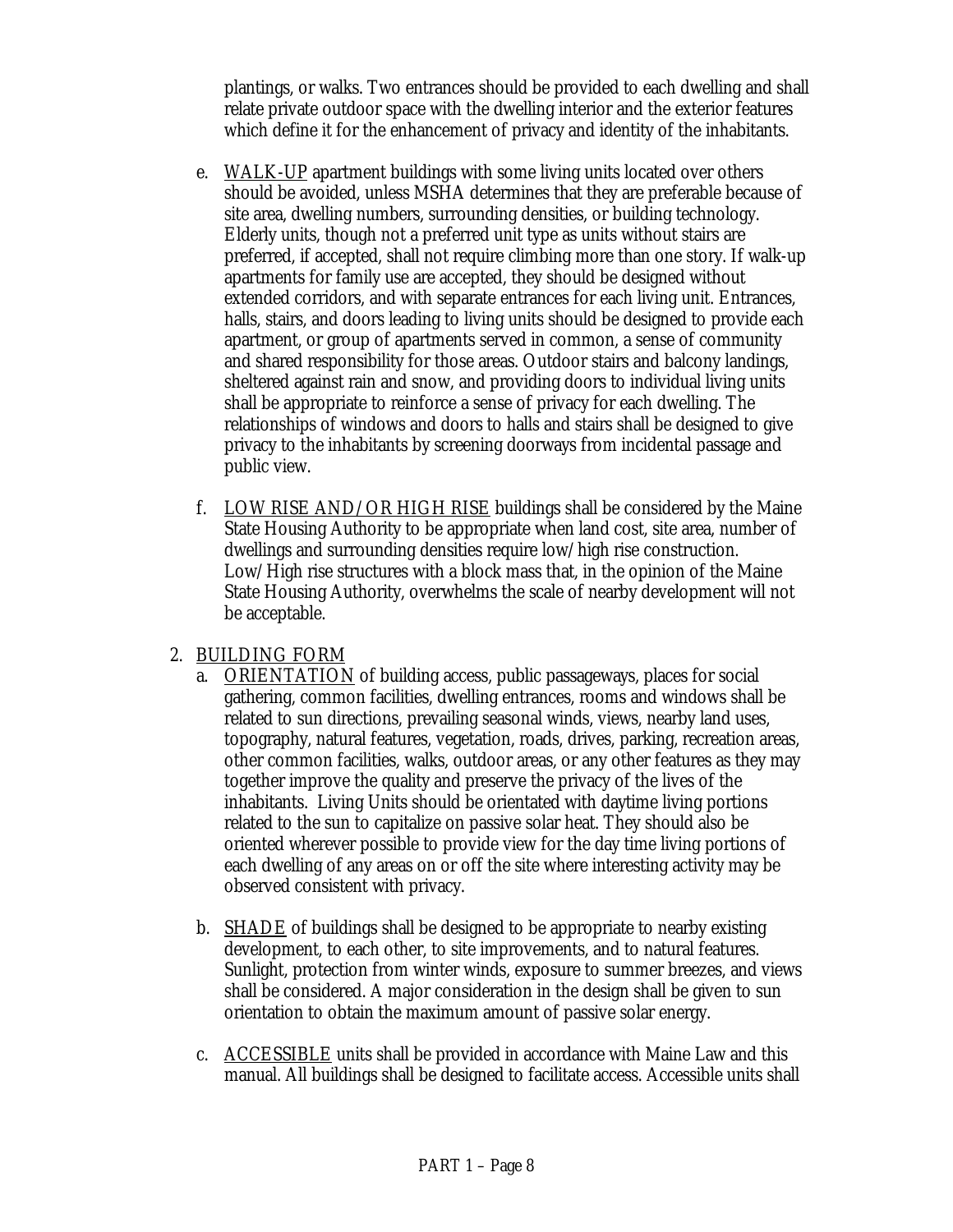be distributed among the various types and sizes of dwellings included within each development.

#### 3. BUILDING DESIGN

- a. BASEMENTS may be provided for all family housing unless determined by the Maine State Housing Authority to be impractical because of terrain or underlying soil conditions. For buildings without apartments stacked one above another, cellars shall be divided along the same walls separating the dwellings above, and accessible for the private use of each dwelling as well as by individual bulkheads, areaways, or other openings to the exterior. If cellar stairs provide direct access from an exterior door to the cellar at least three feet wide, and without crossing a habitable room, a bulkhead or areaway may not be required. Private cellar spaces shall not be inter-connected. Areas containing plumbing, mechanical, or electrical equipment used in common by more than one dwelling shall be separately enclosed and accessible to the exterior without passage through a dwelling. All buildings with apartments stacked one above another and with basement areas shall have private storage areas securely enclosed and lockable, with a volume for each dwelling at least as great as required for secondary storage in the following section.
- b. CRAWL SPACE FOUNDATIONS should be avoided wherever possible. If determined to be necessary, they shall include adequate provisions for controlling ground laden moisture and thermal conductivity and heat losses.
- c. STORAGE for all dwellings shall be provided in accordance with the following schedule:

| <b>Dwelling</b><br><b>Size</b> | <b>Elderly</b> | <b>Family</b> |
|--------------------------------|----------------|---------------|
| 0 Bedroom                      | 200            |               |
| 1 Bedroom                      | 200            | 200           |
| 2 Bedrooms                     | 275            | 475           |
| 3 Bedrooms                     |                | 625           |
| 4 or more Bedrooms             |                | 775           |
|                                |                |               |

#### GENERAL STORAGE REQUIREMENTS (in cubic feet)

Both primary and secondary storage shall be provided within the elderly dwelling unit.

Primary and secondary storage shall both be provided for each family dwelling unit. Primary storage shall be located within the living unit in a heated space. Secondary storage shall be located in the same building as the dwelling, and accessible to an inhabitant without unsheltered outdoor passage. While secondary storage may be added directly to and combined with primary storage, it may also be provided by a required cellar area or in basement storage cubicles. A least 40% of the family storage requirements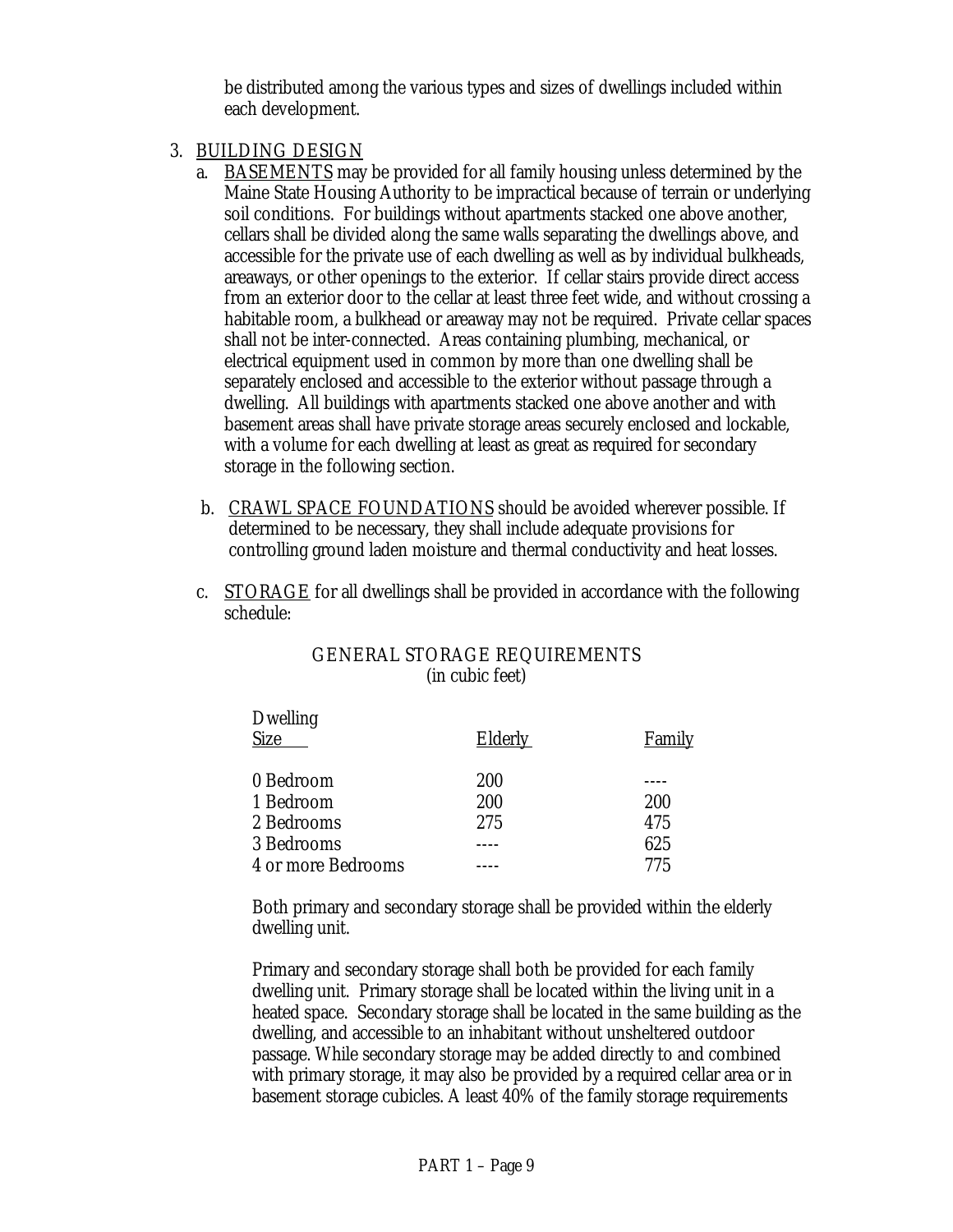must be met within heated space accessible from within the living unit. Primary and secondary storage volumes less than four feet or more than eight feet in height, or more than four feet in depth without two feet of access space shall not be included within the required volume. Storage area requirements shall not include access space and/or door swing space.

d. UTILITIES shall be centralized wherever practicable to realize economies of efficiency in operation or maintenance. Layout of electrical distribution and, where possible, heat and water systems shall be designed for separate metering whenever differential rates do not cause separate metering to be more expensive, in which case the installation shall be readily convertible to separate metering in the future.

Utility meters are required to have exterior reading devices to eliminate the necessity of entering individual unit(s).

Electrical utility entrances including telephone, cable TV, internet, and power shall be underground leading from a point where overhead service does not intrude upon the residential scale.

- e. WASHER AND DRYER hookups should be provided in each living unit of family housing, including non-combustible (metal) dryer vents ducted full sized to the exterior, and which are equipped with self-closing dampers. High rise and other elderly housing units without washers and dryers provided within the living units shall have common laundry facilities provided. All dryers shall be vented full sized to the outside. The number of washers and dryers for common laundries shall be based on one washer and one dryer for every ten units in family housing and one washer and one dryer for every twenty units in elderly housing.
- f. DRINKING FOUNTAINS OR COMMERCIALLY SUPPLIED BOTTLED WATER STATIONS shall be provided in all projects which have community facilities. These fountains/stations are to be accessible to the accessible.
- g. TELEPHONE systems shall be pre-wired in suitable proximity to likely placement of furniture. Outlets are to be located in all of the following spaces:
	- 1. Master Bedroom
	- 2. Living Room or Corridor or Dining Room
	- 3. Kitchen
- h. TELEVISION master antenna systems, master satellite systems, and/or Cable TV systems shall be provided in all projects in an appropriate location for viewing and likely furniture placements. Jacks shall be installed in all of the following spaces:
	- 1. Master Bedroom
	- 2. Living Room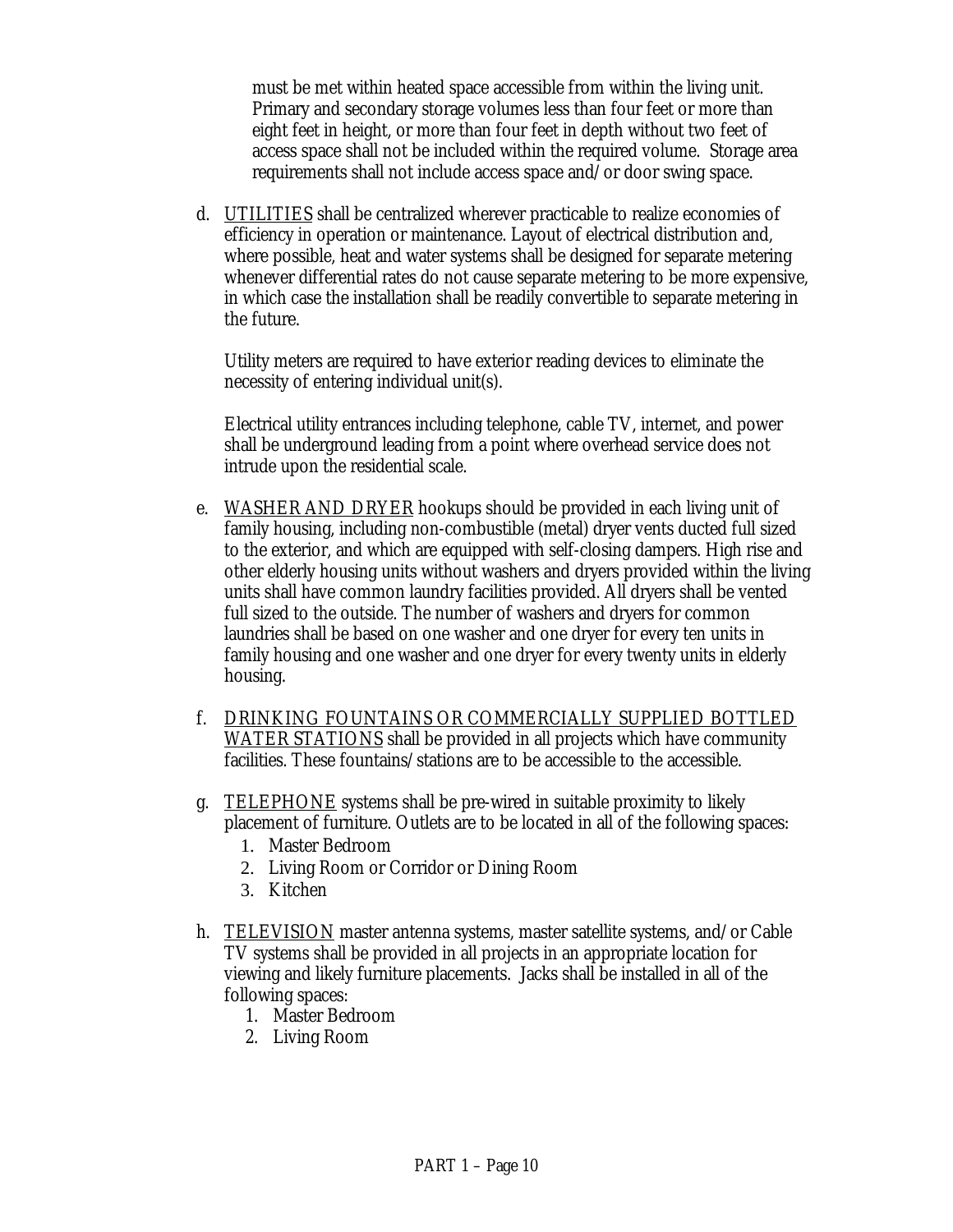- i. INTERNET ACCESS shall be pre-wired and be available in the same spaces as the TV and/or Telephone systems. All pre-wiring shall be compatible with the local service provider(s).
- j. RANGE HOODS shall be provided in each kitchen over the range, be vented full size directly to the outside, and be equipped with a damper which is selfclosing when the fan is not in operation. Ductwork runs shall be as short as possible and with as few elbows as possible to assure proper fan operation. All ductwork shall be concealed within the living unit. Ductwork should be within heated spaces to eliminate condensation problems.

In accessible units a separate wall switch mounted for easy accessibility for a wheelchair occupant shall be provided for and wired to the range hood and light. This switch is to be in addition to the integral switch provided with the fixture.

k. KITCHEN EQUIPMENT shall be provided for all dwellings and shall include a cook top and oven, or a range with oven, and a refrigerator. Specifications on ranges should include front mounted controls for accessibility in elderly and required accessible units only. Selection of residential kitchen appliances shall be based on number of residents. Generally minimum size of refrigerators shall be as follows:

| 0 and 1 bedroom units | 12.5 cu feet usable |
|-----------------------|---------------------|
| 2 and 3 bedroom units | 15.5 cu feet usable |
| 4 bedroom units       | 17.5 cu feet usable |

- l. Ranges shall be provided with a minimum of 4 burners and a full sized oven for all living units with bedrooms. In zero bedroom units, smaller cooking facilities will be reviewed on a case by case basis.
- m. FIRE AND SOUND TRANSMISSION minimum ratings shall be strictly observed. Plans shall clearly indicate typical wall and floor sections, ratings and their locations to demonstrate full compliance with codes and standards. Particular attention shall be paid to the installation of mechanical and electrical items in fire and sound walls such that the ratings are not compromised.
- n. FOR UNITS SERVING SENIORS, bathrooms should include the following features:

Bath doors should swing out. Water closets should have 17" rim height Water closets should be located in corner with adequate adjacent wall space to facilitate future installation of grab bars

o. STRUCTURES PROPOSED FOR REHABILITATION must meet or be rehabilitated to meet all of the new construction codes and standards contained herein, wherever possible. Re-use of existing materials, i.e., doors, windows, siding, roofing, structure, woodwork, finishes, etc., will be judged on a case by case basis utilizing the new construction criteria as a reference point. It should be further noted that rehabilitation projects present unique mechanical, structural, and fire stopping characteristics that will be upgraded to the latest standards in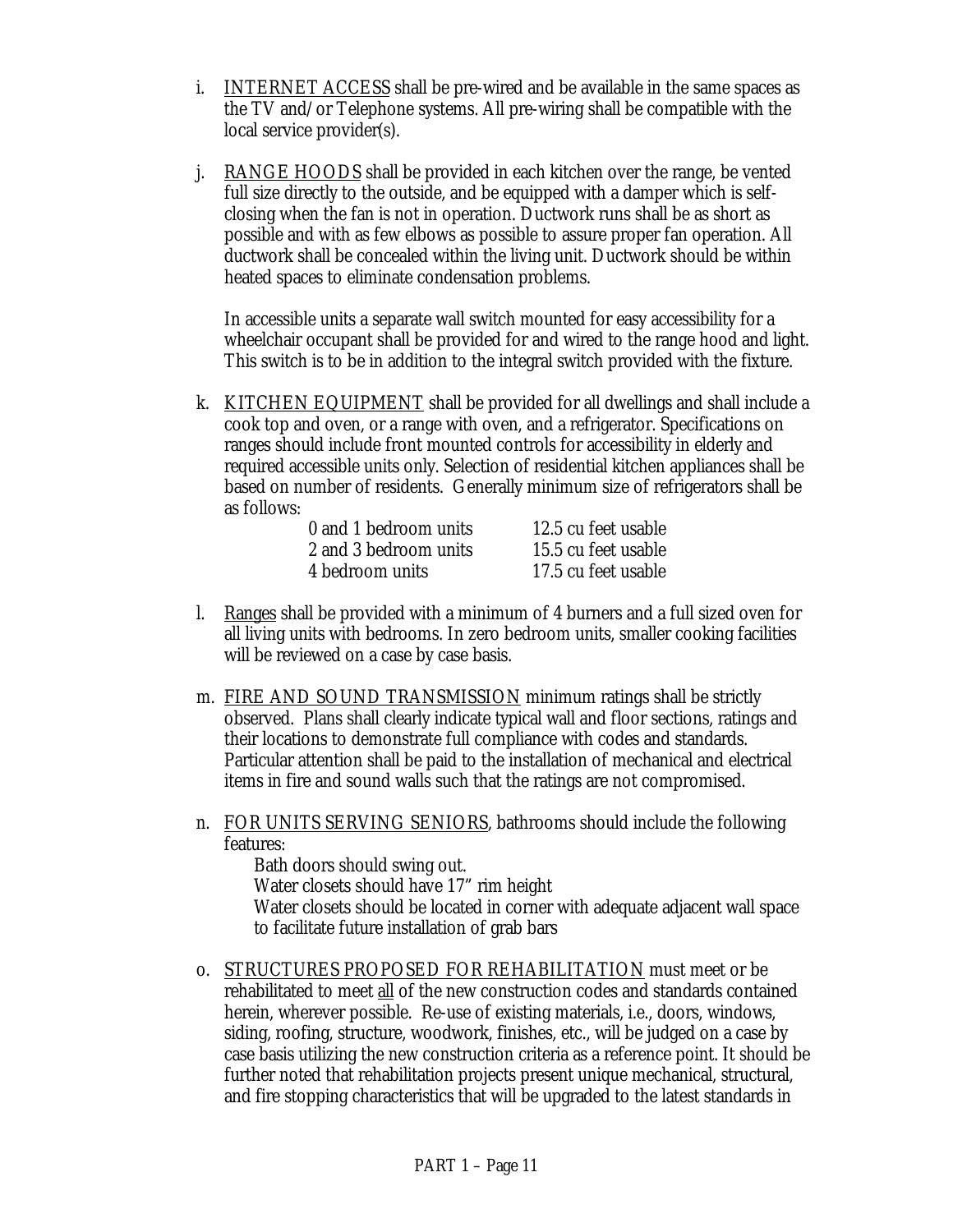every instance. Consideration must be given to the needs to provide extermination services for all proposed buildings prior to the rehabilitation construction.

#### <span id="page-14-0"></span>**F. CONSTRUCTION STANDARDS**

In addition to the requirements set forth above, MSHA has determined that certain materials, installations, and construction practices are appropriate to the quality of the developments it wishes to construct, uneconomical when considered over the life of the project, or are the cause of reoccurring problems. In addition, the Authority has identified certain materials and/or construction practices that have proven performance and durability and, therefore should be part of projects. The items that have been identified have been arranged in accordance with the Construction Specifications Institute (CSI) headings for convenience. Lastly, MSHA has presented and adopted a set of "Green Building Standards," a copy of which is provided in the appendix of this manual. Full compliance with these standards is mandatory.

#### Division 1, General Conditions

- 1. AIA A201 General Conditions shall be used for all major construction projects.
- 2. Generally the G.C. will be required to furnish surety in the form of 100% Performance & Payment bonds in favor of the Owner and MSHA or, in certain situations and at the sole discretion of the Authority, an Unconditional Irrevocable Letter of Credit (LOC) may be required. Decisions of the form of security will be made on a case by case basis and the general evaluation criteria for these requirements will be based on the value of the proposed work scope as follows:

Up to \$150,000 of construction value – no bonds or LOC are required \$150,000 to \$300,000 of construction value – bonds or LOC may be required. Over \$300,000 of construction value – bonds or LOC are required.

For projects when MSHA accepts a LOC in lieu of bonds, the LOC shall equal 20% of the construction contract and shall be in place until MSHA's determination that the work is complete and acceptable. A LOC in the amount of 5% of the construction contract shall be secured during the warranty period for projects allowed to use the LOC form of surety.

- 3. All multi-family or licensed facilities must be reviewed by and permitted by the State Fire Marshal.
- 4. A copy of the geotechnical report shall be included in the project manual.
- 5. The owner shall retain a qualified testing agency to monitor and test all critical structural soil fills, concrete, and/or steel.
- 6. Manufacturers' instructions shall be followed for the installation of all materials, products, and equipment furnished with instructions. All instruction, specification, and data sheets normally supplied by a manufacturer shall be submitted to the architect before any request for inspection of work incorporating the material, product or equipment.
- 7. Concrete placement records shall be provided by the contractor to the Maine State Housing Authority of all slump and strength tests required in accordance with ACI documents. At a minimum there should be one strength test for each 50 cubic yds. or fraction thereof of material place in any one day. Three (3) test cylinders constitute one strength test; one cylinder is tested at 7 days for information only; 2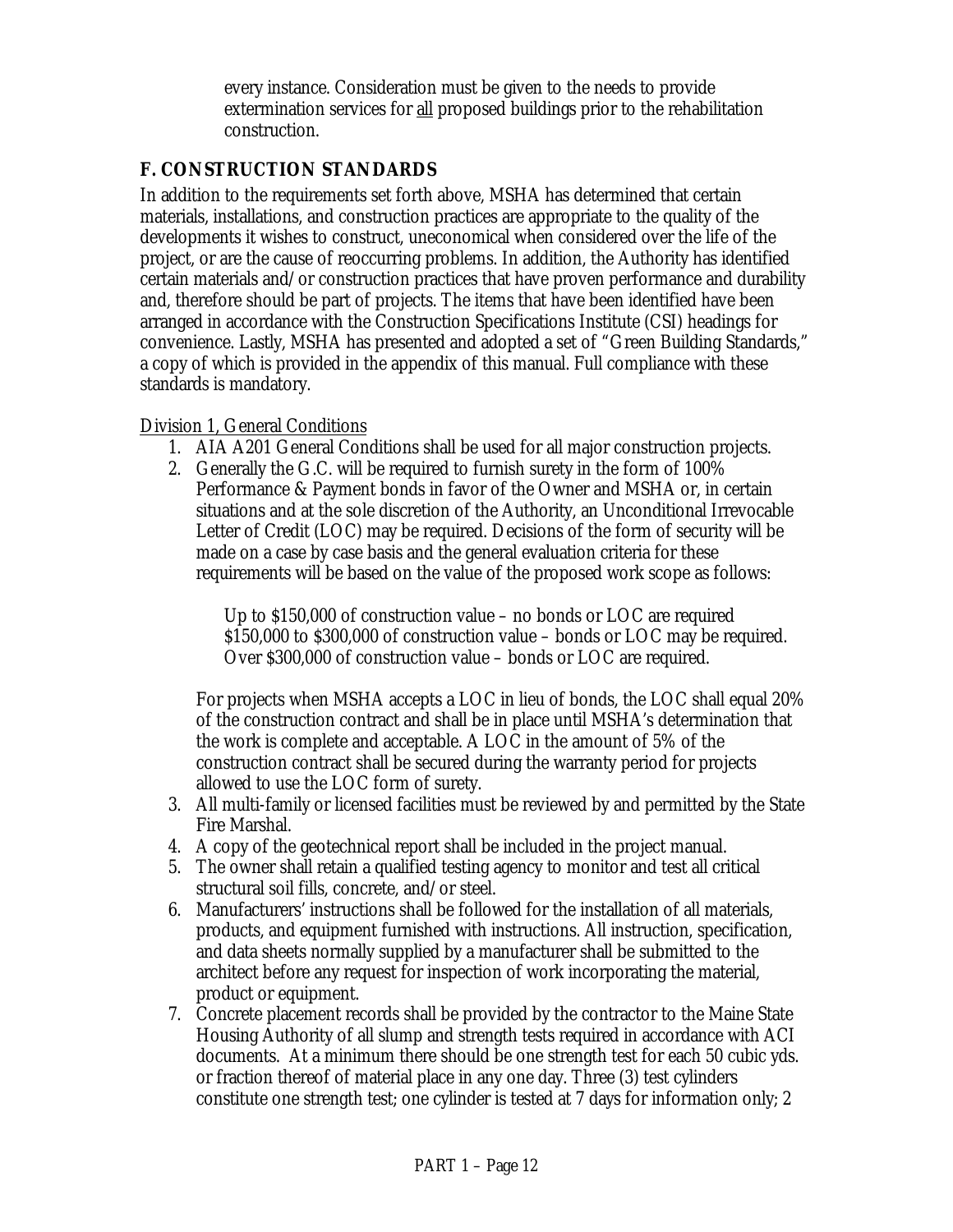cylinders are tested at 28 days to determine acceptance. It is recommended that a fourth cylinder be cast in case a 56 day test is necessary.

- 8. MSHA encourages all parties responsible for the construction of its projects to make efforts to separate and recycle construction debris. Examples of materials that should be evaluated include wood products, gypsum wallboard, metals, wire, glass, cardboard, concrete and masonry, and stumps. Contractors are encouraged to develop a Waste Management Plan for each project.
- 9. MSHA encourages all parties responsible for the construction of its projects to develop an indoor air quality management program. The plan should address the protection of HVAC equipment and distribution systems, protection against water damage for all items stored at the site, maintaining appropriate environmental controls for the work at hand most specifically for proper applications for finish materials, and general housekeeping procedures to assure a safe working environment.

#### Division 2, Sitework

- 1. The owner shall retain a qualified testing agency to monitor and test all critical structural fill.
- 2. Provide positive drainage away from all buildings 6" pitch in first 10 feet is recommended.
- 3. Styrene or corrugated polyethylene piping may be used for foundation drains, leaching fields, or other below grade applications only when the materials and its installation are in accordance with ASTM Standards. Rigid perforated PVC pipe is also permissible provided the minimum wall thickness for 4" pipe is 0.075", and for 6" pipe is 0.10", and is installed in accordance with ASTM Standards.
- 4. Polyethylene or other suitable and previously approved vapor barrier material shall be placed under all concrete slabs including cellar and/or crawl space floors and on grade. Polyethylene under slabs and in crawl spaces shall be at least six (6) mils thick and shall have all joints lapped a minimum of six inches and sealed with mastic or tape. All pipe penetrations shall have the polyethylene taped around them in a secure fashion to prevent moisture infiltration.
- 5. Liquid asphalt and/or gravel roads and/or drives shall not be considered to be acceptable within the project bounds. Such surfaces, if acceptable by town standards, may be considered up to the project bounds.
- 6. Erosion during and after construction shall be controlled in accordance with the "Standards and Specifications" published in the "Environmental Quality Handbook" by the Maine Soil and Water Conservation Commission.
- 7. Footings shall be constructed on undisturbed material unless otherwise specified by the architect. All fill placed under footings must be engineered fill, designed, tested and certified by a Professional Engineer, registered in the State of Maine.
- 8. Foundation drains shall be provided for all foundation types including frost wall designs. These drains shall be provided both inside and outside of all walls unless soil and/or site conditions can adequately justify alternative designs. Soils Engineers' reports must be provided as part of any requests for alternatives. These drains must connect to a permanent and positive storm drainage system or daylight to a properly designed surface drainage system. All daylight drains must have their outlooks screened and protected from erosion and entrance of rodents.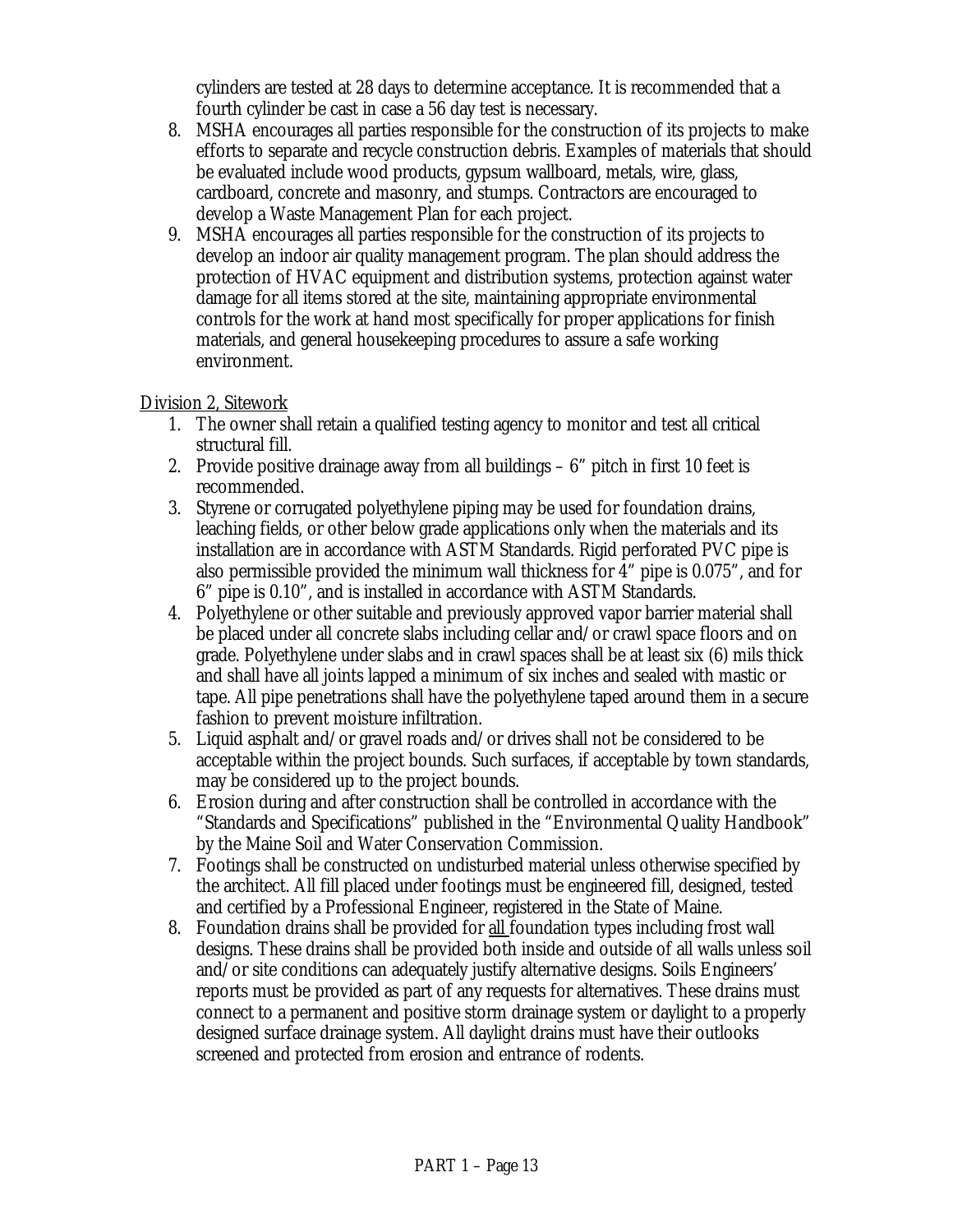- 9. Floor drains and/or sump holes shall be provided in all basements. The floor shall be pitched to these drains or sumps and these shall be connected to a positive drainage system, exterior of the building.
- 10. Passive under slab radon venting systems shall be provided beneath all slabs. Active systems may be required if radon testing confirms the need for such added capacity.
- 11. Compaction tests shall be made by an independent testing agency approved by the architect, at the Contractor's expense in accordance with a schedule approved by the architect, for all fill placed to support the building foundations and for all fill under slabs.
- 12. Drainage lines shall be sized and pitched to provide velocities of at least 2.5 feet per second in storm drainage lines, and 2.25 feet per second in sanitary lines.
- 13. Parking spaces shall be permanently delineated upon the pavement. Accessible parking areas shall be so marked and signed.
- 14. Wheel stops may be provided for parking stalls based on topography, drainage, pedestrian separation, protection of improvements, etc. These may be pre-cast concrete stops or materials of similar size and mass acceptable to the Maine State Housing Authority. Standard asphalt curbing if used as a wheel stop shall be backed up with full depth earth fill.
- 15. Paved areas within the subject property that are deemed in need of new bituminous concrete paving will be required to follow the standards listed below:
	- A. Prior to the laying of the new bituminous concrete paving(pavement) the existing paving will be required to be removed completely. All exposed gravel base material shall be inspected for contamination by silts or other foreign, deleterious material. Any contaminated base will be required to be removed down to clean, sound material. The use of a Geotextile fabric is strongly recommended in heavy traffic areas that have a history of pavement failure. The removed material shall be replaced with aggregate base material as per M.D.O.T. Sec. 703.06 Type A. All new material shall be evenly spread in lifts not to exceed eight (8") inches in depth and compacted in place to a minimum of 95% of the maximum density as per ASTM D1557. The minimum total base thickness shall be as follows: 18" for Roadways and Parking Areas; 12" for Walkways and Ramps.
	- B. If specified, the gravel base shall receive a treatment of Liquid Calcium Chloride. The Liquid Calcium Chloride shall be in strict conformance with Calcium Chloride Institute Manual SM-1, 1959. The base shall be treated with 0.75 gallons/square yard liquid calcium chloride before compaction of the granular base material. After compaction, 0.25 gallons/square yard liquid calcium chloride shall be applied.
	- C. The minimum compacted thickness and mix design for the pavement courses shall be as follows: Binder Course – 19 mm superpave mix as defined by DOT; Surface Course - 9.5 mm superpave as defined by DOT.
	- D. Where new pavement matches to existing care shall be taken to insure proper binding of the two materials. Utilize an asphalt binding paint as required. Existing and new surfaces shall meet in a smooth continuous plane free from variations in height or smoothness. Clean and treat all areas thoroughly prior to installation.
	- E. The temperature of the pavement mix shall be regulated to ensure that at the time of spreading the mix is between 250-degrees F and 300-degrees F.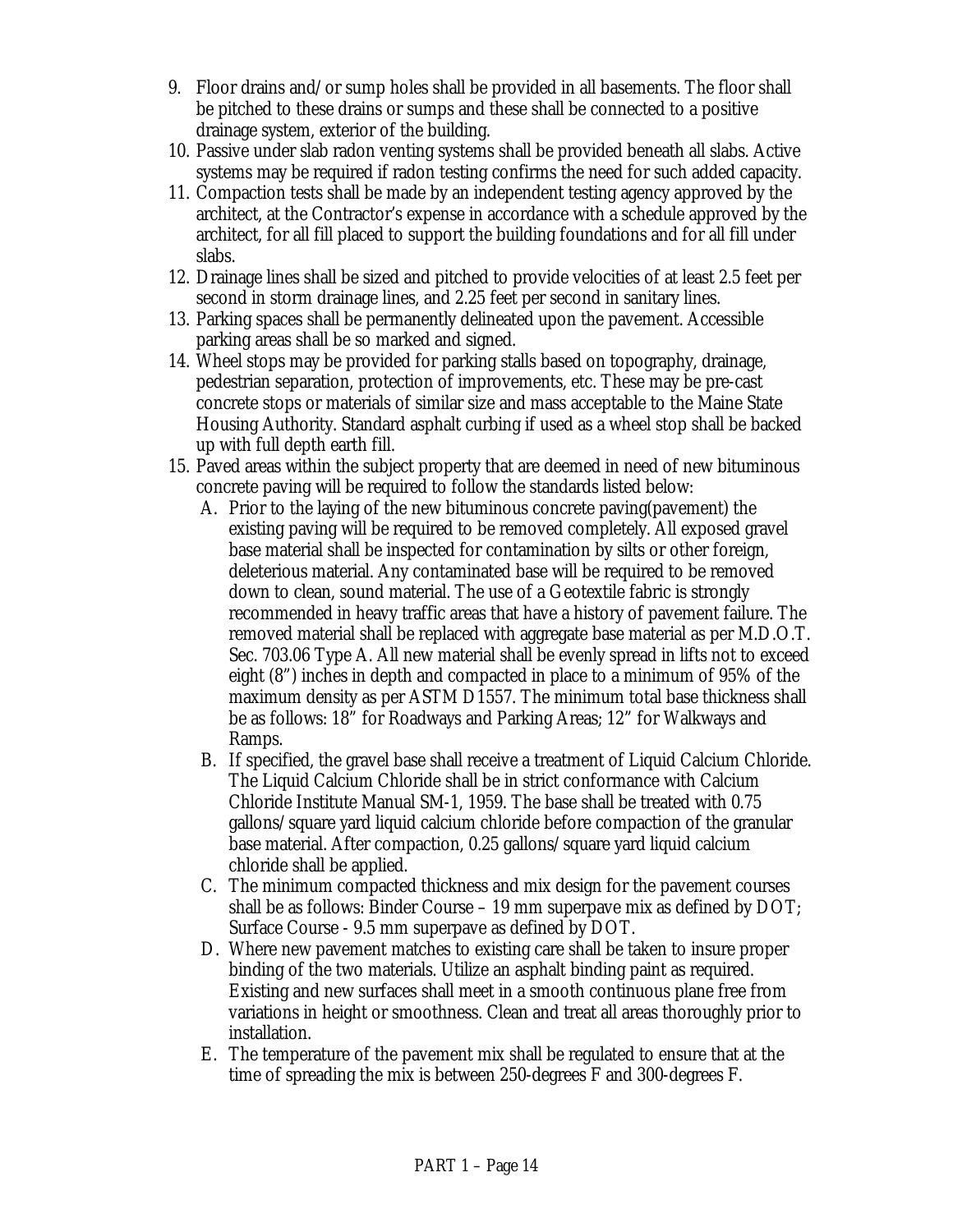Pavement having temperatures outside of the specified temperature range when dumped into the spreader will be rejected.

- F. The mixture will need to be thoroughly compacted by rolling. Rolling to begin as soon as the placement of the mixture will bear the roller without undue displacement. Delays in rolling freshly spread mixture will not be acceptable.
- G. The construction of the new pavement shall be carried on only when the surface on which the mix is to be placed is dry, and when the surface temperature of the underlying course is greater than 45 degrees F for course thickness' greater than one-inch and 55 degrees F for course thickness' one-inch or less. Do not place pavement after sunset or before sunrise.
- H. It shall be the Contractor's responsibility to prohibit vehicular traffic, including heavy equipment, from traveling upon the pavement until the surface temperature has cooled to 120-degrees F. Surface temperatures shall be measured by approved surface thermometers or equal.

#### Division 3, Concrete

- 1. Foundation design shall be consistent with the findings and recommendations of the geotechnical engineer.
- 2. Cast in place concrete shall achieve the following minimum 28 day compressive strengths: Footings – 3,000 PSI; Foundation walls – 3,500 PSI; Interior flatwork – 3,000 PSI; Exterior flatwork – 3,500 PSI with 5-7% air entrainment.
- 3. Admixtures proposed for use in concrete shall be used in accordance with the American Concrete Institute with the exception of calcium chloride. This material is undesirable due to the side effects and conditions it creates within the concrete. Accelerating admixtures are to be used in place of calcium chloride. The accelerator used must be a national brand which has been performance tested
- 4. Polyethylene or other suitable and previously approved vapor barrier material shall be placed under all concrete slabs including cellar and/or crawl space floors and on grade. Polyethylene under slabs and in crawl spaces shall be at least six (6) mils thick and shall have all joints lapped a minimum of six inches and sealed with mastic or tape. All pipe penetrations shall have the polyethylene taped around them in a secure fashion to prevent moisture infiltration.
- 5. Footings shall be constructed on undisturbed material unless otherwise specified by the architect. All fill placed under footings must be engineered fill, designed, tested and certified by a Professional Engineer, registered in the State of Maine.
- 6. Footings shall be separated from foundation walls with a sufficient barrier to prevent water wicking.
- 7. Floor drains and/or sump holes shall be provided in all basements. The floor shall be pitched to these drains or sumps and these shall be connected to a positive drainage system, and discharge exterior of the building.
- 8. Concrete foundations for wood frame structures shall be reinforced with at least two number four bars in the bottom of the wall or footing and two in the top of the wall. All corner reinforcing shall be pre-formed, lapped and securely tied to the main reinforcing bars.
- 9. The owner shall retain a qualified testing agency to monitor and test all critical structural concrete. Concrete placement records shall be provided by the contractor to the Maine State Housing Authority of all slump and strength tests required in accordance with ACI documents. At a minimum there should be one strength test for each 50 cubic yds. Or fraction thereof of material place in any one day. Three (3)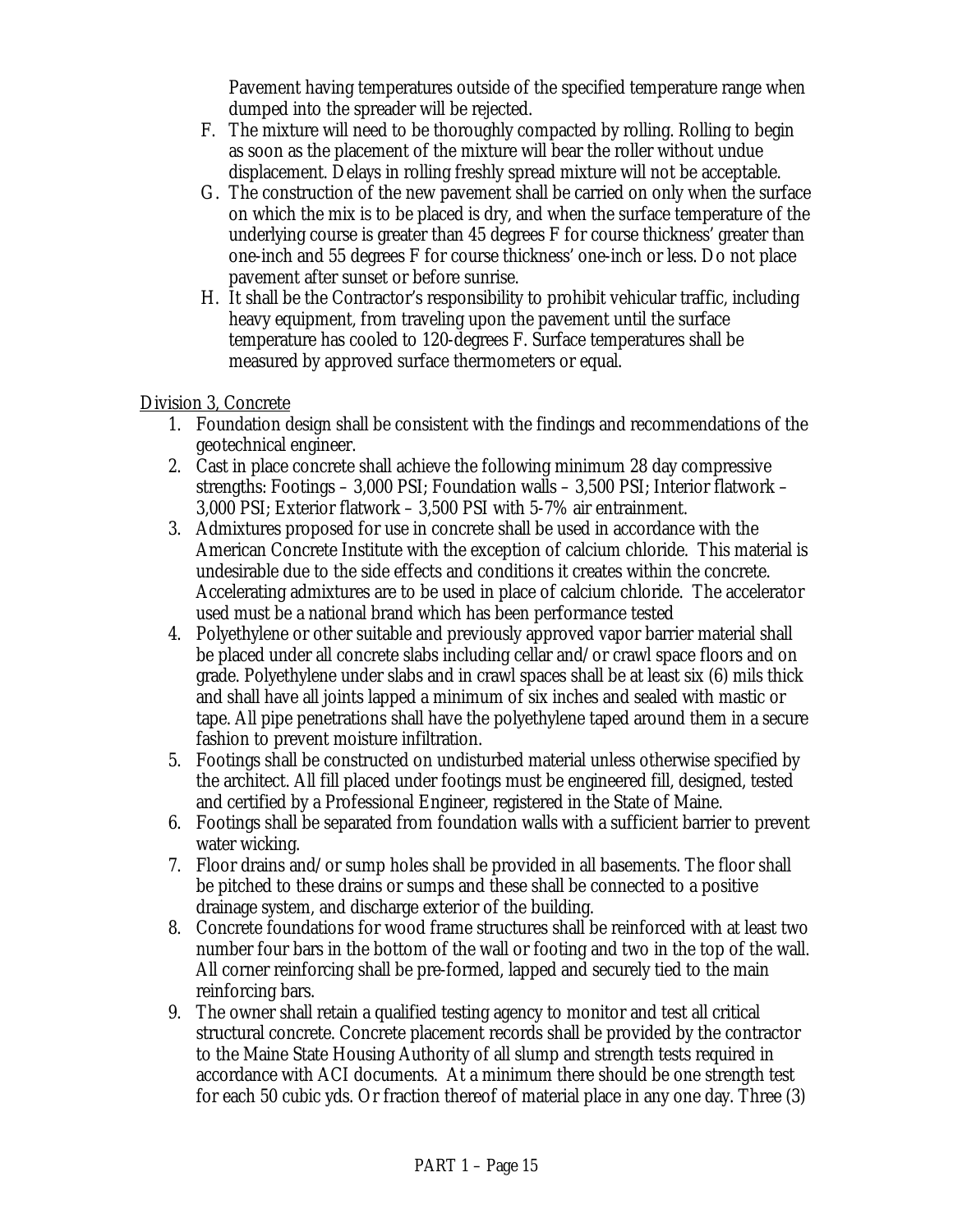test cylinders constitute one strength test; one cylinder is tested at 7 days for information only; 2 cylinders are tested at 28 days to determine acceptance. It is recommended that a fourth cylinder be cast in case a 56 day test in necessary.

Division 4, Masonry

- 1. All masonry ties and anchors for veneer walls shall be stainless steel.
- 2. Particular attention shall be paid to maintaining cavity walls free from mortar during construction. Appropriate methods and means to achieve this requirement shall be agreed to prior to masonry installation.
- 3. Particular attention shall be paid to the detailing and installation of through wall flashings and weep systems for cavity wall construction. All such items shall be properly detailed and/or specified on the construction documents.

Division 5, Steel & Metals

- 1. Particular attention shall be paid to the detailing of structural steel elements that may penetrate the thermal envelopes. Efforts should be made to avoid thermal "short circuits."
- 2. All structural element field welding shall be third party inspected and/or tested and appropriate documentation provided to assure quality of welds consistent with the construction documents requirements.

Division 6, Carpentry

- 1. Pressure treated lumber shall meet manufactures requirements for installation location, e.g.: Framing in contact with concrete or masonry – 0.40#/cubic foot; Posts embedded in soil 0.60#/cubic foot. Fasteners and hangers to be hot dipped galvanized. Flashings to be isolated from PT lumber.
- 2. Drywall or other hard ceiling finishes in buildings with the bottom chords of roof trusses or floor framing spaced at 24" on center shall be installed on strapping spaced at 16" on center.
- 3. Wood foundations shall not be permitted without the express approval of the Maine State Housing Authority and may be granted only when all other proven methods of foundation construction have been eliminated, and/or when MSHA determines for a particular installation that wood foundations constitute a substantial advantage over other materials. The system must be listed and certified by a national listing service.
- 4. Trim of composition or particle board, with or without plastic coating, is not permitted.
- 5. New stairs serving more then one dwelling unit shall provide a minimum clear width of 44'' unless otherwise required by code.
- 6. Provide underlayment grade plywood at all areas scheduled to receive sheet vinyl or VCT.
- 7. Residential Kitchen Cabinets shall be of all plywood box construction and all drawer fronts, cabinet faces, styles, and rails shall be constructed of hardwood. The use of melamine is prohibited.

Division 7, Thermal and Moisture Protection

1. The building thermal envelope shall meet the requirements of the Maine State Energy code. Minimum thermal resistance requirements ("R" factors) for walls shall be R-19 and for ceilings R-38. All penetrations in the building envelope shall be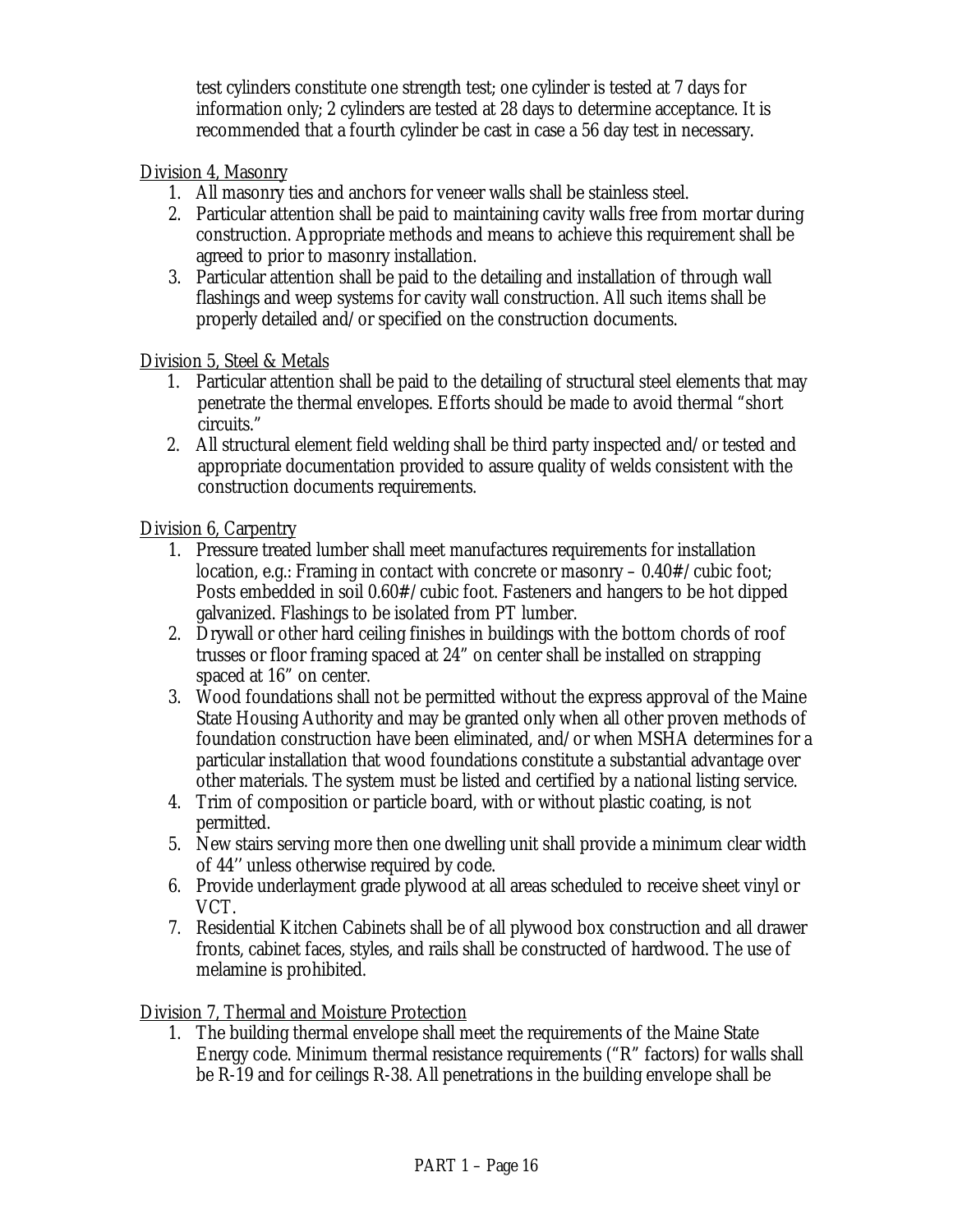properly air-sealed. SEE MSHA'S GREEN BUILDING STANDARDS FOR FURTHER REQUIREMENTS.

- 2. Polyurethane foam and/or other combustible insulations shall not be permitted except when enclosed within a structural assembly which will protect it from sources of fire, and prevent the propagation of flame and the provision of air.
- 3. Polyethylene (minimum 6 mils thick) vapor barriers shall be placed on the interior surfaces of all wall and ceiling framing separating heated spaces. All joints and penetrations shall be properly sealed to prevent moisture migration.
- 4. Blown-in loose insulation products may be used in accessible attic areas.
- 5. Specialty insulation products such as spray foams shall be presented to and reviewed by the MSHA Construction Services staff for approval prior to use in any project.
- 6. R-5 closed cell rigid insulation is required beneath the entire floor slab area.
- 7. The use of cellulose insulation may be considered on a case by case basis for use in accessible attic spaces and /or wall systems.
- 8. Aluminum and T-111 Wood sheeting shall not be permitted as siding materials on any dwellings.
- 9. Vinyl siding and trim shall be a minimum of .044" thickness and simulate standard wood sidings as to exposure, shadow lines, depths, etc.
- 10. White cedar shingles may be used as an exterior finish alternative in any development subject to the material complying with "Clear Grade" as defined in MRSA\* T.30, C.226 and 3704.2, Standards for Maine Cedar Shingles and with the definitions of "Black Knot", "Defects", "Rot and Decay", and "Sapwood", provided in that statute. Maximum coursing shall be 5" T.T.W. Minimum side lap of 1" in adjacent courses. Avoid vertical alignment in alternate courses
- 11. The minimum standard of quality for roofing shingles is a 30-year warranty organic asphalt or fiberglass. Heavier grade, "Architectural" shingles are strongly recommended.
- 12. EPDM roofing Standard of quality is Firestone fully adhered (0.060) system, with a minimum 15 year Full System Warranty.
- 13. Flashing and Sheet Metal Roof drip edge shall be 0.032'' min aluminum (no galvanized).
- 14. Attic ventilation shall be sized based on 1/150 of floor area. (The BOCA exception for ceiling vapor retarder is not recognized by MSHA). Ventilation calculation shall be shown on drawings.
- 15. The use of "Ice & Watershield" by W.R. Grace Co. is required for all drip edge (minimum 6' up the roof), rake (minimum 3' in from roof edge), and valley underlayments beneath shingles (minimum of 3' up each side of valley).
- 16. Other roofing products, including metal roof systems, will be considered on a case by case basis.

Division 8, Doors and Windows

- 1. Windows Minimum standard of quality is CertainTeed "New Castle." SEE MSHA'S GREEN BUILDING STANDARDS FOR FURTHER REQUIREMENTS.
- 2. The use of hinge pin doorstops is prohibited.
- 3. The use of aluminum windows is strongly discouraged.
- 4. Metal frames for doors and windows will not be permitted without thermal breaks between interior and exterior surfaces which prevent any parts exposed to the interior air from reaching temperatures which would cause condensation.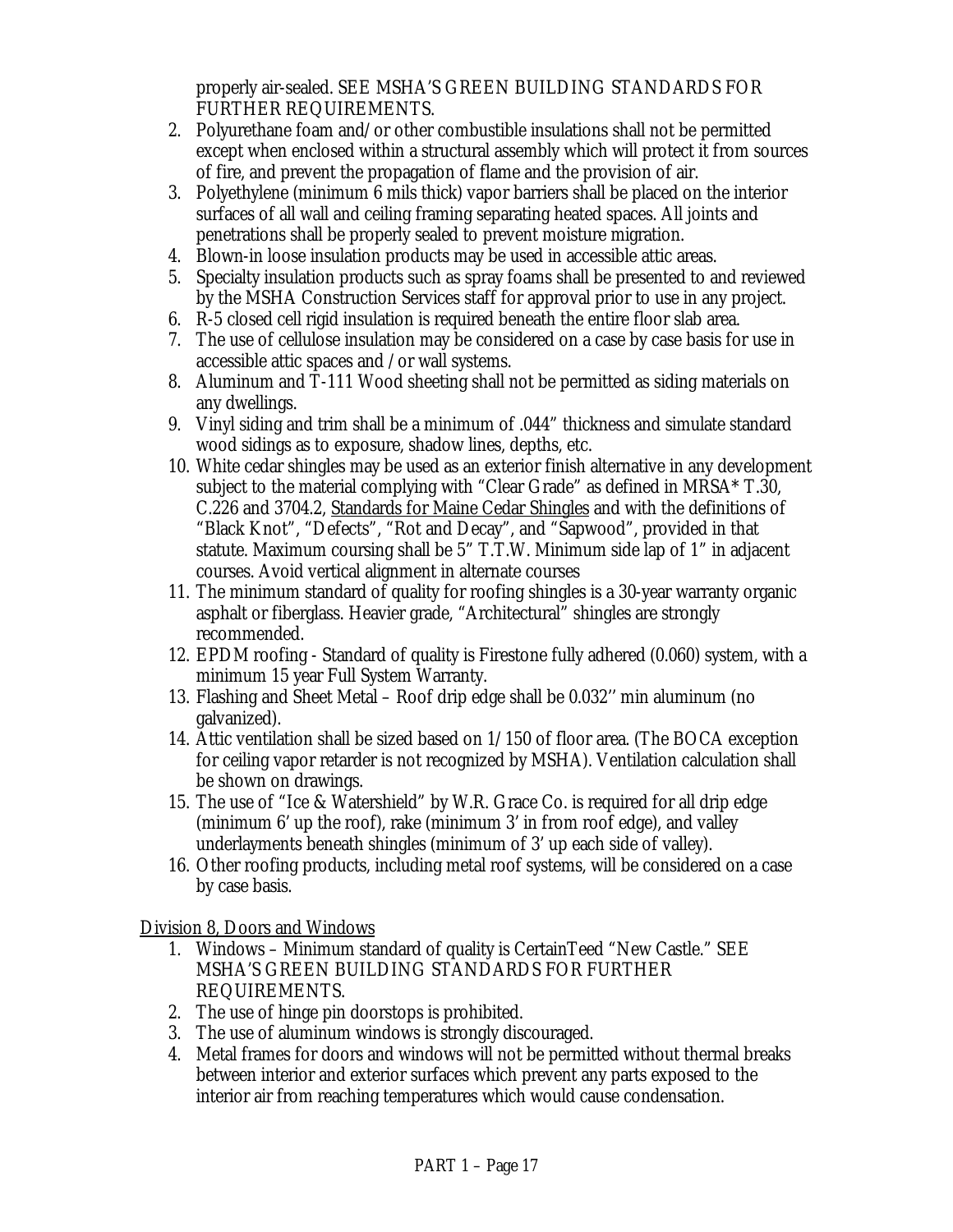Manufacturer's certification of the effectiveness of the thermal breaks shall be furnished to the Maine State Housing Authority before approval for installation of such windows will be granted.

- 5. Screens shall be provided for all operable windows.
- 6. Storm and screen doors if provided shall be of sufficient strength to withstand hard use, and shall be equipped with closers which will prevent the springing of the door from wind and hard use. Storm doors shall be provided for all dwelling exterior hinged doors which have a coefficient of thermal transmission (U factor) lower than 0.45 BTU/hour/square foot/degree F. or as may be directed by the Maine State Housing Authority.
- 7. The use of sliding glass doors for exterior access is prohibited.

#### Division 9, Finishes

- 1. Drywall used for walls or ceilings shall have a minimum nominal thickness of 1/2" If used with supporting members spaced more than 16" on centers, minimum drywall thickness shall be 5/8". Metal casing bead shall be used whenever gypsum board butts up against a dissimilar material wherever covering trim will not be used. All gypsum board used on walls and ceilings as a finish material shall be fastened with drywall screws in accordance with manufacturer's instructions.
- 2. Plywood Paneling used as an interior finish and less than 3/8" nominal thickness shall be placed over an approved substrate such as gypsum board.
- 3. Ceiling finishes other than standard paint on taped and patched drywall shall be approved by the Maine State Housing Authority as being easily patched in an indiscernible manner. A sample shall be prepared by the contractor and submitted to the Maine State Housing Authority for approval before installation of the finish.
- 4. Paint used on interior walls shall be no less resistant to wear and washing than a satin finish, alkyd base paint, and on trim and wood-work than a stain finish enamel. Semi-gloss latex paint for dry wall surfaces will be acceptable. SEE MSHA'S GREEN BUILDING STANDARDS FOR FURTHER REQUIREMENTS.
- 5. Vinyl wall covering if provided shall have a minimum weight of sixteen (16) ounces per square yard which is the equivalent of twenty-four (24) ounces per linear yard of fifty-four (54) inch wide material.
- 6. Floor areas designated for carpeting shall be covered with material meeting following specifications:
	- A. Construction: Tufted level loop or textured loop. Continuous filament nylon with anti-microbial processing, permanent static control, 3.0 K.V. meeting test method AATCC 134-1969.
	- B. Dye Method: 1<sup>st</sup> Choice: 100% solution dyed; 2<sup>nd</sup> Choice: At least 70% solution dyed, remaining to be yarn dyed.
	- C. Gauge: Minimum 1/8.
	- D. Stitches per inch: Minimum 9.
	- E. Face Weight: Minimum 28 oz.
	- F. Pile Height: 3/16 inch minimum.
	- G. Primary Backing: 100% Polypropylene.
	- H. Secondary Backing: Action back or unitary back with 20 lb. Tuft lock if floors are rough, contain moisture, or are exposed to concentrated same directional traffic.
	- I. Maine State Housing Authority would prefer solution-dyed 28-ounce (or heavier) graphic nylon loop carpet for use in waiting areas.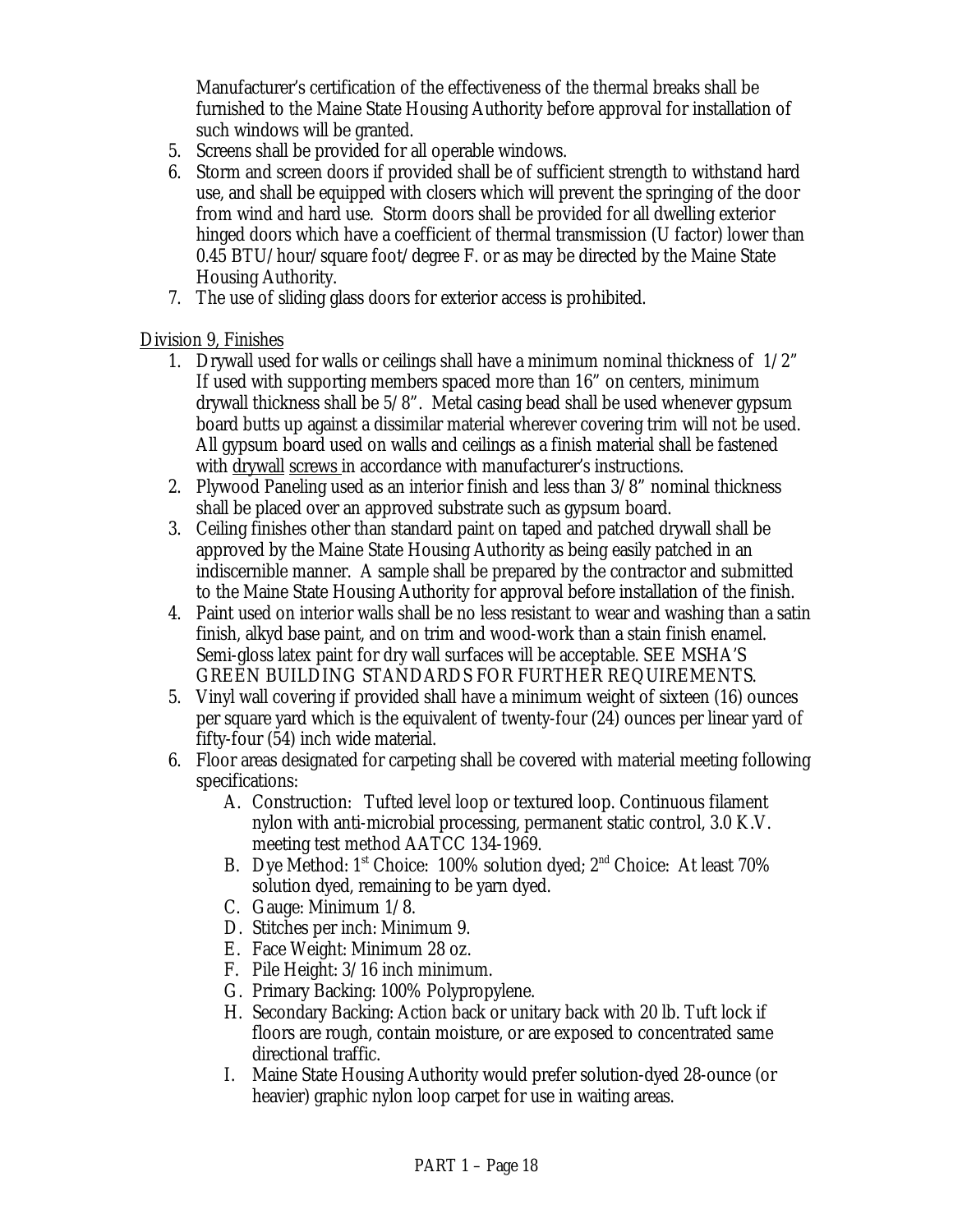J. All carpet must meet UM44d. SEE MSHA'S GREEN BUILDING STANDARDS FOR FURTHER REQUIREMENTS.

Division 10, Specialties

- 1. Room darkening shades or blinds shall be provided for all bedroom windows. Shades shall be sufficiently opaque to darken the room when drawn closed. Pull down shades with cardboard rollers are prohibited.
- 2. Curtain rods shall be installed above all windows. Equipment and installation shall be strong enough to withstand hard use.
- 3. One inch diameter grab bars are recommended in lieu of standard towel bars.

#### Division 11, Equipment

- 1. Ranges and/or cooktop surfaces shall not be located adjacent to a vertical wall surfaces.
- 2. SEE MSHA'S GREEN BUILDING STANDARDS FOR FURTHER REQUIREMENTS.

#### Division 13, Fire protection

- 1. Sprinkler systems are recommended for all projects.
- 2. Water and/or sprinkler lines shall not be run in unheated attic spaces, outside wall cavities, unheated crawl spaces or any other areas subject to freezing temperatures. Use of anti freeze loops or dry pipe systems for sprinkler lines in such areas are acceptable alternatives but shall be engineered for such use.
- 3. Tamper proof switches shall be provided for all sprinkler valves.

#### Division 14, Elevators

1. For multistory projects serving frail elderly, an emergency generator sized to handle electrical requirements of the elevator is strongly recommended.

#### Division 15, Mechanical Systems

- 1. Provide a main water supply shutoff for each building.
- 2. All domestic above grade water supply piping shall be type "L" copper.
- 3. All domestic below grade interior water supply piping shall be type "K" copper.
- 4. All above grade heat system piping shall be type "L" copper.
- 5. All below grade interior heat system piping shall be type "K" copper.
- 6. Thermostats in dwelling units should be Honeywell T-87 or approved equal. For projects serving seniors, the Honeywell T-87 with the EZ view option or approved equal is strongly recommended.
- 7. The use of "PEX" tubing for heat piping shall be reviewed on a case by case basis.
- 8. The use of "Power Vents" for combustion exhaust on heating appliances is prohibited.
- 9. Combustion and ventilation air is required in all mechanical rooms housing fuel burning appliances.
- 10. Tankless coils for DHW generation shall be sized to produce adequate DHW for the projected worst case unit needs.
- 11. For larger facilities two boilers each sized to meet 75% of heating load are recommended.
- 12. Electric resistance heat is prohibited.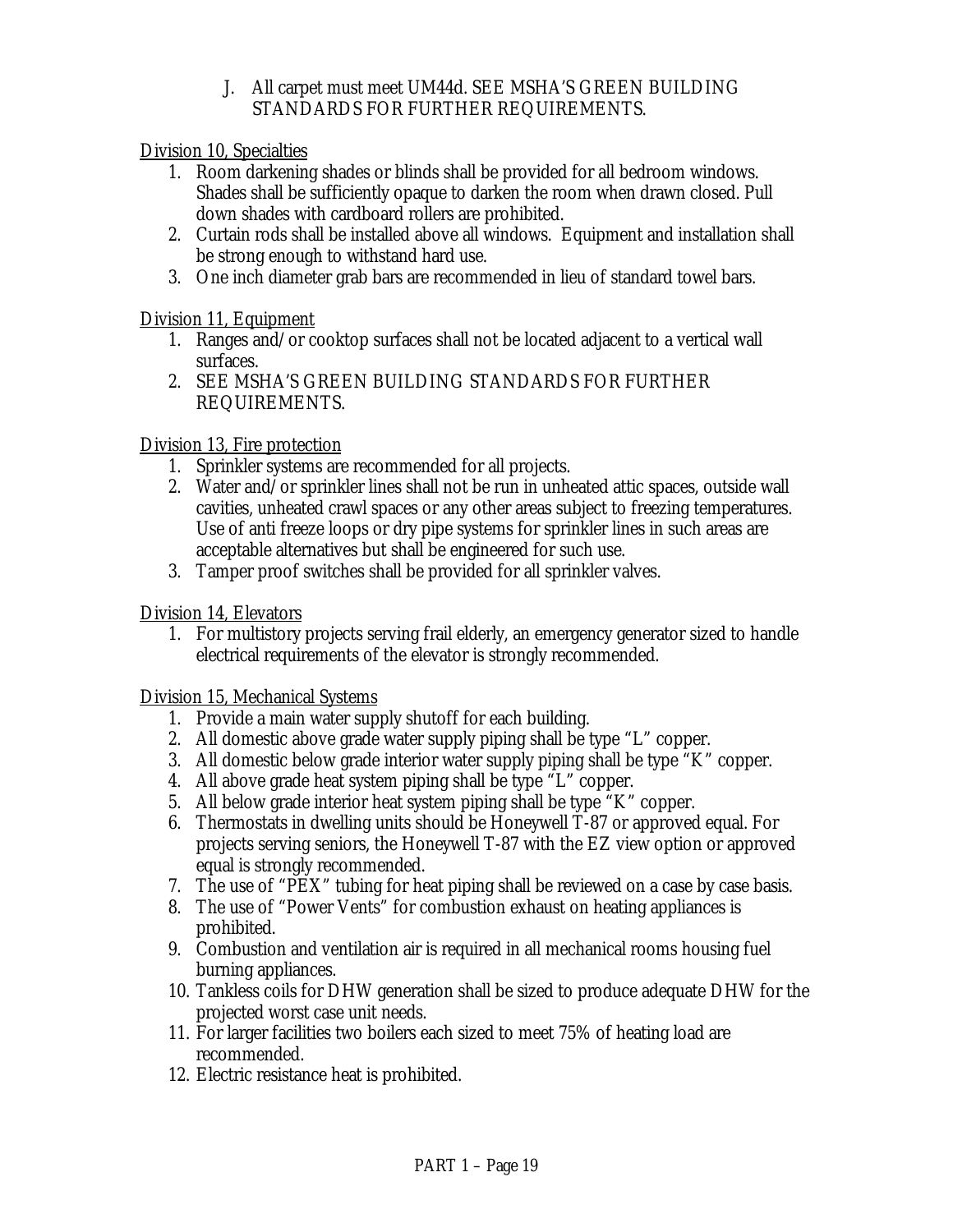- 13. All hot water heaters in Elderly Projects shall be adjusted so that the maximum hot water temperature will be 125 degree F. at the fixtures.
- 14. Floor drains and/or sump holes shall be provided in all basements. The floor shall be pitched to these drains or sumps and these shall be connected to a positive drainage system, or to the exterior of the building.
- 15. Plumbing traps shall be located so as to be accessible. Access panels shall be constructed in accordance with the Maine State Plumbing Code, and be properly firestopped should they occur in fire rated assemblies.
- 16. Water heater drains from pressure-temperature relief valves shall not discharge on living unit floors. Pressure-temperature relief valve piping shall be securely mounted.
- 17. Heat loss calculations shall be based on an outside design temperature as determined by the ASHRAE Handbook of Fundamentals at the 99% design value for a particular geographic area. Elderly units must be certified as having the capacity to maintain a temperature of 75 degrees F. and family units must be certified as having the capacity to maintain a temperature of 70 degrees F. at the specified outside design temperature.
- 18. Water shall not be run in unheated attic spaces, outside wall cavities, unheated crawl spaces or any other areas subject to freezing temperatures. Water conservation shall be considered in all designs. SEE MSHA'S GREEN BUILDING STANDARDS FOR FURTHER REQUIREMENTS.
- 19. The Mechanical subcontractor shall be responsible for maintaining the entire heating system in good working order for at least one year from the date of substantial completion of the entire project.
- 20. It is recommended that bathrooms with outside walls be fitted with supplemental heat within such rooms.
- 21. Fixtures and/or devices containing mercury should be avoided.

Division 16, Electrical Systems

- 1. Products of combustion detectors (smoke detectors) shall provide BOTH audible and visual alarms.
- 2. Unit electrical panels in accessible and adaptable units shall be mounted consistent with reach requirements for wheelchair users. Electric panels should be located behind master bedroom door. Electric panels shall not be located in closets. Electric panels shall not be located back to back in common walls.
- 3. Electric resistance heat is prohibited.
- 4. Smoke detectors shall be powered off a circuit that includes essential lights and/or devices.
- 5. For projects serving frail elderly, an emergency generator sized to handle electrical requirements of the elevator, heat, and life safety systems is strongly recommended.
- 6. All circuits shall be 20 amp minimum (The use of #14 wire is prohibited).
- 7. Incandescent lamps are generally prohibited. Wherever possible, provide compact fluorescent fixtures/lamps. SEE ALSO MSHA'S GREEN BUILDING STANDARDS FOR FURTHER REQUIREMENTS.
- 8. Generally, recessed "can" type lighting fixtures in the ceiling of top story are prohibited (Intent: maintain integrity of thermal envelope). SEE ALSO MSHA'S GREEN BUILDING STANDARDS FOR FURTHER REQUIREMENTS.
- 9. Pre-wiring for connection to internet providers is required.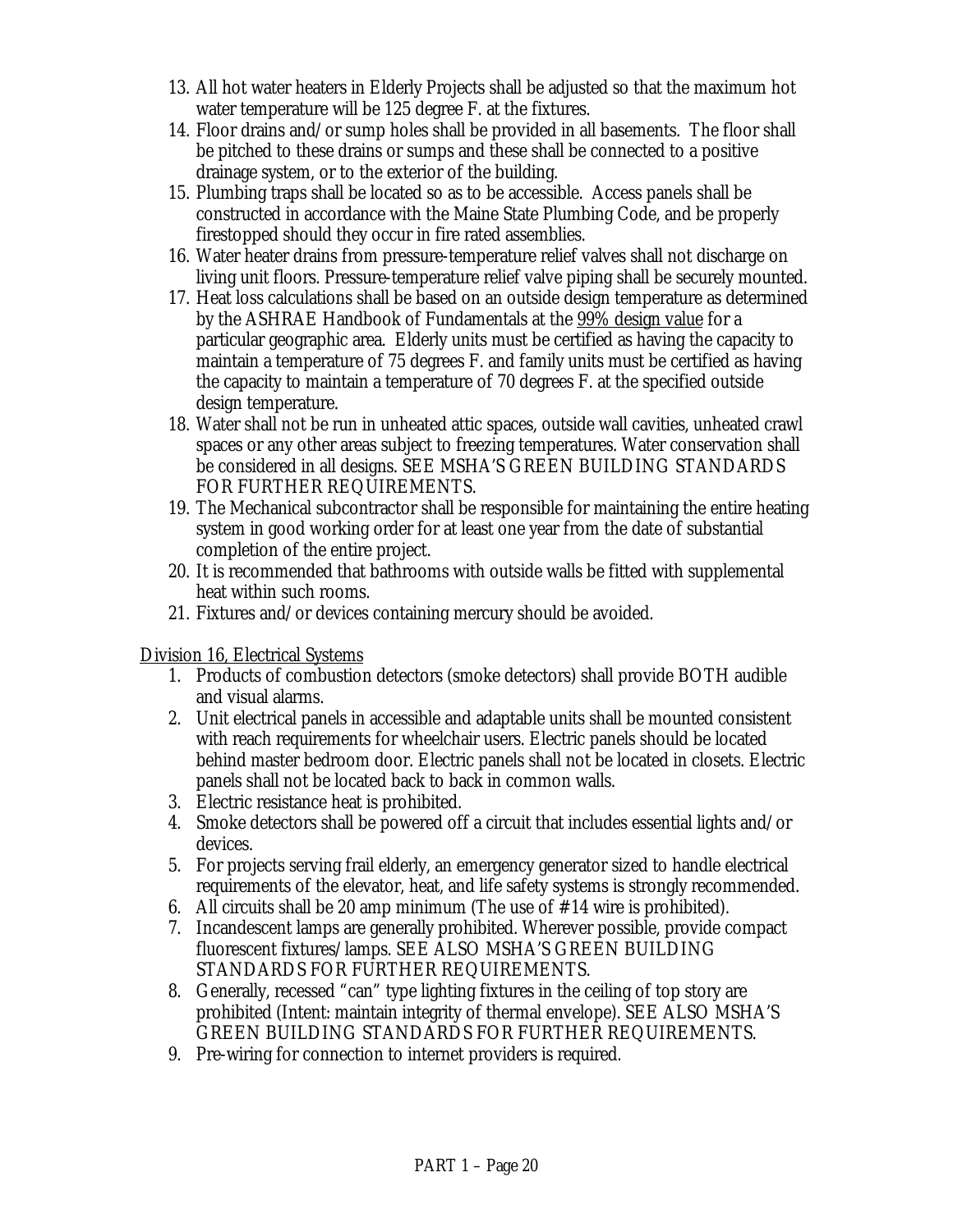- 10. Emergency call systems including pull stations and unit door electric door strikes shall be considered as appropriate for the proposed users, specifically the elderly, frail, and/or disabled.
- 11. Recessed device wiring boxes are to be staggered in common walls per codes.
- 12. Fixtures and/or devices containing mercury should be avoided.

#### **END OF PART 1**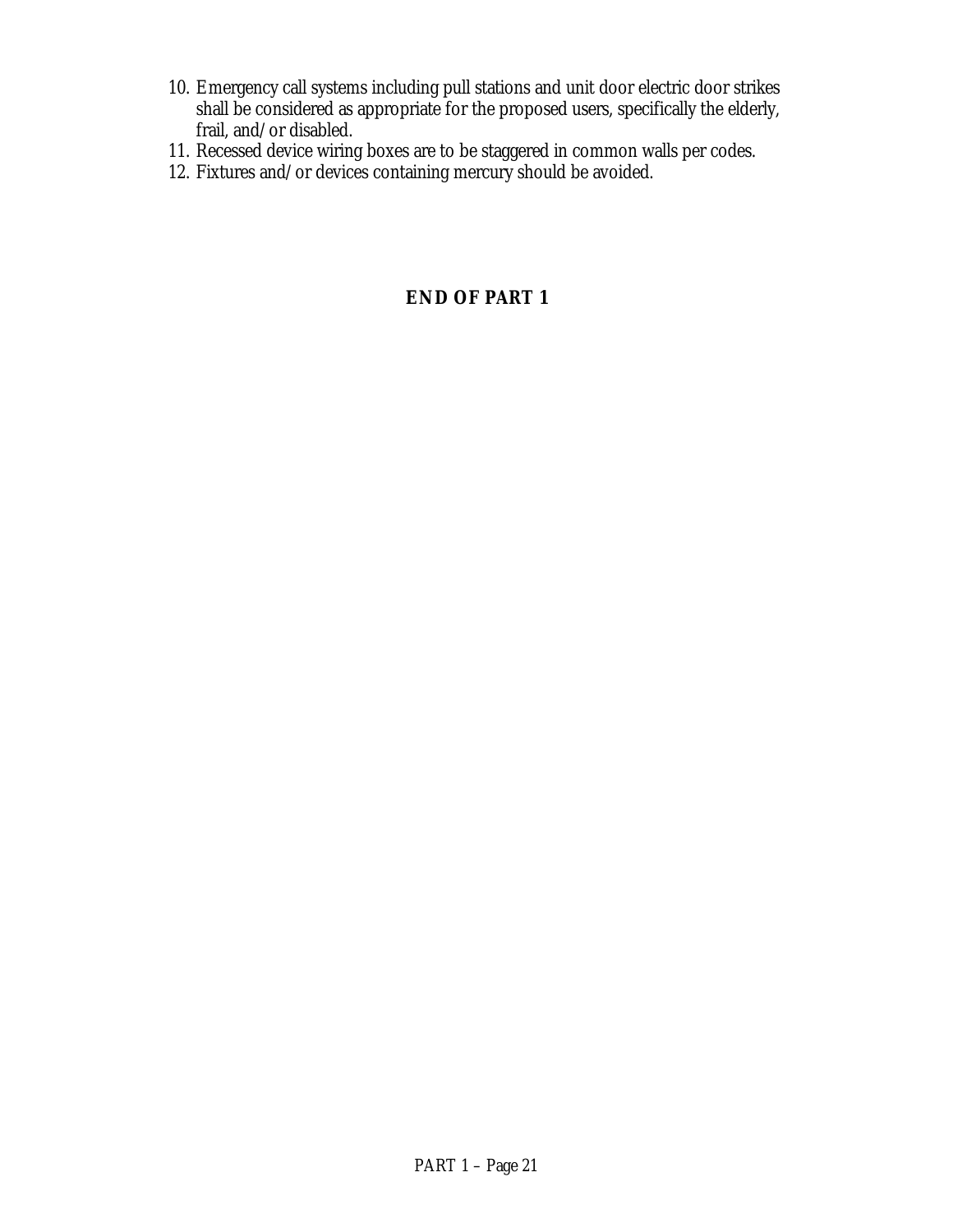#### **PART 2**

#### **DESIGN AND CONSTRUCTION DOCUMENTS**

#### <span id="page-24-0"></span>**A. INTRODUCTION**

Design and construction documents shall be submitted to the Maine State Housing Authority at four points during their development for review and approval by the Maine State Housing Authority. The formal submissions are defined below and include Concept, Design Development, and Construction Documents (90% Completion and 100% Completion). All documents shall be prepared by or under the direction of an architect registered in the State of Maine, stamped with the design professional's registration seal, and accompanied by the statement signed by the professional certifying compliance with the Maine State Housing Authority's standards. Each submission shall be prepared in accordance with the requirements of this Design & Construction Manual and shall be approved by the Maine State Housing Authority before submission of the next. The Maine State Housing Authority shall not review any submittals which are not complete in accordance with the following:

#### **B. CONCEPT SUBMISSION - 1 COPY FOR MSHA**

The design of a project begins after the selection of a proposed application by the Authority. The mechanism utilized to initiate the design process is through a concept meeting and is described herein.

A joint meeting between Applicant, Architect, and MSHA is held, at which time preliminary design as well as other facets of the program are discussed. Preliminary design discussions relate to form, type, and number of buildings, and proposed unit mix that will comprise the project and the respective siting of these buildings, which in turn requires soil and survey information for meaningful decision making. Therefore, the Authority requires that a soil survey, and a topographical and boundary survey be completed and be provided at concept design.

A SOIL SURVEY SHALL be made of all sites for new construction, and may be required on sites for substantial rehabilitation. A soil survey shall be of high intensity performed by a soil scientist registered by the State of Maine, and reported on in accordance with the standards and nomenclature of the National Comprehensive Soil Survey,

It is at the discretion of the Authority to accept soil surveys provided by a certified engineer. Additional information may be required where circumstances merit and in particular all filled sites will require several borings under each building to determine both bearing capacity and composition of the various strata of fill.

1. TOPOGRAPHICAL AND BOUNDARY SURVEY (For rehabilitation of existing buildings, MSHA may waive in writing the requirement of the topographical information) at a scale not less than forty (40) feet to the inch, dated currently, (within 1 year from date of submittal) prepared, stamped, and certified by a registered surveyor or engineer (see the Maine State Housing Authority Real Property Survey Certification in the Appendix), made by field verification in the U.S. Standard of Measurement, and shall show the following: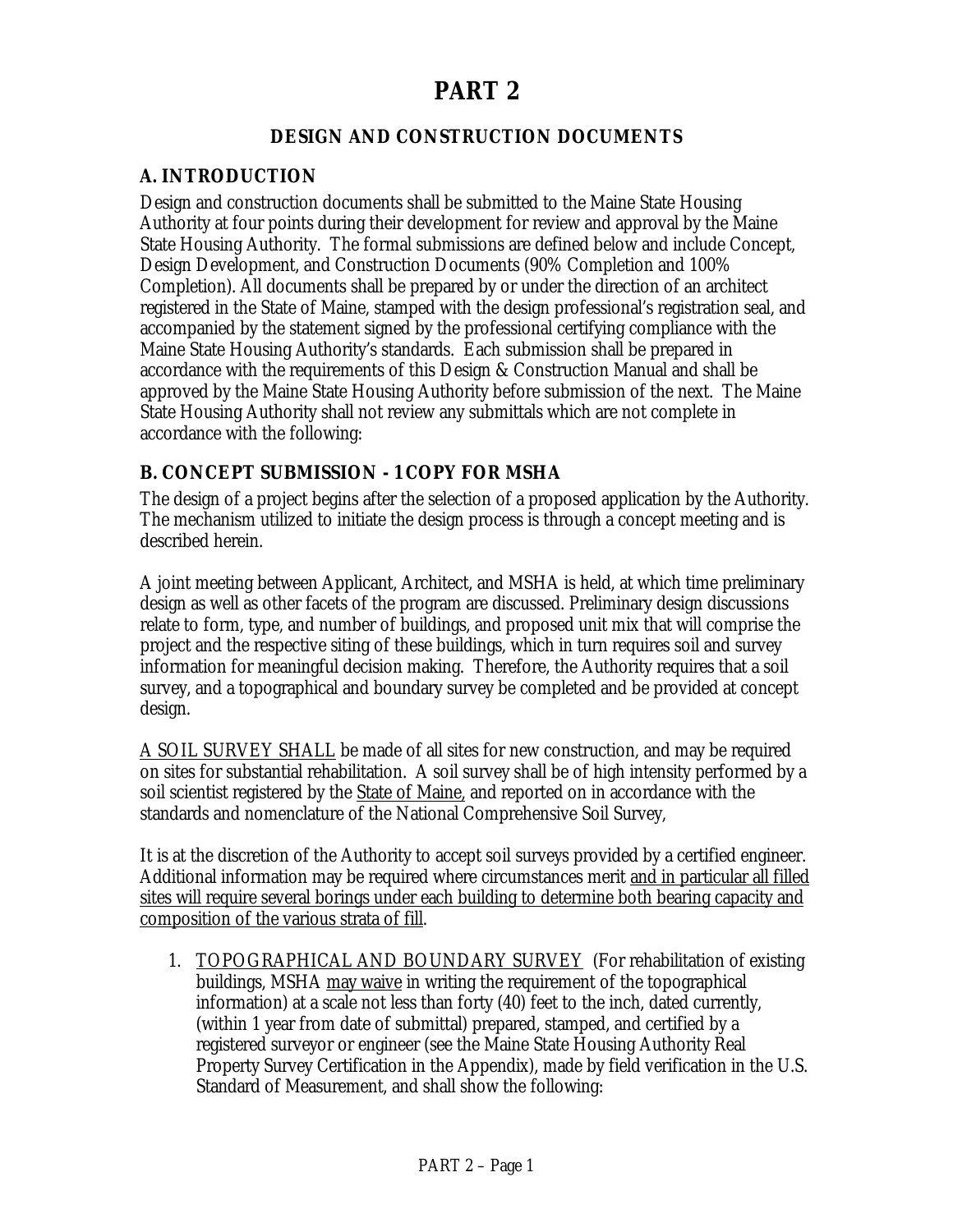- A. BOUNDARY LINES giving length and bearing on each straight line, radius, point of tangency, and length of curved lines. Set iron pin at property corners where none exists; drive pin 18" into ground, mark with wood stake; state on drawing whether corners were found or set and describe each.
- B. NORTH ARROW with True and Magnetic north points.
- C. DESCRIPTION OF MEASUREMENTS in recorded deeds for comparison with observed.
- D. AREA in square feet if less than one acre, in acres if over one acre.
- E. IDENTIFY JURISDICTION and width of adjoining street and highways, width and how paved, identity of landmarks.
- F. PLOTTED LOCATION and height of structures within 100 feet of the property as well as those on the property. Vacant parcels shall be noted VACANT.
- G. FENCES AND WALLS describe type and conditions. Identify party walls and locate with respect to property lines.
- H. EASEMENTS AND RIGHTS-OF-WAY recorded or otherwise known, state owner of right and recording information, if any.
- I. POSSIBILITIES of prescriptive rights-of-way and nature of each.
- J. INDIVIDUAL LOT LINES and lot and block numbers and street number of buildings.
- K. NAMES OF OWNERS of adjacent property and recording information. Also show approximate location of boundaries separating abutter's properties contiguous to project property.
- L. RECONCILIATION or explanation of discrepancies between survey and recorded legal description.
- M. IDENTIFICATION OF DATUM on or near site and elevation to nearest .01' if USHS datum is not utilized.
- N. CONTOURS at 2 foot intervals (errors shall not exceed one-half contour interval) of the property and of adjacent roads and of adjacent areas which either conduct concentrated drainage onto the site, or receive concentrated drainage from the site in sufficient area to determine its effects on site drainage.
- O. PLOTTED LOCATION OF STRUCTURES man made and natural features; such as wetlands or rock outcropping.
- P. WATER AND GAS MAIN locations, sizes, depths and pressure, and any other utilities serving or on the property. NOTE: It is expected that field verification and/or physical inspection of key underground elements will be provided.
- Q. FIRE HYDRANT LOCATIONS available to property and size of main serving each.
- R. ELECTRICITY AND TELEPHONE poles and lines located. NOTE: It is expected that field verification and/or physical inspection of key underground elements will be provided.
- S. SEWER location, size, depth and direction of flow of sanitary sewers, combination sewers, storm drains, and culverts which are on the property or which serve it; location of catch-basins and manholes and inlet and outlet and rim elevations and inverts of pipes at each. NOTE: It is expected that field verification and/or physical inspection of key underground elements will be provided.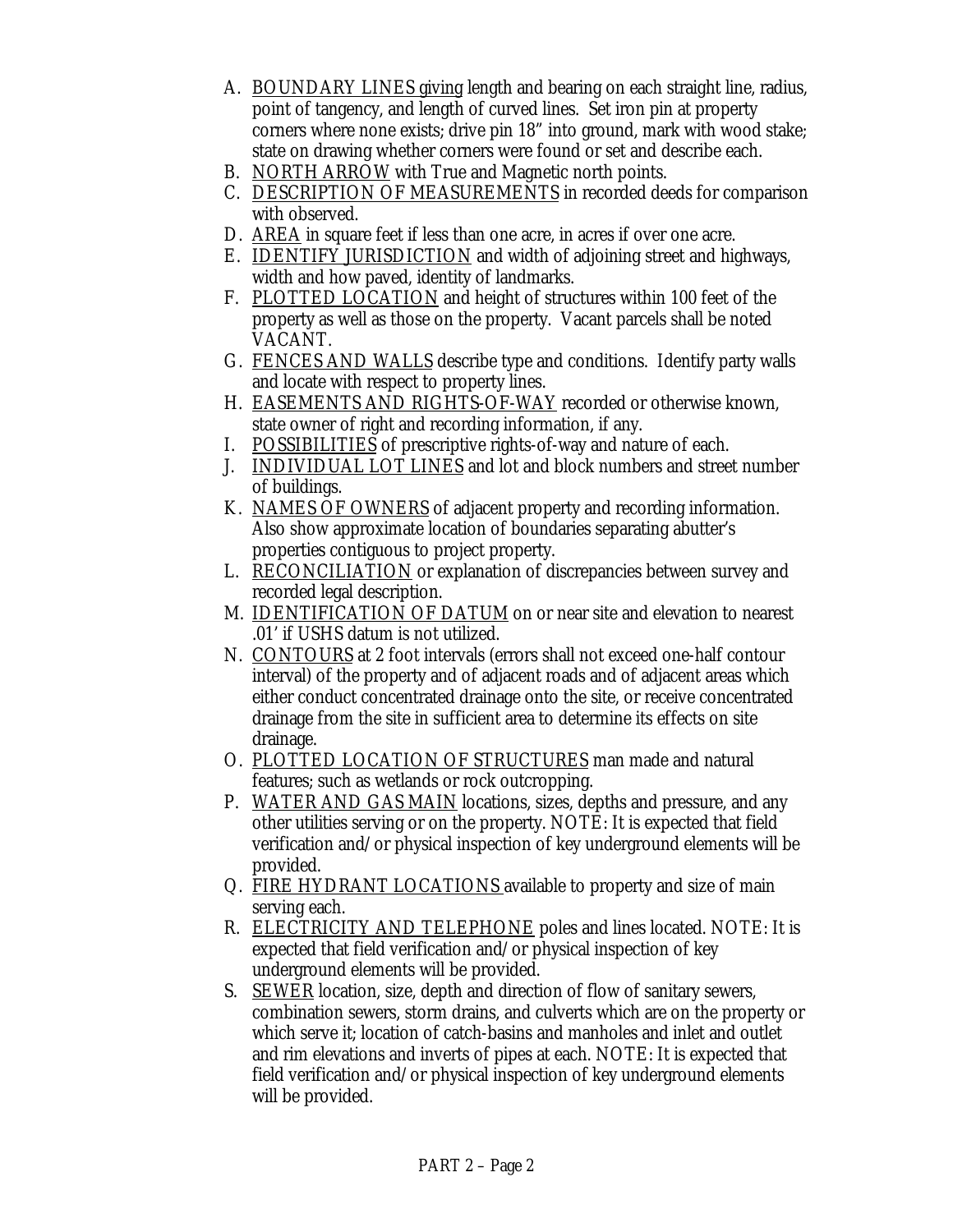- T. MEAN ELEVATION OF WATER in any excavation, well, or nearby body; flood level of streams or freshets overrunning the site.
- U. TEST BORING locations, if any taken.
- V. TREE LOCATIONS of all trees that are 8" caliper and over and are 3' above ground and identify species and size except trees within a thickly wooded area.
- W. PERIMETER outline of treed areas only if thickly wooded areas.
- X. TAX LOT AND TAX BLOCK NUMBERS or note that none have been established by municipality.
- 2. LEGAL DESCRIPTION A written legal description of the deed shall be provided which accurately reflects the data as provided on the topographical and boundary survey.
- 3. DIAGRAMATIC SITE PLAN required at a scale not less than forty (40) feet to the inch showing the general development of the site and include:
	- A. location of streets
	- B. parking and driveways
	- C. in retrofit construction location of existing and adjacent buildings
	- D. in new construction existing and proposed buildings
	- E. passive and active recreation areas
	- F. intention of dedication of streets where applicable
	- G. property lines must be shown for all streets and rights-of-way.
- 4. FLOOR PLANS for new construction must show diagrammatically the orientation of areas for daytime use, the principle entrances to structures, and the way the living units relate to the exterior to provide an arrangement which achieves privacy and a sense of home for the inhabitants. These considerations must be made in an attempt to provide passive solar heat to the interior space, especially those areas designated for day time use.

#### 5. FLOOR PLANS FOR THE REHABILITATION OF AN EXISTING

- BUILDING must be submitted for the building as it exists and as proposed. A plan for each floor or typical floors must be submitted at a scale not less than eight feet to the inch. When possible one set of plans can be submitted showing existing walls, partitions, columns, doors, windows, stairs and plumbing (unless the building is to be gutted, in which care indicating only the major structural systems) and showing proposed modifications to the layout of the existing building to indicate rooms, entrances, stairs, halls, storage and common areas. Differentiation shall be made between existing to remain, existing to be removed, and new construction.
- 6. BUILDING ELEVATIONS drawn to convenient scale indicating the design intent for the primary façade(s). Label typical finish materials; indicate entries, and general glazing patterns and sizes.
- 7. ARCHITECT'S CERTIFICATION (See Appendix)

*Agreement must be reached by the Applicant and MSHA on the general form the project will take before permission will be granted to proceed to the Design Development Phase.*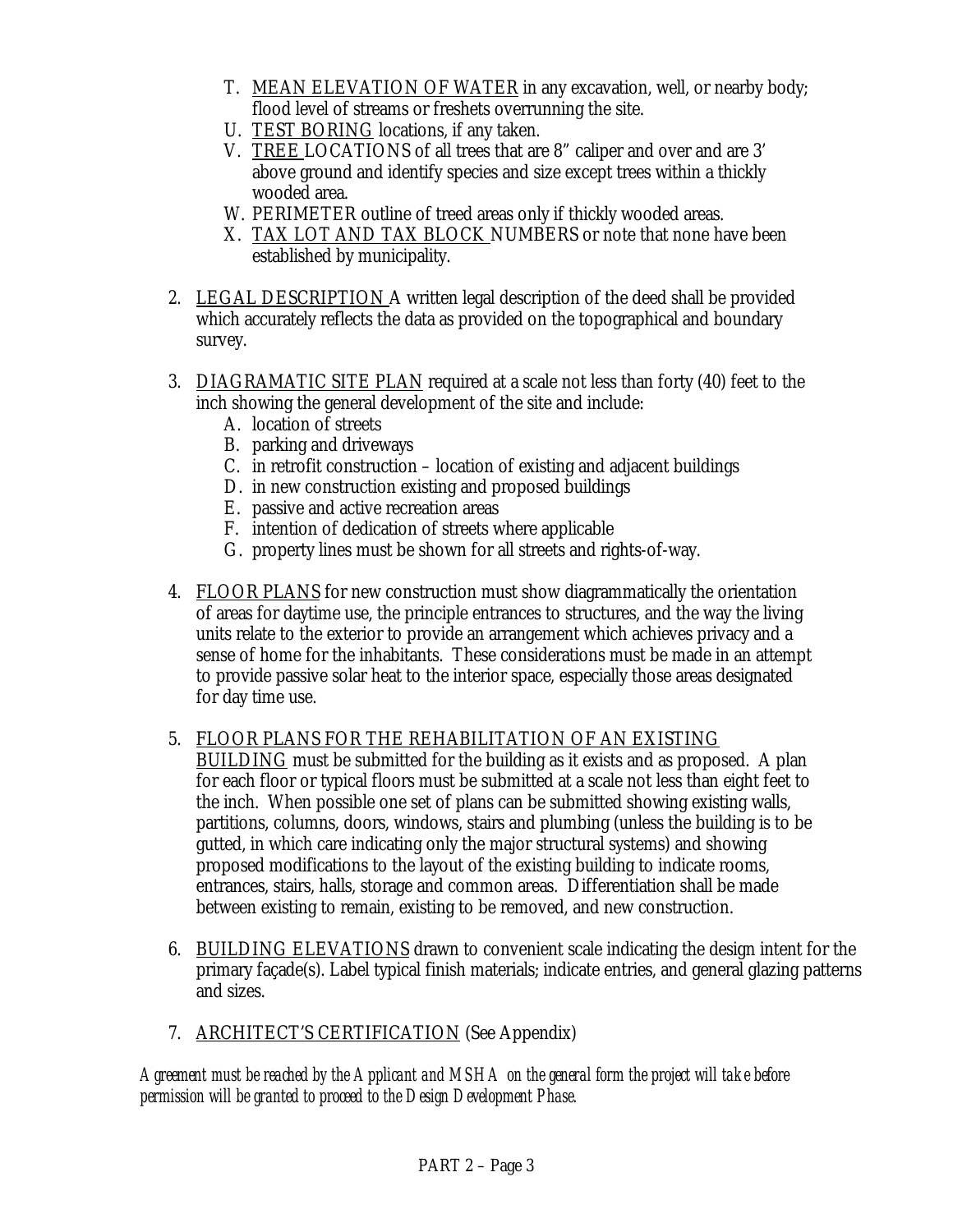#### <span id="page-27-0"></span>**C. DESIGN DEVELOPMENT SUBMISSION - 1 COPY FOR MSHA**

The Design Development Submission is expected to present approximately 50% of the Construction Documents level of information and shall formalize the site plan, building configuration, and internal layout of the living units in sufficient detail to allow preparation of a budget for construction without proceeding to the preparation of the final construction drawings. MSHA will review this submission for conformance to the previously referenced standards relating to general layout of site, buildings, and living units, room size and shape, special provisions of plan layout for accessibility requirements, fire separation and the provision of adequate means of egress, and removal of solid waste.

The Maine State Housing Authority may waive in writing, the requirement of some of the information or may require in writing, additional information. Design Development Submissions will not be reviewed or processed by the Maine State Housing Authority until we are in receipt of approved Pre-Concept and Concept drawings which include the Soil Survey, Boundary and Topographic information as previously described.

- 1. SOILS ENGINEER'S REPORT, shall be submitted for all new construction developments specified by the Maine State Housing Authority. This report shall include recommendations for foundation design and site drainage in accordance with soil survey information previously obtained. (In many instances the developer may choose to do both portions of the soil study at one time. If this is done, the report should be provided at Concept and re-submitted at with the Design Development Submission.)
- 2. PLOT PLAN, drawn to a scale no less than forty (40) feet to the inch, showing the general development of the site with locations of buildings, walks, streets, parking spaces, driveways, service areas, including solid waste collection areas, recreation and private outdoor spaces. Topography shall be shown at two (2) foot intervals, indicating both existing (dotted lines) and finish (solid lines) grades where changed. First floor elevation shall be noted on each building, utilities shall be shown, including underground power feeds, transformer locations, water and sewer mains, hydrants, storm drains, catch basins and outfalls. Streets intended for dedication and public acceptance shall be delineated and accessible units, accessible parking, and means of access shall be indicated. Preservation of existing growth and new planting shall be show, identifying form, size and whether deciduous or coniferous, but not necessarily species.
- 3. BUILDING PLANS, ELEVATIONS AND A TYPICAL SECTION drawn to scale of not less than eight (8) feet to the inch, showing the location of living units, accessible units, common area, entrances, windows, circulation, and relation to site features. Lines of fire and acoustical separation and ratings shall be shown on plans and sections as necessary to demonstrate conformance with the standards.
- 4. FLOOR PLANS of typical living units drawn to a scale not less than four (4) feet to the inch showing furniture layouts and indicating dimensions of rooms measured as clear distance between walls. Usable storage areas are to be shaded/blocked out/cross-hatched or otherwise delineated with applicable dimensions and volumes also provided on plans.
- 5. OUTLINE SPECIFICATIONS are to include a brief description of all of the trades, their proposed work scopes, and the major materials that are being considered for each trade.
- 6. A DESCRIPTION OF MEANS AND FREQUENCY OF SOLID WASTE COLLECTION and removal, including the amount of storage necessary.
- 7. A DESCRIPTION OF THE TYPE OF SPACE AND WATER HEATING SYSTEMS proposed, including a statement about the use of utility allowance. This must be submitted separately and accompany the drawings.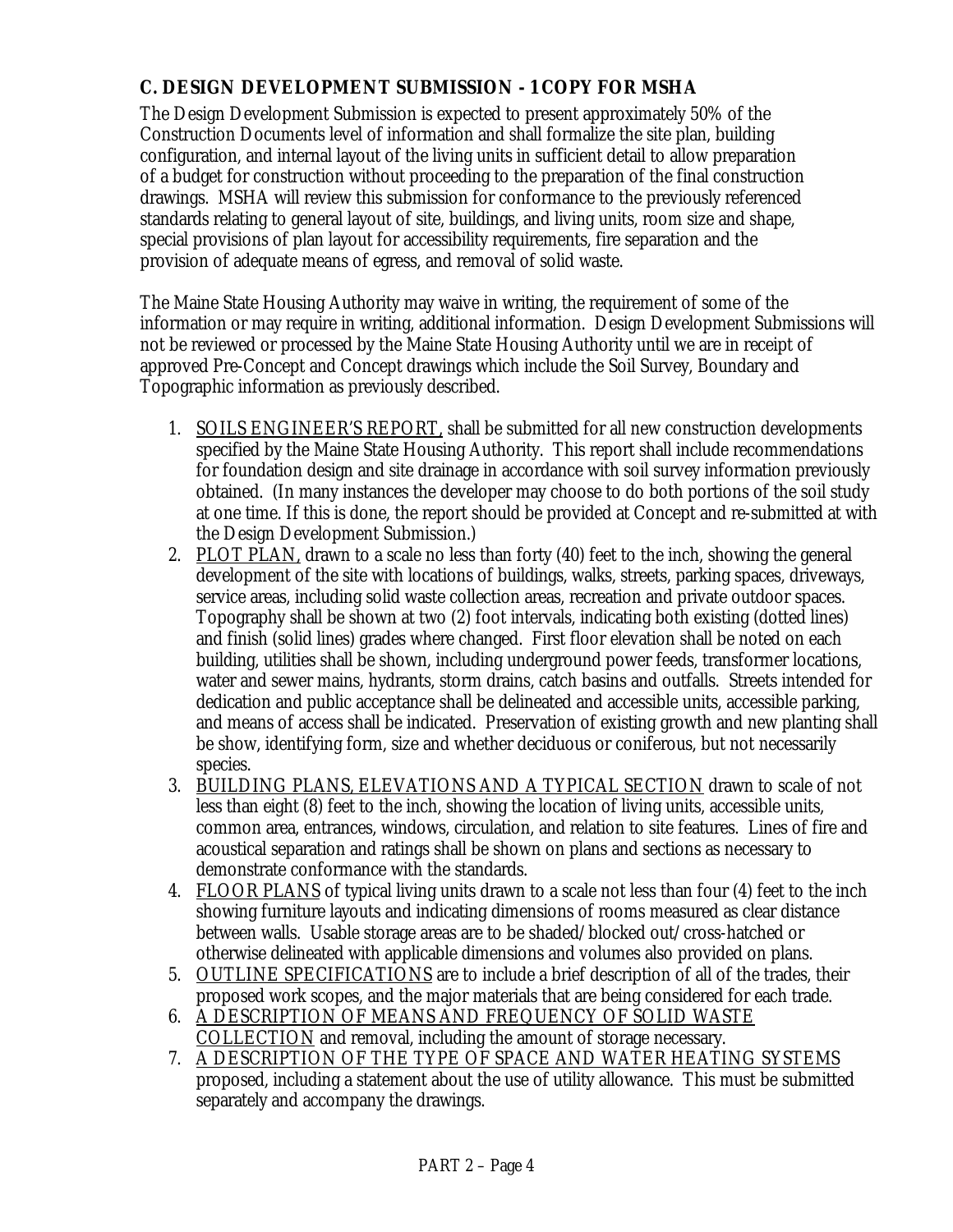- 8. CALCULATIONS AND STATEMENT OF EXPECTED CONSTRUCTION COSTS for the scope of work defined in the documents. Estimates shall be by line item utilizing the CSI format and be of sufficient detail with proper backup to demonstrate an accurate reflection of the materials, equipment, and labor that will be necessary to construct the project.
- 9. ARCHITECT'S TRANSMITTAL FORM
- 10. TABULATION OF BUILDING, LIVING UNITS AND ROOM FLOOR AREAS according to the following format:

NOTE: See notes at end of tables for further explanation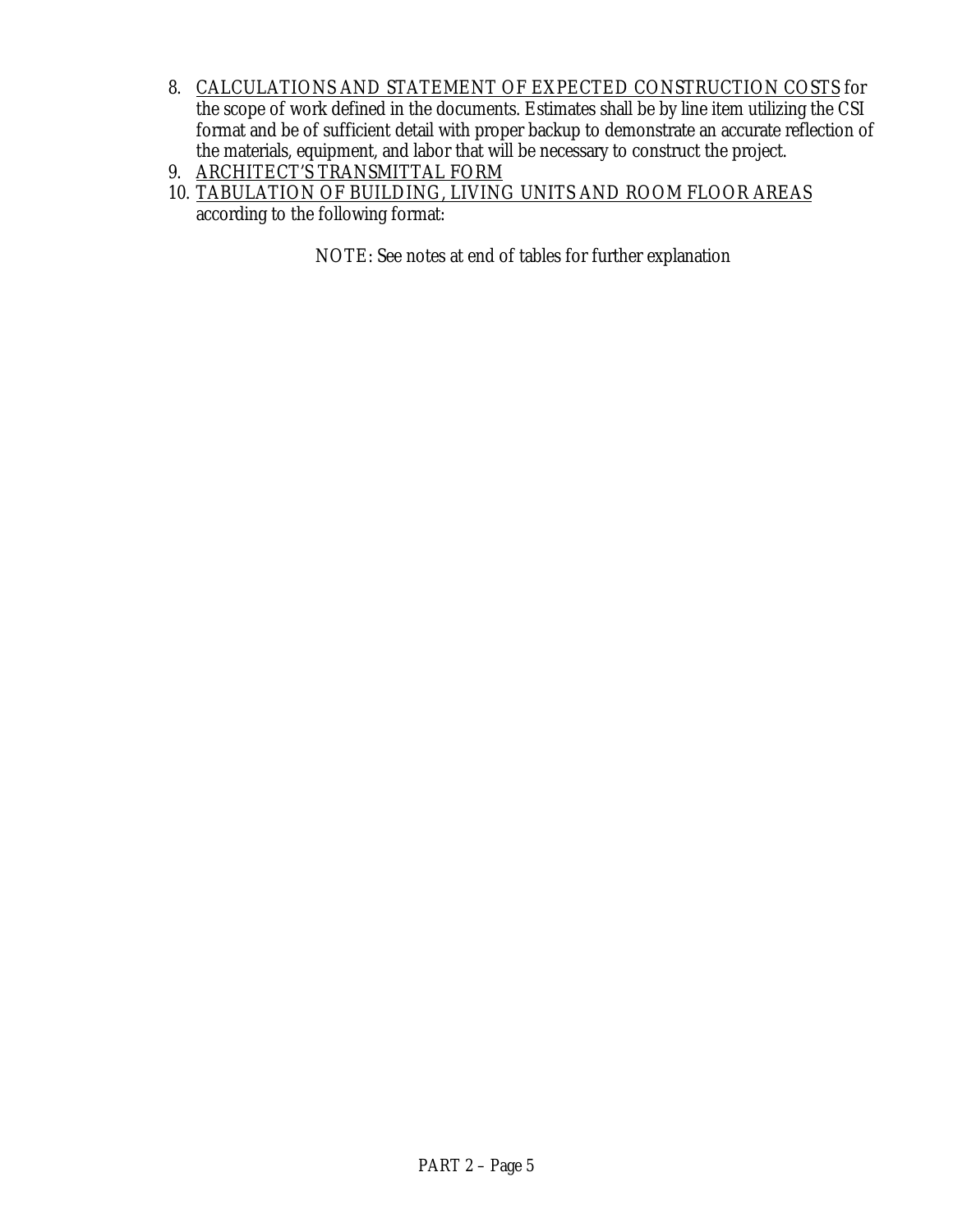#### UNIT TABULATIONS (Provide a separate sheet for each unit type)

Unit Type \_\_\_\_\_\_\_\_\_\_\_\_\_ (as identified or plans – include common areas/laundry/community rooms as separate tabulations)

#### SQUARE FOOT TABULATIONS

| Living Room (LR)                        |           |
|-----------------------------------------|-----------|
| Dining Room (DR)                        |           |
| Kitchen (K)                             |           |
| LR-DA                                   |           |
| LR-DA-SL                                |           |
| $LR$ - $DA$ - $K$                       |           |
| LR-SL                                   |           |
| K-DA                                    |           |
| Primary Bedroom (SL)                    |           |
| Bedroom #2                              |           |
| Bedroom #3                              |           |
| Bedroom #4                              |           |
| Total, habitable rooms (net)            |           |
|                                         |           |
| Interior Walls (LF by thickness)        |           |
| <b>Exterior Walls (LF by thickness)</b> |           |
| Portion of Shared Party Walls           |           |
| <b>Closets</b>                          |           |
| <b>Basement</b>                         |           |
| Laundry/utility                         |           |
| Circulation                             |           |
| <b>Play Space</b>                       |           |
| <b>Storage</b>                          | cubic ft. |
| <b>Total Dwelling (Gross)</b>           | sq. ft.   |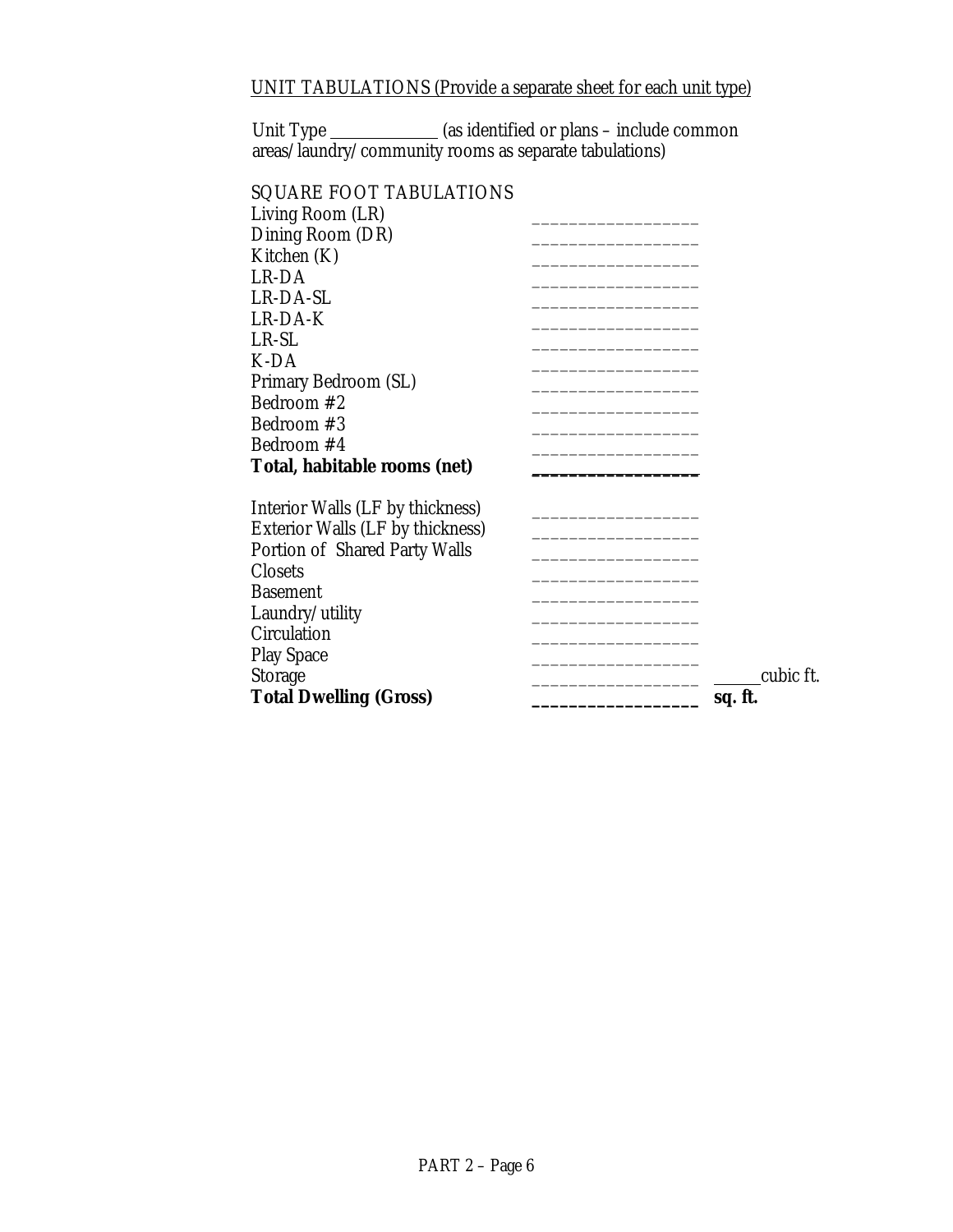BUILDING TABULATIONS (Provide a separate sheet for each Building Type)

| <b>Building Type</b>                                                                                                                    | (as per Plans) |
|-----------------------------------------------------------------------------------------------------------------------------------------|----------------|
| <b>SQUARE FOOT TABULATIONS</b><br><b>Total dwellings</b><br>Interior Walls (LF by thickness)<br><b>Exterior Walls (LF by thickness)</b> |                |
| <b>Portion of Party Walls</b>                                                                                                           |                |
| <b>Tenant Storage</b>                                                                                                                   |                |
| Office                                                                                                                                  |                |
| <b>Social Area</b>                                                                                                                      |                |
| <b>Community laundry</b>                                                                                                                |                |
| <b>Community kitchen</b>                                                                                                                |                |
| <b>Community bathrooms</b>                                                                                                              |                |
| <b>Subtotal</b>                                                                                                                         |                |
| <b>Project Storage</b><br><b>Project Maintenance</b><br><b>Circulation</b><br>Other (describe)                                          |                |
| <b>Total Building</b>                                                                                                                   |                |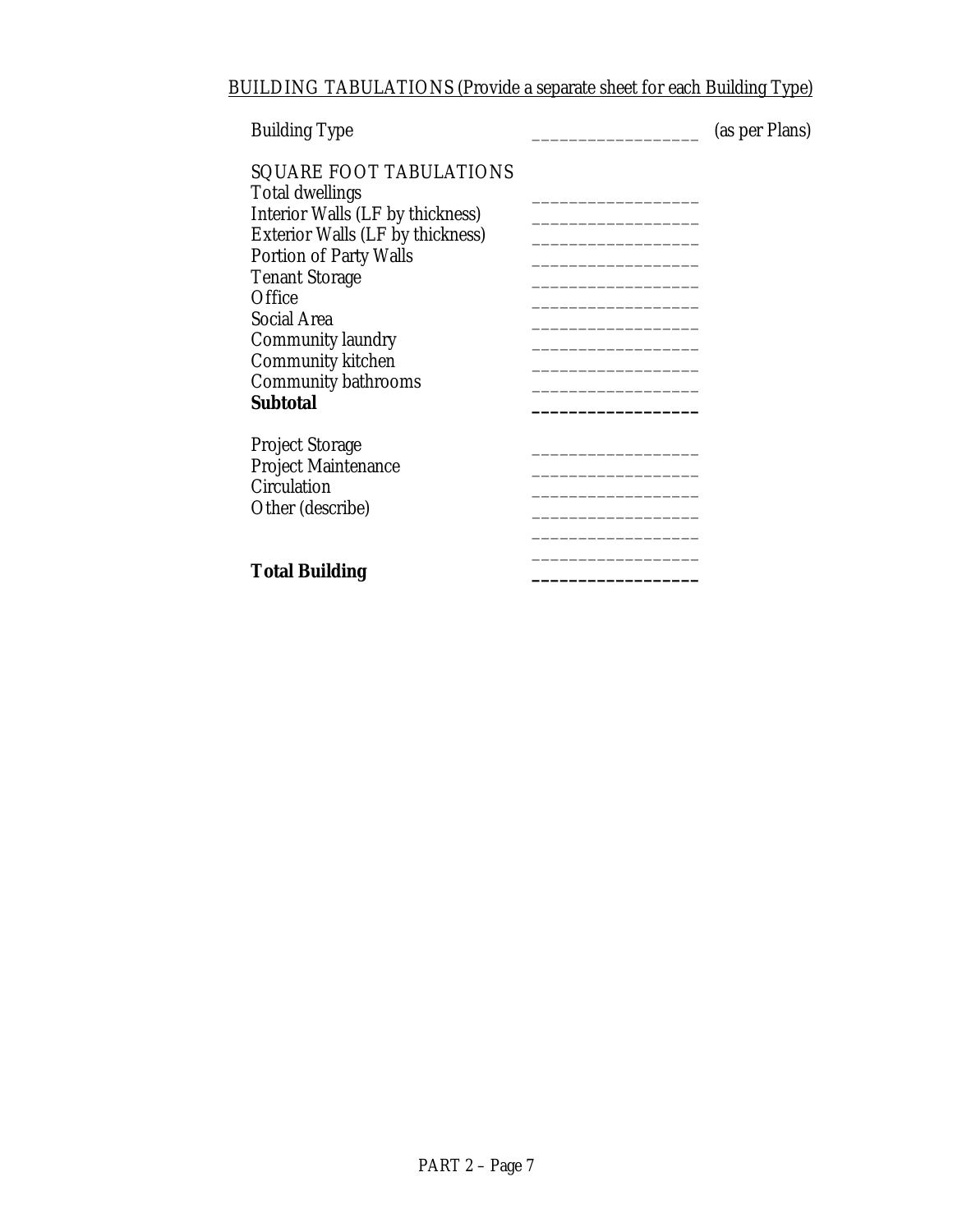#### PROJECT TABULATIONS

Project Name and Location:

|                                | Regular |          | Accessible |   |
|--------------------------------|---------|----------|------------|---|
| Number of 1 B.R. units         |         |          |            |   |
| Number of 2 B.R. units         |         |          |            |   |
| Number of 3 B.R. units         |         |          |            |   |
| Number of 4 B.R. units         |         |          |            |   |
| <b>Totals</b>                  |         | $\,{}^+$ |            | = |
| <b>Square Foot Tabulations</b> |         |          |            |   |
| <b>Total Dwellings</b>         |         |          |            |   |
| <b>Tenant Storage</b>          |         |          |            |   |
| Office                         |         |          |            |   |
| <b>Social Area</b>             |         |          |            |   |
| <b>Community Laundries</b>     |         |          |            |   |
| <b>Community Kitchen</b>       |         |          |            |   |
| <b>Community Bathrooms</b>     |         |          |            |   |
| Subtotal                       |         |          |            |   |
| <b>Project Storage</b>         |         |          |            |   |
| <b>Project Maintenance</b>     |         |          |            |   |
| <b>Circulation</b>             |         |          |            |   |
| Other (describe)               |         |          |            |   |
|                                |         |          |            |   |
|                                |         |          |            |   |
| <b>Total Project</b>           |         |          |            |   |

#### NOTES FOR TABLES

- 1. If a room or space in not included in your design so state in the table as "NA."
- 2. For interior rooms, provide SF calculations using framing face to face of interior finished surfaces, net dimensions.
- 3. For building gross SF calculations use outside of foundation wall to outside of foundation wall, gross dimensions.
- 4. Note that storage is tabulated in square feet and in cubic feet provide both.
- 5. Play space in family units without basements is in addition to any storage requirements.
- 6. Provide Separate Sheets for each different unit type and building type.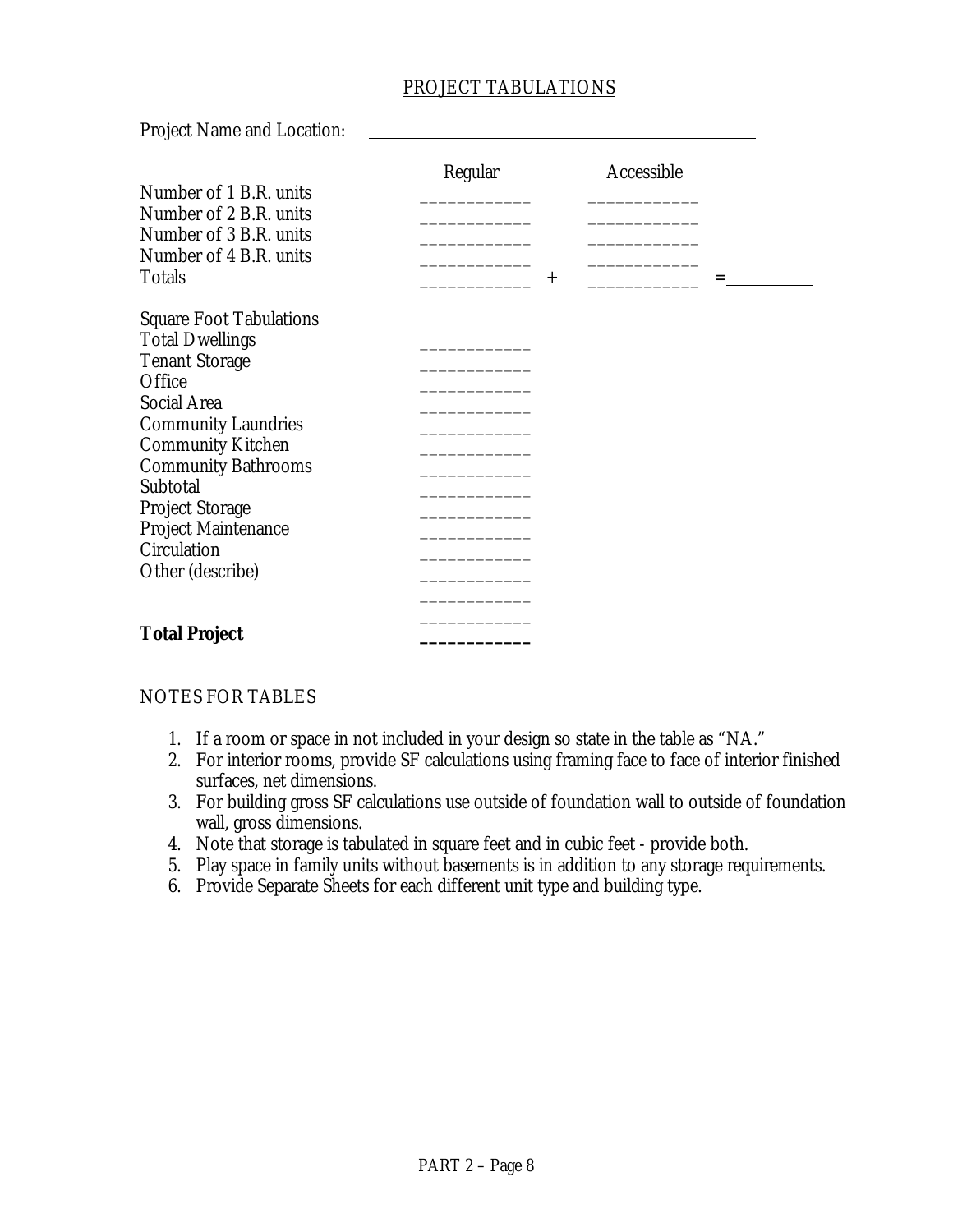#### <span id="page-32-0"></span>**D. CONSTRUCTION DOCUMENTS - 1 COPY FOR MSHA**

Working drawings and specifications shall be the contract construction documents which completely describe the design, materials and assembly of the entire development to determine the finished state of work. Formal submittals shall be provided at the 90% completion stage, **and** 100% completion. The term "or equal", alternates of methods, materials or equipment shall not be used; and changes subsequent to the acceptance of final Construction Documents (100% submittal) shall be made by Change Order for review and acceptance by MSHA before incorporation in the work. The Construction Documents Shall include the following:

Drawings shall be of uniform size and be stamped on each sheet by the designer of record. The following general format shall be used:

#### 1. COVER SHEET

- A. TITLE OF PROJECT, the Maine State Housing Authority Project Number and Project Location.
- B. INDEX OF DRAWINGS by name, numbered consecutively.
- C. SITE LOCATION MAP
- D. CODE STUDY/ANALYSIS SUMMARY
- E. SIGNATURE BLOCK setting forth space for the following signatures:

|              | <b>Signature</b> | Date |
|--------------|------------------|------|
| Architect    |                  |      |
| Owner        |                  |      |
| Contractor   |                  |      |
| <b>MSHA</b>  |                  |      |
| Construction |                  |      |
| Lender       |                  |      |

- 2. PLOT OR SITE PLAN
	- A. SCALE not less than  $1" = 40'$
	- B. PROPERTY BOUNDARIES and markers
	- C. NORTH INDICATION true and magnetic north points
	- D. EXISTING PUBLIC AND PRIVATE WAYS adjacent to or within the property boundaries, indicating as applicable legal boundaries, the traveled way, edges of pavements, curbs, walks, wheel stops, and other physical features existing to remain or to be removed, and improvements to them.
	- E. NEW STREETS AND DRIVES parking areas, walks, curbs, edges of pavement, wheel stops, and boundaries of any property for dedication and public acceptance.
	- F. OTHER PAVED AREAS and constructed site improvements such as play and sitting areas, service courts, drying yards, fences, retaining walls, solid waste collection facilities, outdoor mail boxes.
	- G. UTILITIES including water mains and hydrants; electric lines overhead and underground poles, lighting and transformers; telephone lines, cable T.V. lines, MATV lines, sanitary and storm sewers, manholes, and catch basins. Indicate diameters and inverts for storm, sanitary sewers, and foundation drainage systems at building exits, in and out of all manholes, connections, and cross-over points. Also show diameters for water mains. Show utilities to the point of connection with the existing system.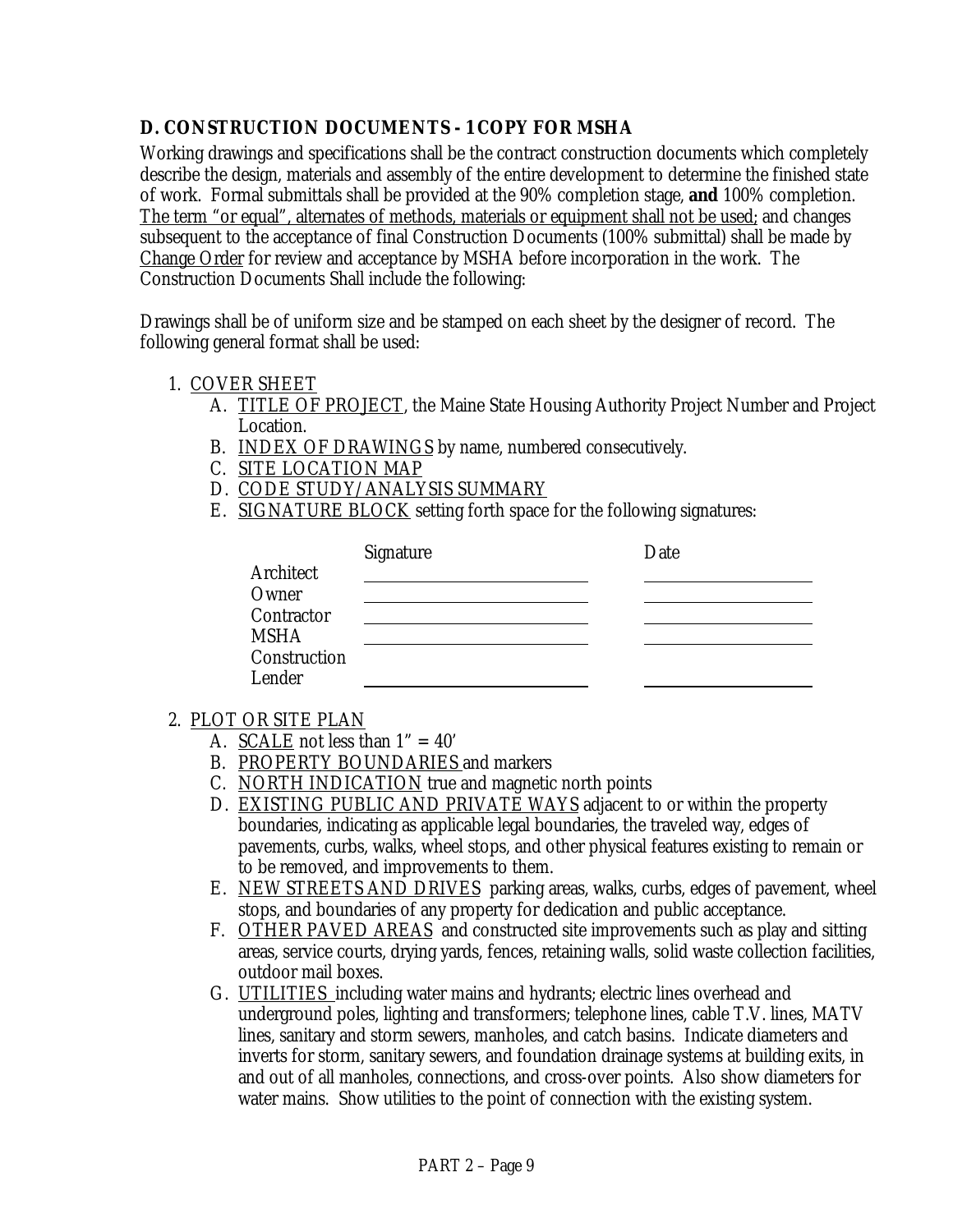- H. TOPOGRAPHY indicate finish grades by solid lines and existing grades to be changed by dotted lines at two (2) foot intervals if a separate grading and drainage plan is not provided. Existing trees and other natural features, indicating whether to be removed or preserved.
- I. BUILDING LOCATIONS AND DESIGNATIONS with grade elevations at corners and entrances if not show on a separate grading and drainage plan.
- J. PROFILES of streets, walks, storm and sanitary sewers.
- K. DIMENSIONS for locating and over all dimensions of all of the above.
- L. LAYOUT LINES with dimensions and bearing for all structures and paving.

#### 3. GRADING & DRAINAGE PLAN – Scale minimum 1" = 40'

When the information listed below cannot be shown clearly on the Site Plan, a Grading and Drainage Plan shall be provided to show the following:

- A. FINISH GRADE ELEVATIONS at all building corners and at entrances.
- B. FINISH GRADE CONTOURS shall be shown at two (2) foot intervals indicated in solid line where changed, and with exiting contours indicated with dotted line.
- C. MEANS OF COLLECTING SURFACE DRAINAGE protection of abutting properties and relation to any subsurface system provided.
- D. FOUNDATION drainage layouts and connections to subsurface systems or outlooks.
- E. DISTRIBUTION OF PLANT MATERIAL location, quantity and key number of each general species of plant in group, lawn areas, and existing trees, if any, to be preserved or transplanted.
- F. ENLARGED SCALED PARTIAL PLANS clearly indicating compliance with all accessibility requirements at entries.
- 4. LANDSCAPE PLAN Scale not less than the Site Plan (minimum  $1" = 40'$ ).
	- A. OUTLINE OF BUILDINGS and other improvements of the project, together with physical features of the site for the purpose of establishing the location and relationships between planting and other construction.
	- B. DISTRIBUTION OF PLANT MATERIAL; location, quantity, and key number of each general species of plant in group; lawn areas, and existing trees, if any, to be preserved or transplanted.
	- C. LIST OF PLANT MATERIAL giving standardized plant names, key number for each variety in reference to plan, and the size, quality, or other pertinent description.
	- D. OTHER EQUIPMENT such as benches, fences, drying lines, paths, game areas, play equipment, etc.
- 5. FOUNDATION PLANS Scale of minimum of  $1/8" = 1$ 
	- A. FOOTINGS, step footings, pilings, grade beams, walls, columns, piers, and slabs with dimensions, thicknesses, and locations.
	- B. CONSTRUCTION AND EXPANSION JOINTS bond outs, windows, sumps, electrical, telephone, plumbing, and air duct locations.
	- C. ENLARGED DETAILS of reinforcing, foundation drainage systems, keys, corners, joints, insulation, sub-base, vapor barrier, waterproofing, etc. when not shown clearly at the above scale, or explained in notes.
- 6. BUILDING LAYOUT PLANS Scale of minimum of 1/8" = 1' Unless fully shown on living unit plans for small buildings, Building Floor Plans of each building shall show the following: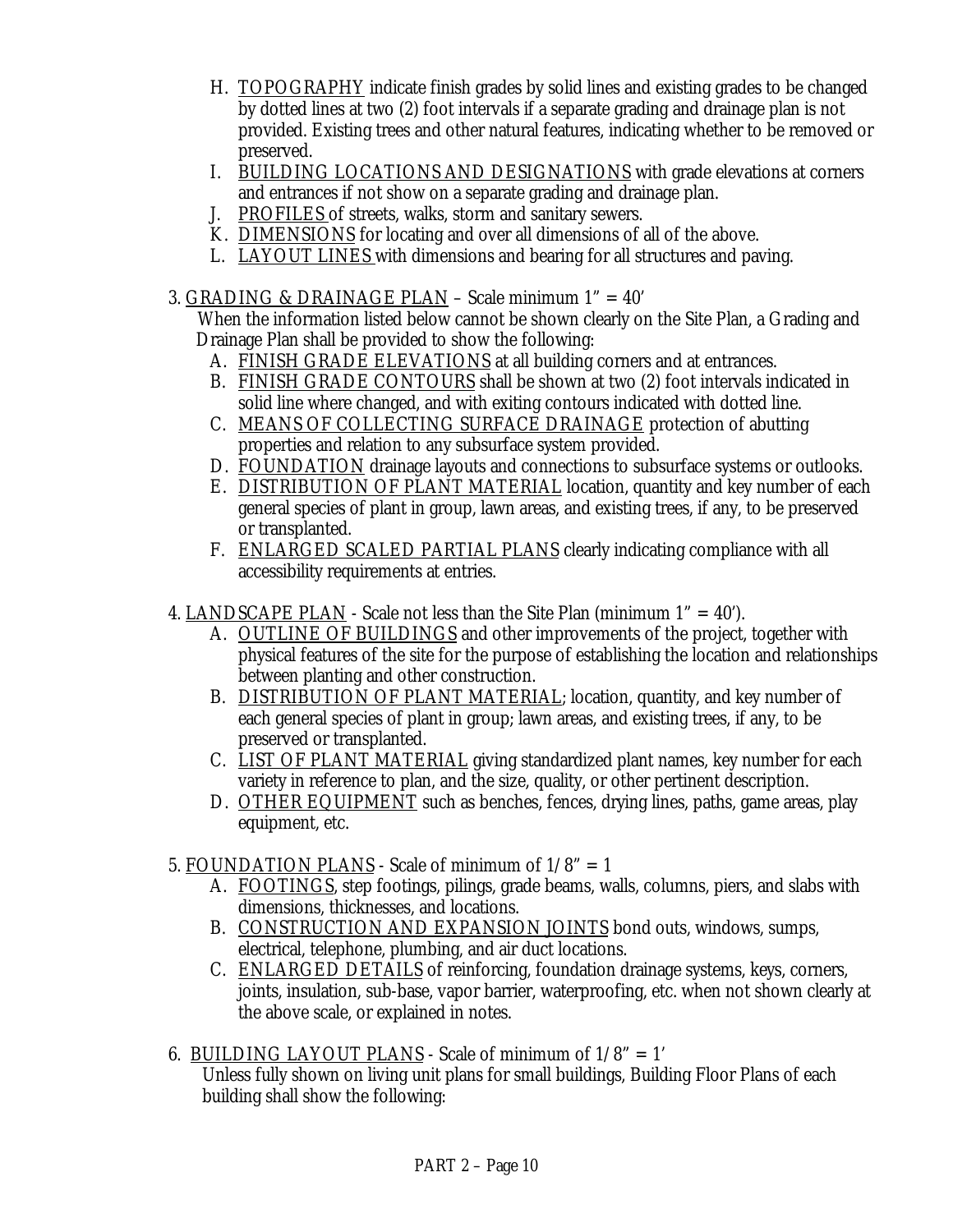- A. THE DIMENSIONED RELATION of living units and buildings to each other; overall dimensions of buildings, partition arrangement and fenestration of end living units, units at corners and units at offsets; other partitions as may be necessary only to show variations from the typical living unit plans and relation of rooms in adjacent living units; walls separating living units and their material and thickness.
- B. ALL BUILDINGS IDENTIFIED by numbers or letters and each living unit identified, including accessible units.
- C. WALL CONSTRUCTION TYPES AND LEGEND WITH KEYS INDICATING locations required for fire and acoustical separation. Provide adequate cross references as to locations of all wall types and details. Provide design references justifying all fire and sound rated assemblies.
- 7. LIVING UNIT FLOOR PLANS Scale of minimum of 1/4" = 1'
	- A. LIVING UNIT FLOOR PLANS for each type of living unit and variation.
	- B. SEPARATE UNIT PLANS are not required when the general floor plans are provided at the above scale and contain all essential information.
	- C. OVER-ALL DIMENSIONS and dimensions to all partitions, window locations and type designations referring to schedule, dimensioned stair location, runs and widths, landings and handrails.
	- D. CLOSETS, shelving and clothes rods; radiators or other heating devices, chimneys, and all other such items, unless shown on separate plumbing, mechanical and electrical drawings to same scale.
	- E. LOCATION OF STRUCTURAL ELEMENTS such as columns, lintels, joists, beams,
	- F. girders, and bearing partitions. Show sizes, spacing and direction of members. Submit separate structural drawings where structural information cannot be shown clearly.
	- G. ALL CONDITIONS where units are to join other units, including and unit conditions
	- H. LIVING UNIT TYPES identified by a number or letter.
- 8. ROOF PLANS Scale of minimum of  $1/8" = 1'$ 
	- A. RELATION of intersection of the various building roofs; direction of slopes on roofs; parapets, chimneys, vents, and other projections above roofs; downspout location and sizes, flashing and underlayment details.
	- B. Provide free air ventilation calculation demonstrating compliance with standards.
- 9. BUILDING ELEVATIONS Scale of minimum of  $1/8" = 1'$ 
	- A. ALL FACES of each typical building showing materials, window and exterior door types related to schedules.
	- B. FLOOR LINES and elevations, exterior grades.
	- C. FLASHING locations, widths, and exposure dimensions
- 10. PARTIAL ELEVATIONS Scale of minimum of 1/4" = 1'
	- Partial elevations may be omitted when Building Elevations have been drawn to the above scale to include information required of partial elevations.
		- A. Portions of each type of façade showing the exterior design, including materials, jointing, flashing, special features, windows, doorways, cornices, parapets and all details.
- 11. BUILDING SECTIONS Scale of minimum of  $1/4" = 1'$ 
	- A. Cross sectional characteristics of the building and floor level relations at one or more points as necessary to show typical configurations.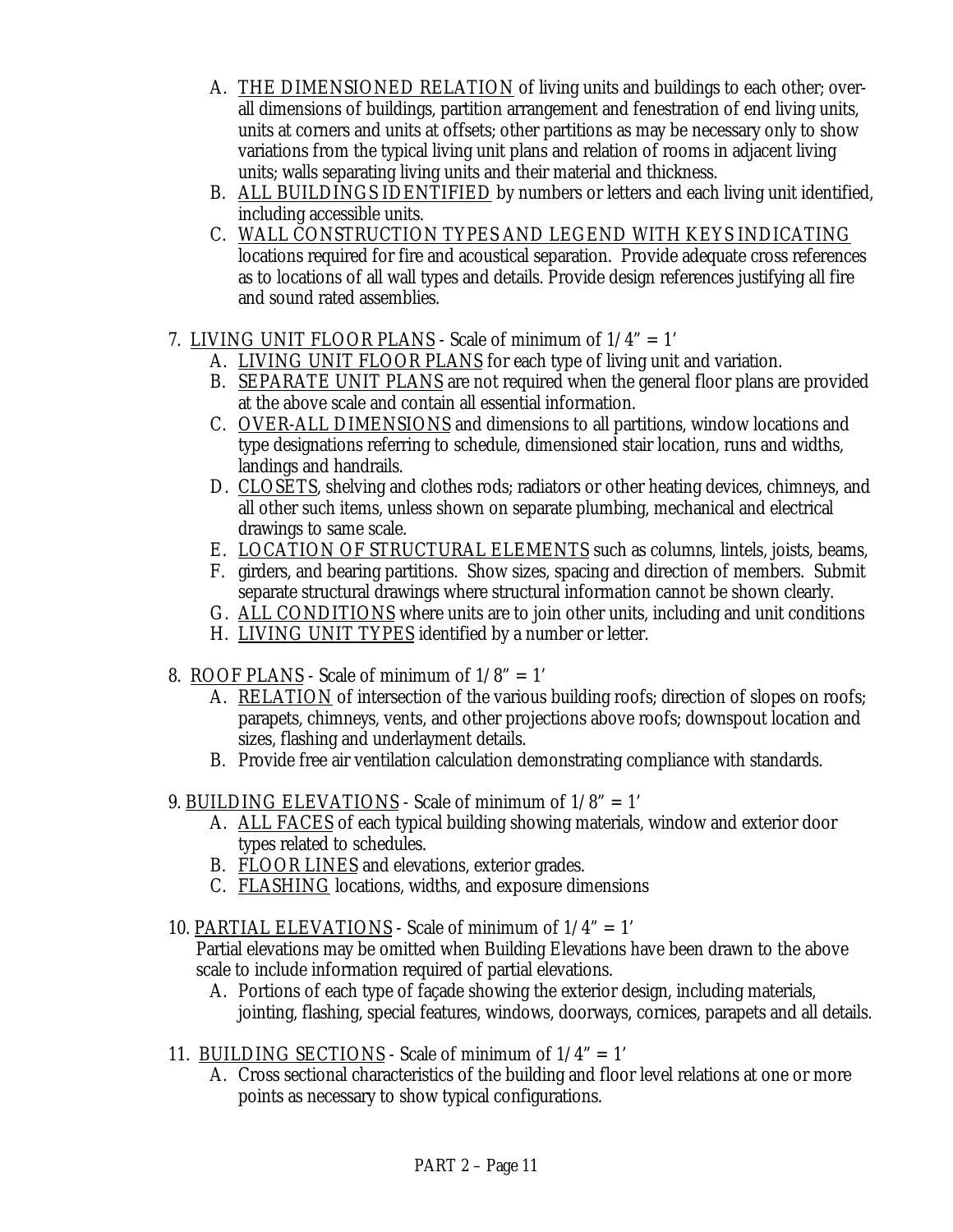#### 12. CONSTRUCTION SECTIONS - Scale of minimum of 1/2" = 1'

- A. EXTERIOR WALL SECTIONS from footing to roof to show each type. Complete construction of: walls with thickness at various stories; floors; furring; waterproofing; ceilings; roofs; including pitch and material; window heads and sills; window heights; flashings; room heights; anchorage and bearings; cornice and gutter; insulations; vapor barrier, foundation walls and footings; footing drains; radon systems; conditions at various depth basements, basement floors or crawl space; roof space, and attic vents.
- B. BEARING WALL OR PARTITION SECTIONS for all types of walls and partitions with floor, ceiling and roof construction; supporting walls or members, columns and girders; foundations and footing; size and spacing of all members' joists, splices or ties; sub and finished floors; walls and ceilings. Provide adequate cross-references to plans for locations of all wall types. Provide design references for all required fire and sound rated assemblies.
- 13. DETAILS Scale of minimum of  $1/2" = 1'$ 
	- A. STAIRS with plans and sections showing stringers, treads, risers, newels, balusters, handrails, rise, run and headroom; show all dimensions.
	- B. KITCHEN LAYOUTS with plans and elevations showing accessories, cabinets, location of heaters and ductwork runs. Note accessibility requirements where applicable.
	- C. PLAN OF BATHROOM LAYOUTS with elevations showing accessories, radiator or heater, cabinets and fixtures.
	- D. SPECIAL EXTERIOR AND INTERIOR DETAILS such as bay windows, dormers, cupolas, vents, built-in furniture, closet sections, blocking for grab bars, range hoods, wood trim details, sheet rock details if returned at windows and doors.
- 14. SCHEDULES

Shown on any drawing convenient for reference.

- A. DOOR SCHEDULE: size, thickness, materials, and design of each door, with designation on plans. All fire doors shall be indicated with their approved rating.
- B. WINDOW SCHEDULE: Size, thickness, glazing, material and design of each window, with designation on plan elevation. **Identify egress windows**.
- C. FINISH SCHEDULE: Material and type of finish of floors, walls, ceilings and trim for all rooms. Flame spread and smoke generation ratings for all surfaces required to be limited.
- D. HARDWARE SCHEDULE: Material and type of hardware for each door in door schedule. Include special hardware such as closets, electric door strikes intercom devices, and panic hardware.
- 15. STRUCTURAL
	- A. Structural drawings shall include a framing plan for each floor and roof of each structure not identical to other structures in the project.
		- 1. REPETITIVE FRAMING plans for the floors of structures with more than one story may be combined on one (1) drawing, provided that variations are minor and are clearly identified.
		- 2. FRAMING PLANS shall identify the material, size, location and orientation of all structural members, bracing and bridging, and the structural materials acting as the surfaces of the floors and roof.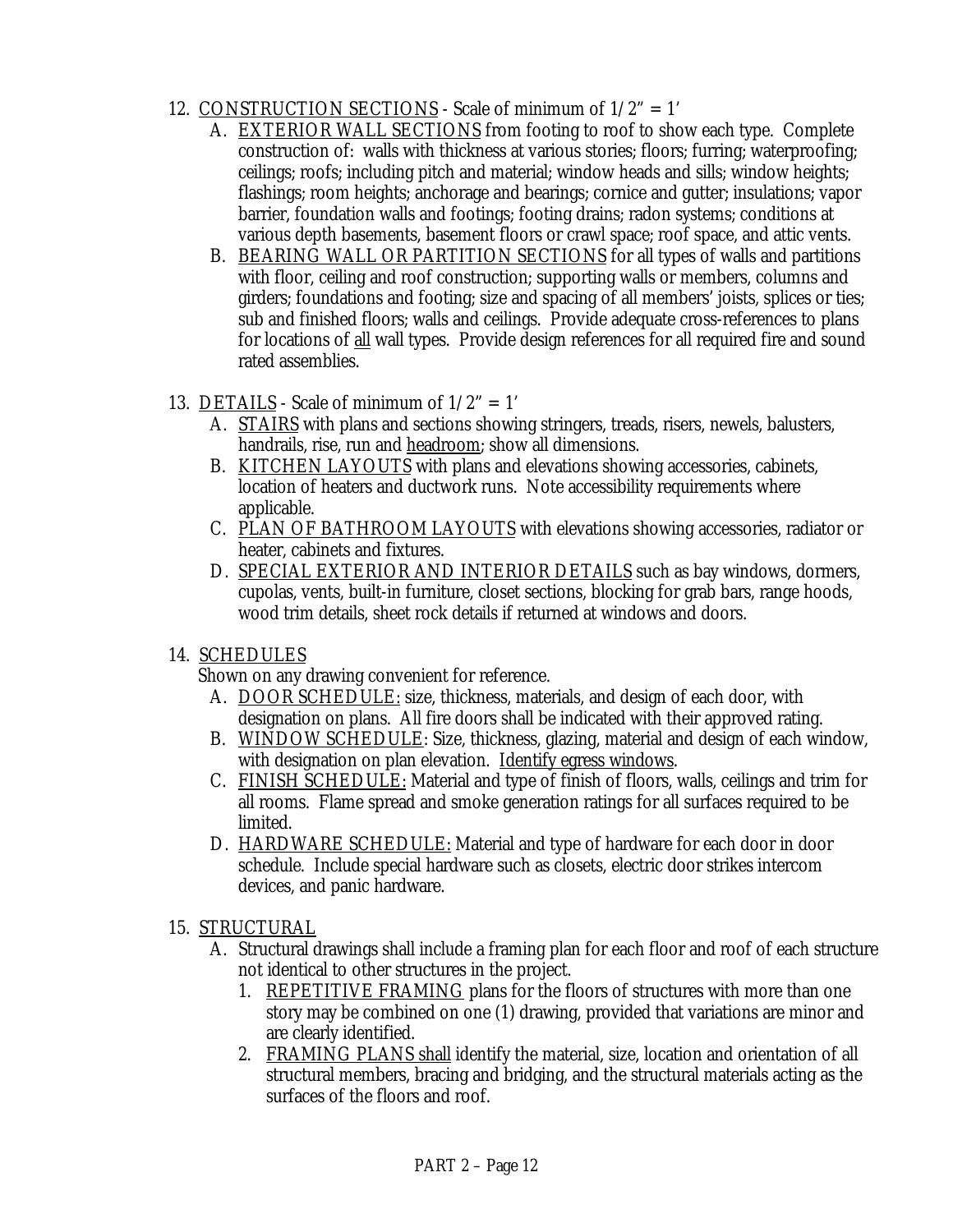- 3. THE CONNECTIONS of the walls and floor to the foundation shall be detailed.
- 4. STRUCTURAL FRAMING around all openings, including those for mechanical ducts, shall be shown, as well as that supporting mechanical equipment.
- B. Trusses shall be detailed as a performance truss meeting all stated live and dead load requirements as set forth by the design professional substantiated by shop drawings and computations from the manufacturer and approved by the design professional prior to installation. The manufacturer's drawings shall be signed and sealed by a professional engineer, registered in the State of Maine. The drawings shall show:
	- 1. THE CONNECTION at each joint shall clearly be shown and the connecting device or method specifically identified.
	- 2. CONNECTORS shall be located by dimensions from the sides and ends of the members connected.
	- 3. STRUCTURAL ADHESIVES used in connections shall be specifically identified and the standard applicable to their use referenced on the structural drawings.
	- 4. THE ANALYSIS of trusses shall take full account of their method of support. Line stress diagrams are acceptable.
	- 5. LATERAL AND WIND BRACING details as well as handling details
	- 6. WHERE THE LOADS occurring between panel points induce bending significantly affecting the member stresses, such effects shall be included.
	- 7. ADEQUATE HOLD DOWN for uplift due to wind and overhang conditions.
- C. With the exception of simple connections, such as the typical end nailing of studs to top and bottom plates which can be covered by notes, all connections shall be detailed. Notching of trusses will not be allowed.

#### 16. MECHANICAL

The following information shall be shown on separate drawings at an appropriate scale. If the information can provide clear indication of all details, the preferred scale is that used in earlier drawings for the basement and floor layout  $(1/8" = 1')$  in order to allow overlay.

#### A. HEATING AND VENTILATION DESIGN

- 1. LOCATIONS OF EQUIPMENT: Drawings shall show, with dimensions, the location, size, and clearance for all equipment and fixed appliances, e.g., fans, warm air furnaces, boilers, absorption units, etc.
- 2. EQUIPMENT SCHEDULES: The drawings shall show a tabulation of all equipment and fixed appliance used, showing the listing, the manufacturer's name, make, model number, BTU/hr, and input rating for all energy inputs.
- 3. STATEMENT OF INTENT: The following paragraph shall appear in the Contract Heating Specifications and should appear on the Drawings pertaining to Heating Systems:

"It is the intent of the drawings and specifications to provide for the installation of a heating system which is safe, quiet, and economical in operation and complete in all respects. This system will provide a uniform temperature of 70 degrees F. (75 degrees F for elderly) in all living spaces as may be noted on the drawings, when the outside temperature is \_degrees F. (the appropriate outdoor design temperature for each development location shall be specified in accordance with the ASHRAE 99% scale.) All materials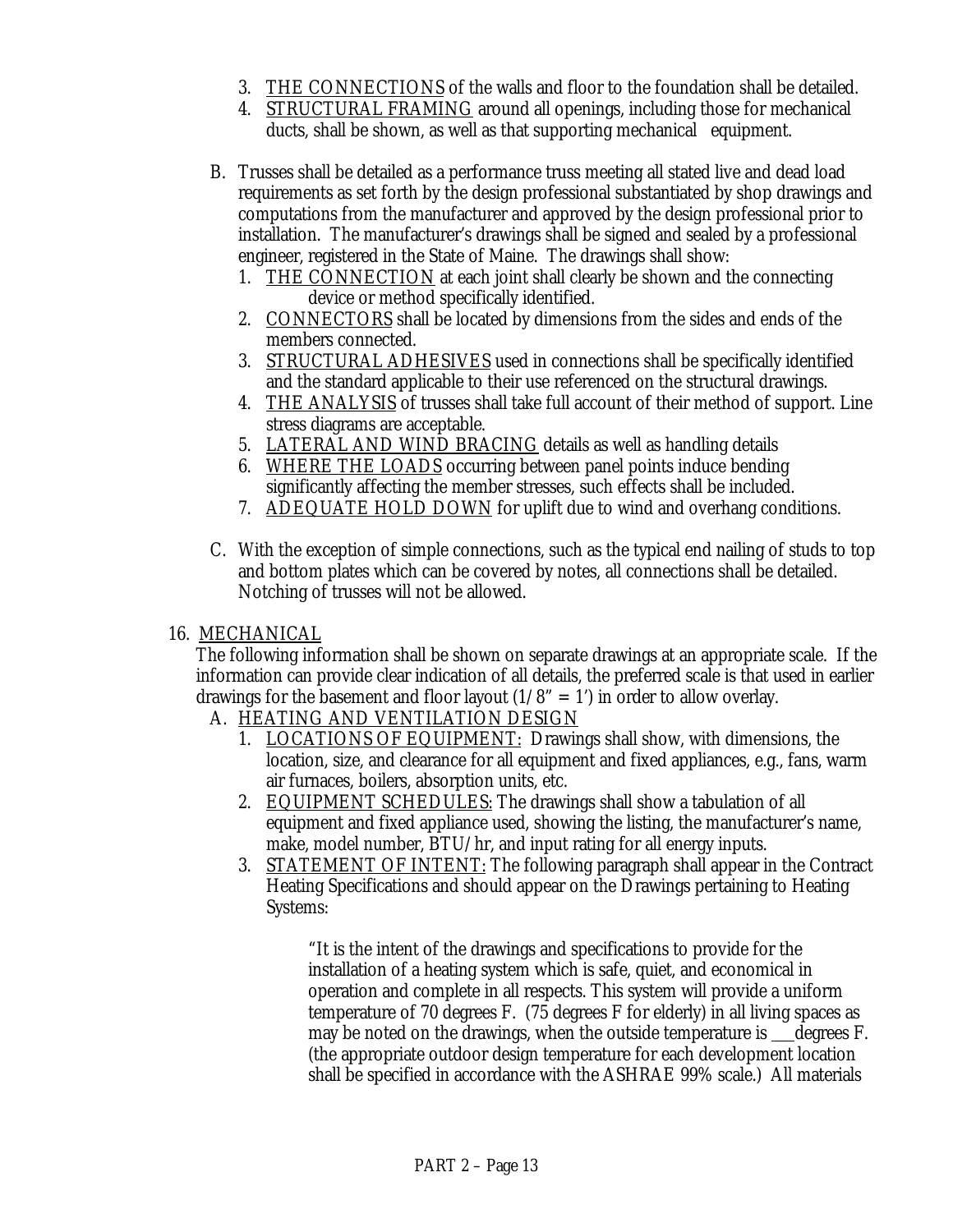and equipment necessary to accomplish the intent shall be furnished and installed by the contractor."

4. MECHANICAL VENTILATION SYSTEMS shall be provided with layouts and sizes for all equipment, ductwork, insulation, controls, etc. to describe each total system. Show all parts of systems that are to be thermally insulated.

#### B. PLUMBING AND SPRINKLER DESIGN

- 1. Plans and/or schematic drawings of the plumbing layouts, including but not limited to sizes of piping, fittings, traps, and vents, cleanouts and valves, gas, sprinklers, water, and drainage systems shall be provided.
- 2. Horizontal and vertical sewer and drainage system drawings shall include riser diagrams of typical stacks. These diagrams shall show pipe, vents, and trap sizes, cleanouts fixtures, interceptors and floor drains. Connection and installation details between pipes, fixtures, and appliances shall be provided. Drawings shall show proper slope of waste and vent lines and shall clearly define how such lines penetrate walls and floors without destroying the structural and/or fire safety integrity of such systems.
- 3. Hot and cold water supply drawings shall include all supply pipe sizes, shut-off valves and descriptions of fixtures supplied, along with a statement as to the supply water-pressure used for the design. Note: All fixtures are required to have shut-off valves for both hot and cold water supply and are also required to be connected by threaded unions. Provide hot and cold main water supply shut-offs for each living unit.
- 4. All plumbing materials shall be shown either on the drawings, on schedules, or in the specifications with applicable cross-reference provided for clarity. All fixtures shall be located on appropriate drawings with fixture unit capacity of system (s) and make, model and rating/capacity of all equipment and appliances shall be indicated and installed in accordance with these requirements and the manufacturer's instructions.
- 5. Where not covered in other drawing, i.e., mechanical or electrical, details, make and model of safety controls (such as for water heaters), their location and listings or labelings, shall be provided.
- 6. Drawings shall indicate details of pipe and fixture supports (i.e., type and spacing) and indicate pipe protection such as wrapping, sealing and insulating and provide for thermal expansion as applicable.
- 7. Where not provided by other details, locations of vents above roofs and required clearances for air intakes, windows, other flues and vents, shall be provided.
- 8. Sprinkler designs shall at least indicate the main feeds and distribution, understanding that the final designs will need to be provided by qualified subcontractors of the trade and be approved by the State Fire Marshal's Office prior to their installation. Full coordination of the various mechanical systems is necessary prior to installation.

#### 17. ELECTRICAL DESIGN

A. LOAD CALCULATIONS: Provide branch circuit and feed load calculations which contain the total connected loads before applying demand factors, the demand factor used, the computed load after applying demand factors, and the type and size of conductors to be used.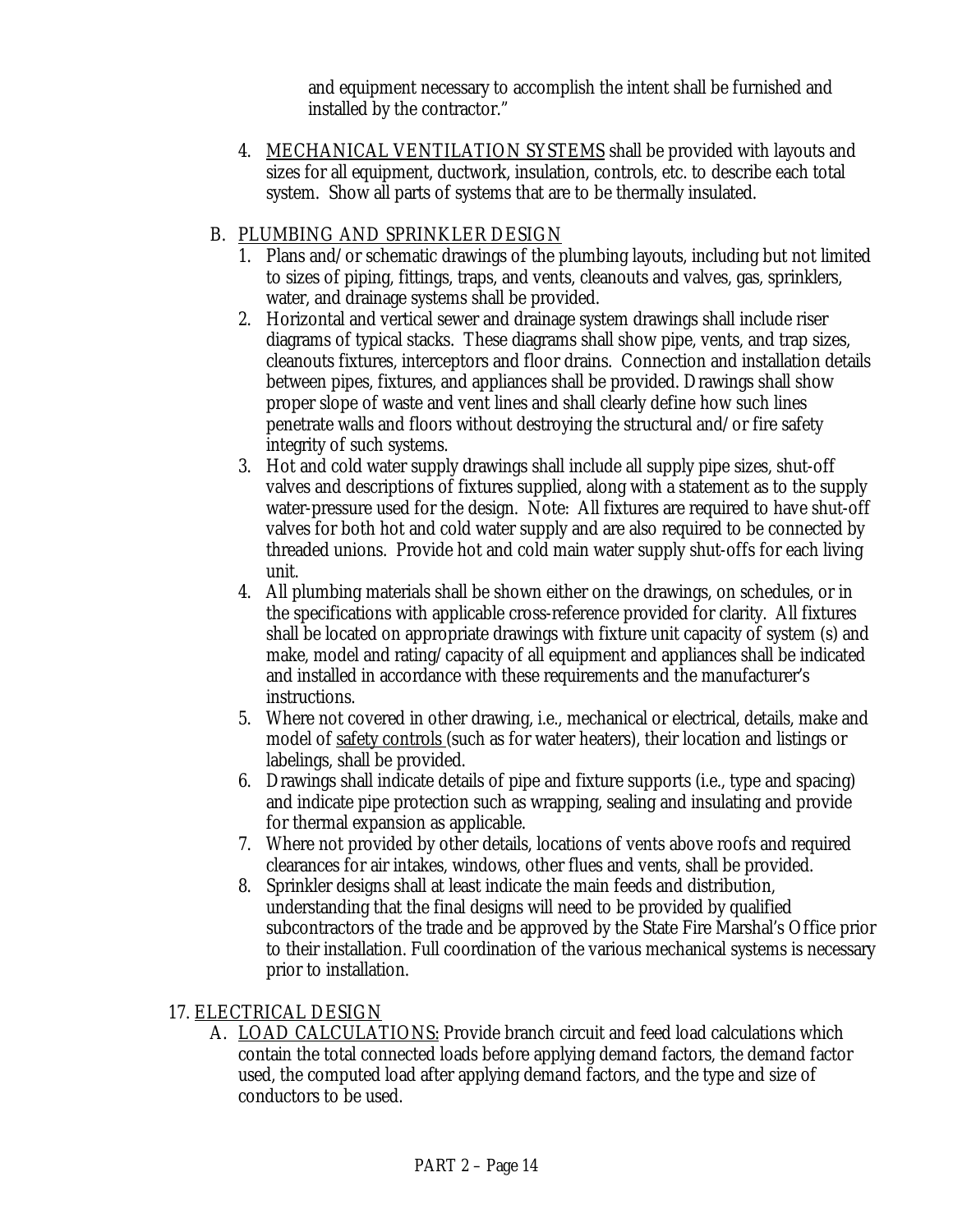- B. SERVICE EQUIPMENT DETAILS: Provide details and diagrams of the number, types and sizes of service entrances, types and sizes of service conductors and all installation requirements including location, assembly, mounting, protection, and the short circuit current available at all supply terminals from the electric utility. Details of wall penetrations and service entrance cable protection shall be shown.
- C. OVERCURRENT PROTECTION: Provide details of all overcurrent protection provisions for equipment and conductors, including sizes, ratings, types and locations.
- D. GROUNDING OF THE ELECTRICAL SYSTEM: Provide complete details of the grounding and bonding provisions including the methods used, the location of connections, and types and sizes of conductors and electrodes.
- E. OUTLETS AND JUNCTION BOXES: Provide installation details and location of all outlet, switch and junction boxes. NOTE: Do not locate outlet boxes and/or other devices and/or back boxes back to back in "Party" or "Fire Walls."
- F. SINGLE LINE DIAGRAM OF ELECTRICAL INSTALLATION: Provide schematic plans showing branch circuit distribution system, cable TV systems, telephone systems, television antenna systems, emergency call systems, emergency lighting systems, fire alarm systems including the details and identification of all circuits, outlets, appliances and equipment. Provide panel schedules for each scheduled panel.
- G. YARD LIGHTING: Lighting of all public spaces within the buildings and grounds, including controls, shall be shown on the drawings.

#### 18. SPECIFICATIONS

The specifications shall be divided into sections separately describing the work to be done by each of the trades including landscaping work and off-site construction which is essential to the completion of the project. The CSI format shall be used exclusively unless prior approval to use another system is granted by the Maine State Housing Authority. The format shall be as follows:

A. COVER SHEET

Printed in black or blue on white paper, stating:

- 1. Title of project.
- 2. The Maine State Housing Authority's project number, and
- 3. Project location.
- B. SIGNATURE BLOCK

| Signature block setting forth space for the following signatures: |  |  |
|-------------------------------------------------------------------|--|--|
|                                                                   |  |  |

|             | <b>Signature</b> | Date |
|-------------|------------------|------|
| Architect   |                  |      |
| Owner       |                  |      |
| Contractor  |                  |      |
| <b>MSHA</b> |                  |      |
| Lender      |                  |      |

C. INDEX

INDEX CONTAINING REFERENCE TO EACH CATEGORY of work by title and page number. Organization shall be that used by the CONSTRUCTION SPECIFICATIONS INSTITUTE.

In each section, under the Trade Title, a complete description, in specific detail, of all the work to be performed by that trade, including descriptions of "Scope of Work", "Workmanship", and "Materials" and the manufacturer, grade or model designation of each item of equipment as well as any necessary specific instructions for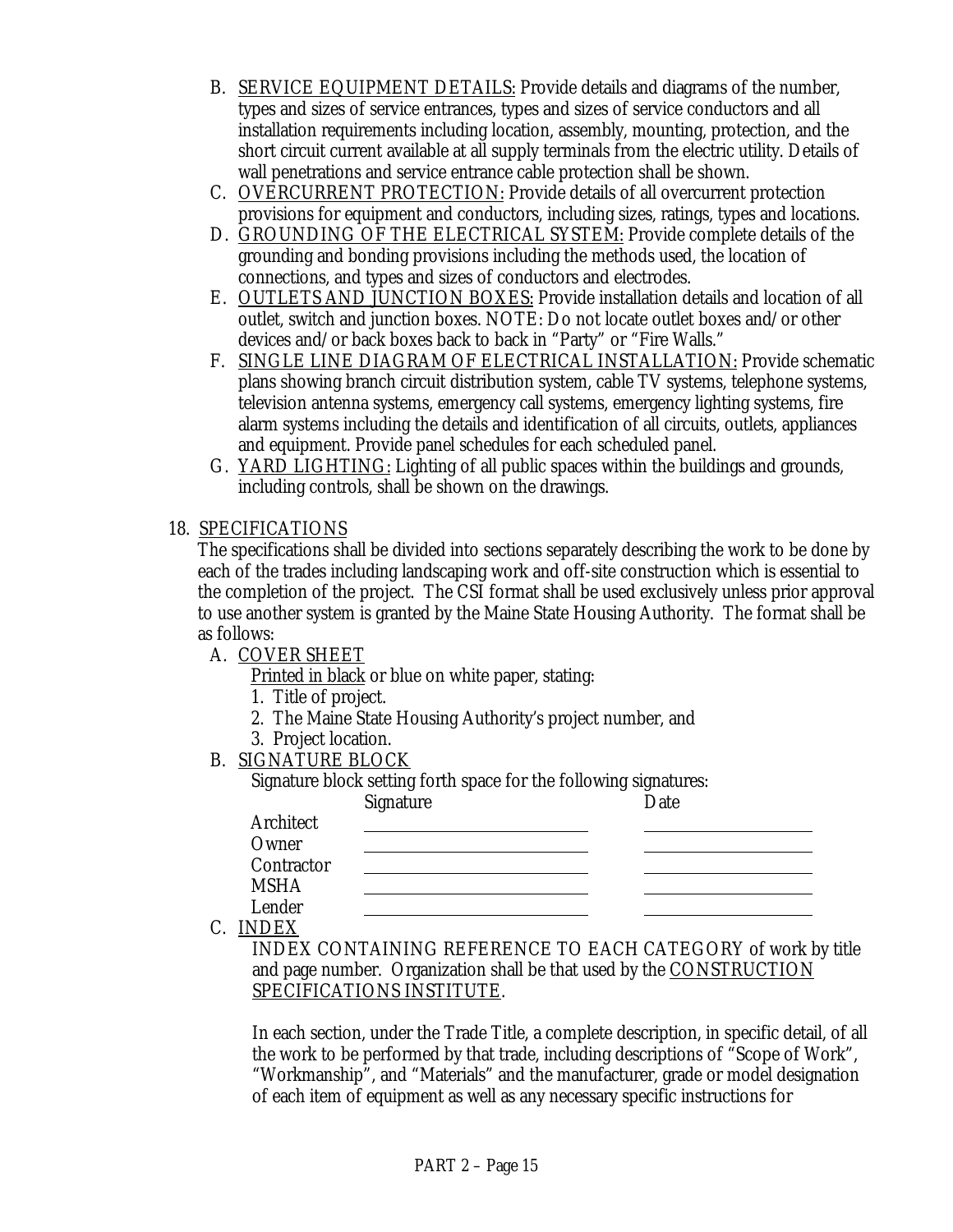coordinating the work with that of other trades, also specific instruction and detailed descriptions of work not clearly evident from the drawings.

- <span id="page-39-0"></span>D. CONTRACT FORM
	- 1. The contract should reference the scope of work or plans, specs and addenda by the most recent revision date.
	- 2. Contracts for large projects should contain a detailed schedule of values and unit prices.
	- 3. The contract should specify a specific completion date or number of calendar days to complete the project.
	- 4. The contract should specify amount and terms of liquidated damages and/or early completion bonus.
	- 5. The contract should specify that the owner will retain a percentage of the billed amount until the project is complete. The preferred retainage language is: "Retainage shall be 10% and may be reduced, at the owner's discretion, when the amount of retainage equals 50% of the contract value (including change orders)."
	- 6. A MSHA Construction Analyst must sign all change proposals and/or change orders before they are a valid amendment to the contract.

#### 19. OTHER

- A. REVISED COST ESTIMATES
- B. DESIGN PROFESSIONAL'S CERTIFICATION (See appendix B)
- C. TRANSMITTAL FORM
- D. LETTER OF ACCEPTANCE OR PERMIT from the State Fire Marshal's office
- E. LETTER OF ACCEPTANCE OR PERMIT from the Local Building Department
- F. LETTER OF ACCEPTANCE from the Department of Health Engineering (If applicable)

ADMINISTRATIVE SUBMITTAL PROCEDURES: Once the completion of the review of Construction Documents and the correction of all discrepancies and/or omissions has been accomplished, the final submission becomes purely an administrative function.

The Design Professional submits at a minimum five (5) "clean" copies of the Drawings, Specifications, and Certifications for sing-off by all interested parties. All drawing sheets are to be sealed by the Design Professional and all drawing sheets relating to work done by other professionals shall bear their seal also. The cover sheet of the specifications and plans shall also bear the Design Professional's seal also. The cover sheet of the specifications and plans shall also bear the Design Professional's seal as well as his signature. One set of documents shall be retained by the Authority for its own use. Two of the sets of documents shall be retained by the contractor, one for his records and one for on site use by all parties. One set of the documents is to be retained by the Owner. Any additional sets of signed documents (more than the 5 outlined above) must also be submitted to the MSHA for signatures.

#### **E. AS-BUILT DOCUMENTS - 1 COPY FOR MSHA**

Subsequent to the completion of construction, an as built survey is required of all parties. The survey shall be based on the original Boundary Survey, shall be prepared by the same surveyor who prepared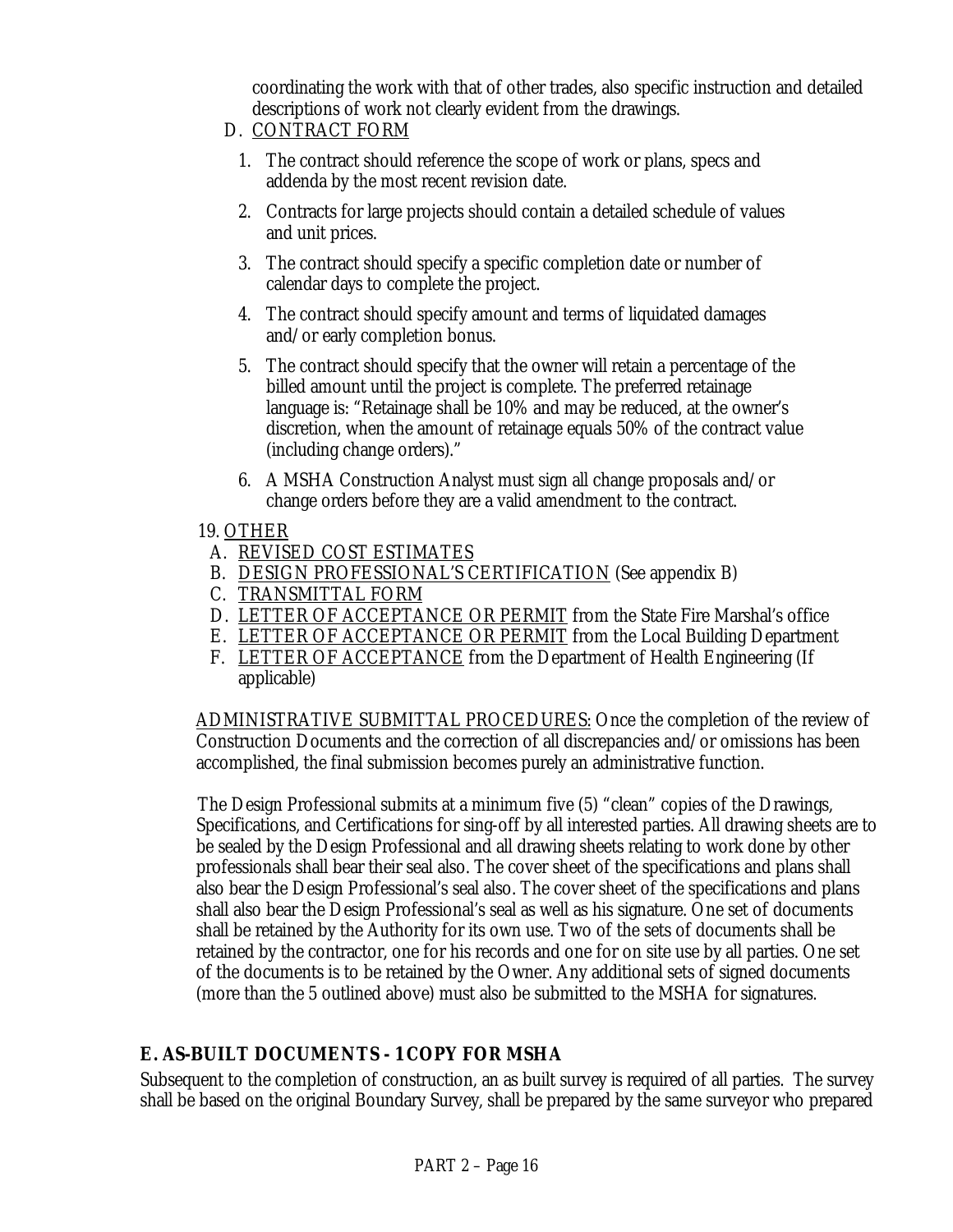the original Boundary Survey and shall incorporate all physical improvements to the site. The surveyor shall attest to the location of buildings, roads, walks, utilities, fences, etc. (See the Maine State Housing Authority's Real Property Survey Certification in the Appendix)

The Survey Plan is to contain at a minimum the following on one drawing:

- A. Physical indications of boundaries, such as monuments, markers, and fences and all encroachments or deviations from the legal description of the property.
- B. Locations of easements both public and private, rights-of-way, set back lines or special use limitations required by deed or any other written agreements.
- C. Name, dimensional width and location of streets, drives, roads, alleys, curbs, bridges, culverts, walks both on and adjacent to the project.
- D. Locations (in plan only) of storm and sanitary sewers and their manholes including those on or adjacent to the project.
- E. Locations of all other above ground or underground utilities such as water, electric, telephone, cable T.V., etc.
- F. Dimensioned locations of Buildings and other structures relative to the above referenced improvements and the property boundaries.

As built drawings and Operations Manuals for all equipment shall be prepared by the contractor and provided to the Owner. One copy of the as-builts shall also be provided to MSHA.

At completion the Design Professional is to submit his Completion Certification. (See Appendix)

#### **END OF PART 2**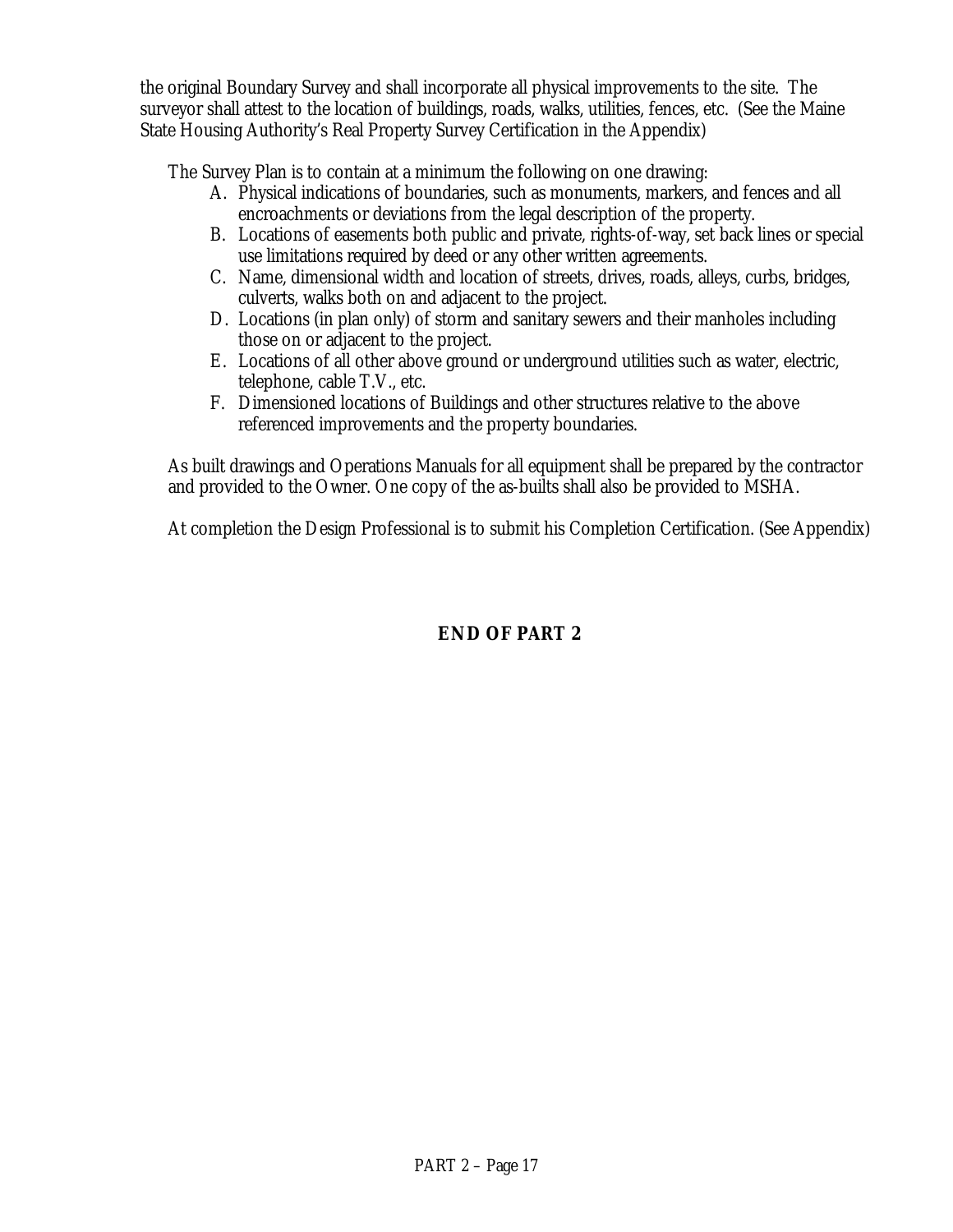#### **PART 3**

#### **PROJECT DELIVERY METHODS**

#### <span id="page-41-0"></span>**A. GENERAL**

The development of a project involves the evaluation of ideas, building and use programs, budgets, and time and, as such, the project team and delivery method utilized must work together to achieve the overall project goals. The Authority recognizes that not all projects fit within the same parameters and, therefore, recognizes two viable project delivery methods, which may be considered for its projects. Specifically, the traditional Design – Bid - Build project delivery has been used successfully in the past and is, in most cases, viewed as the most open, competitive, best value project delivery method. The Construction Manager – At - Risk project delivery method has been and will likely continue to be used when there are demonstrated and accepted advantages for such an approach. Understanding that both methods have their own inherent strengths and weaknesses to achieving cost effective, timely, construction, the MSHA has set forth parameters for consideration for each project delivery method.

#### **B. DESIGN – BID – BUILD**

Because there are sometimes Federal monies included in the financing of projects and the goal to let the competitive marketplace dictate the lowest possible costs for the work, the Authority prefers the Design – Bid - Build approach to project delivery. Further, rather than requiring completely "open bidding," MSHA generally supports a "pre-qualified" bidders approach. MSHA recommends that a minimum of 4 bids be secured for each project utilizing the Design – Bid - Build approach to project delivery.

Traditionally, the Owner selects an architect of choice with whom he prefers to work, usually based on professional qualifications and experience and who is qualified to meet all of MSHA's requirements and standards. The Architect, based on the Owner's program requirements including the project budget, then provides design documents for the preconceptual, conceptual, design development, and construction documents phases of the project development. The Architect and his design consultants, who normally include civil, structural, mechanical, and electrical engineers, are expected to design within a construction budget set by the Owner and the Authority at the onset. The Architect and consultants will be responsible for estimating the design and advising the Owner of the expected construction costs, based on their respective experience, for each phase of the design process, and the Architect is responsible for communicating the entire design intent through accurate, complete, and well coordinated construction documents (plans, project manual, and specifications) such that the project can be put out for competitive bidding.

Once the design is complete and the expected costs are estimated by the Architect and the entire package is acceptable to the Owner and to the Authority, the project is advertised for bidding. A bidding procedure and time frame is set up and contractors, including generals, subcontractors, suppliers, and venders, assemble their prices based on the content of the documents and submit "bids" to accomplish the work per the parameters set forth by the Architect and his consultants in the bidding documents. Subcontractors, suppliers, and venders "bid" for their respective scopes of work to the general contractors (GC) and the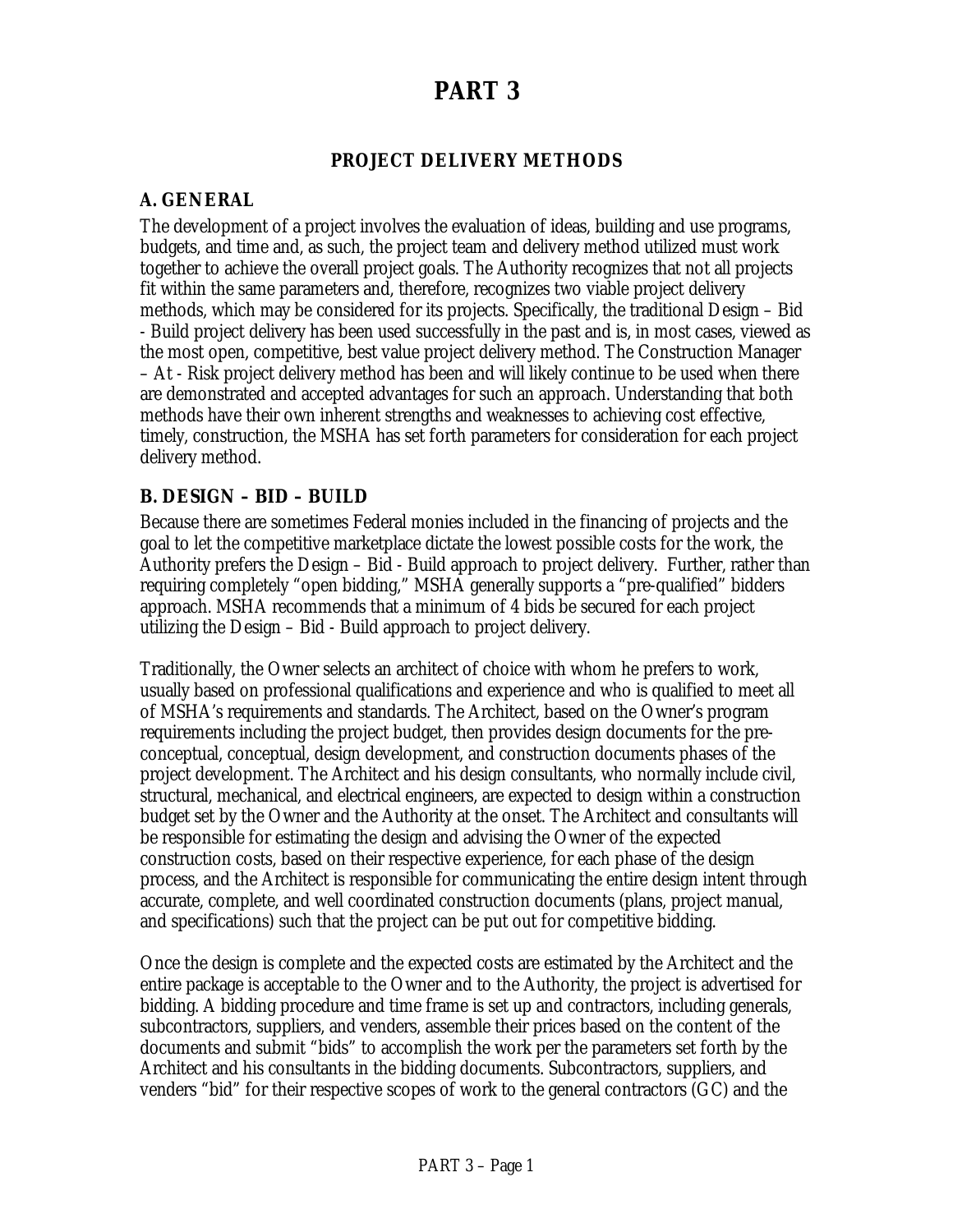<span id="page-42-0"></span>GC's submit their bid for the entire project using a combination of their own estimates, the bids they receive, and their proposed methods of executing the work. Unless there is some irregularity discovered just after the bids are received, usually the low bidder is offered the project, assuming that it is within the project budget as set by the Owner. MSHA's Construction Services shall be included and participate throughout the bidding process.

During the construction period, the Architect is retained by the Owner to administer the terms and conditions of the construction contract between the Owner and the General Contractor and to provide field oversight to assure that the design intent, the construction schedule, and the expected quality are met.

With this project delivery method, the Owner has a contract with the Designer of Record for all design services and the Designer of Record has agreements for the professional services of his consultants. The Owner has a contract with the low bidder/General Contractor for the construction.

Focus points of emphasis related to this method of project delivery:

- It is perceived to be the method that is most "fair" to the construction industry generally resulting in the lowest cost for the construction phase based on competition for the work.
- The design intent is communicated solely through the documents they are the basis of the bid, the relationships during construction, and the construction contract. The documents must be complete, properly coordinated, and timely.
- Change Orders result if the documents are incomplete, not coordinated, or the intent is not clear.
- The Architect administers the Construction Contract and continues to provide services on an as-needed basis as the construction takes place.

#### **C. CONSTRUCTION MANAGER - AT - RISK**

The Authority recognizes that certain projects, such as substantial rehabilitation projects or very complex new construction projects, may benefit from a Construction Manger - At - Risk form of project delivery. The project applicant must request consideration at the preconcept design stage and make a presentation as to why this project delivery method will benefit the project. The MSHA's Construction Services will review each request on a caseby-case basis and advise the Director of the Development Division as to the appropriateness of this method for each project. The decision of the Development Director shall be final.

In this scenario, the owner hires an Architect as described above. The Owner and the Architect get together and discuss criteria that they are looking for in a Construction-Manager-At-Risk and choose to openly advertise for qualifications of Construction Managers (CM's), develop a list of qualified CM's (minimum of 4), interview, make a selection, and negotiate a contract for services. MSHA's Construction Services shall be included and participate throughout the selection process.

With this project delivery method, a "team" is set up very early in the design process, which includes the Owner, the Architect (and his engineering consultants), and the Construction Manager. The traditional design phases of pre-concept, concept, design development, and construction documents are followed however, the CM has the responsibility of developing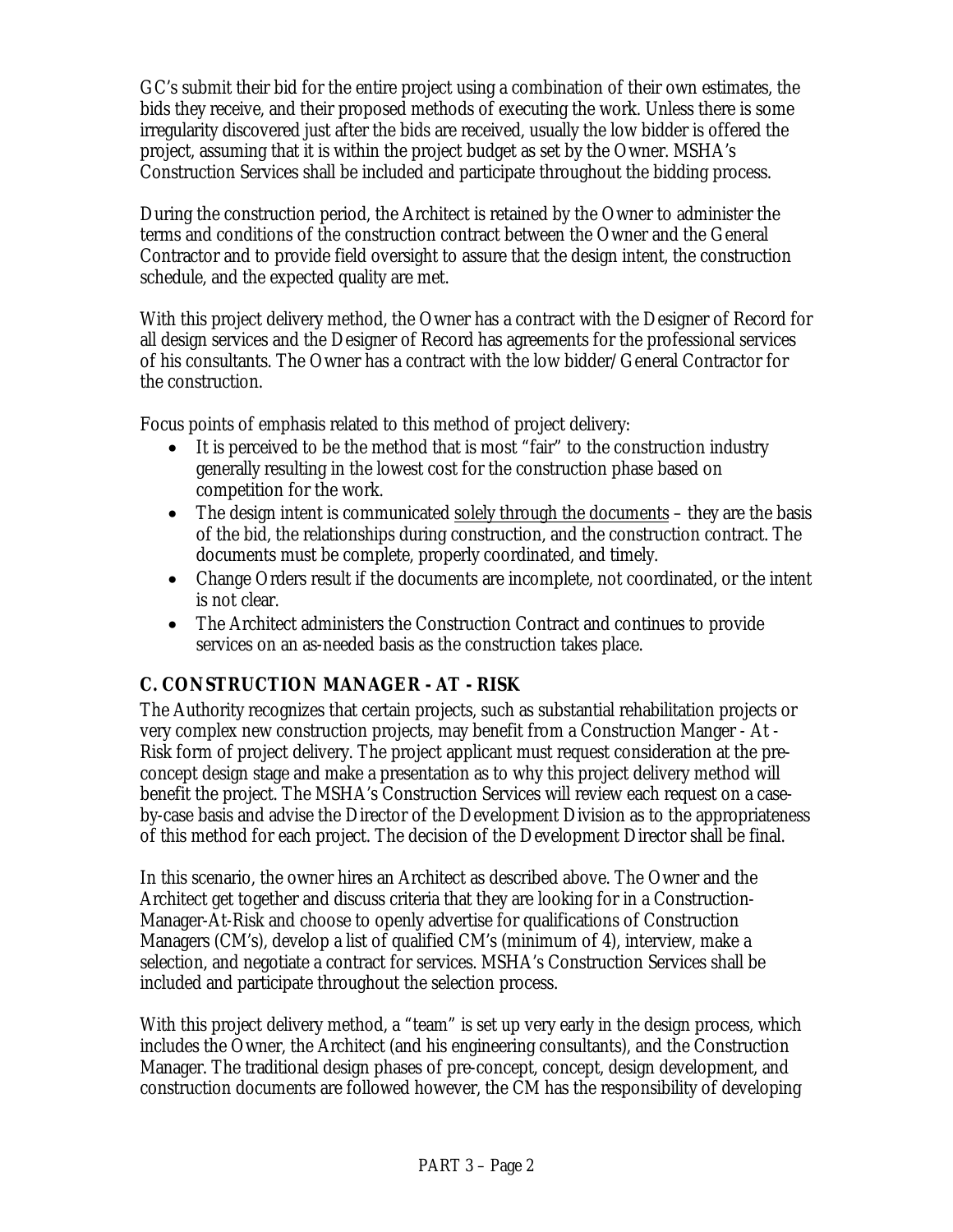all estimates, not the Architect. The CM also has the added responsibility of offering input to the Owner and Architect for alternatives to achieve the design intent and to maintain the construction budget. All team members participate in the decision making process as the design evolves and all parties are expected to communicate their ideas, concerns, etc. openly and freely to the betterment of the project.

During the final pricing at the construction documents stage, the CM is responsible for soliciting multiple/competitive quotes (a minimum of 3 in each trade or work scope) from suppliers, venders, and subcontractors and usually selects companies that he has prequalified to provide the necessary scopes of work, rather than simply opening it up to all. This helps to assure that the entire construction team will work well together. All of the prices are tabulated and the CM makes recommendations to the project team on which subs are best qualified to the other members of the project team. Once the construction team is assembled and a final price put together, the construction process begins.

With this project delivery method, the Owner has a contract with the Designer of Record for all design services and the Designer of Record has agreements for the professional services of his consultants. The Owner has a two-part contract with the CM: Part 1, for preconstruction services and Part 2, for the actual construction.

Focus points of emphasis related to this method of project delivery:

- The Owner and Architect must be willing, qualified, and committed to administer and participate in the pre-construction services portion of the project with the CM.
- The Owner and Architect must carefully define the level of services and the prequalifications they require of the CM and conduct an interview/selection process that results in the best possible project team.
- The CM must be qualified and be held accountable and actively participate during the pre-construction phases of the project.
- The CM has the responsibility for soliciting competitive pricing by assembling and administering a "bidding" process for all trades and major scopes of work and establishes a Guaranteed Maximum Price (GMP) which all parties can rely upon. In order to assure a competitive pricing process occurs, the CM must strive to solicit competitive pricing.
- The CM should be careful not to exclude suppliers, subcontractors, and venders who might otherwise provide quotes in a traditional bid project delivery.
- Usually the form of contract for the construction phase is based on the costs of the work plus a negotiated flat fee. Financial incentives for both the owner and/or the CM are also usually discussed and negotiated and might include considerations for early completion and actual costs vs. estimated costs. These incentives are usually structured in such a way to encourage the CM to continue to find the best value for the Owner during the construction phase.
- The design intent is communicated through the documents and through the ongoing participation of the project team members. The CM assumes a level of understanding beyond the documents by actively participating in the decision making and design processes during the pre-preconstruction phase of the project development.
- The Architect administers the Construction Contract and continues to provide services on an as-needed basis as the construction takes place.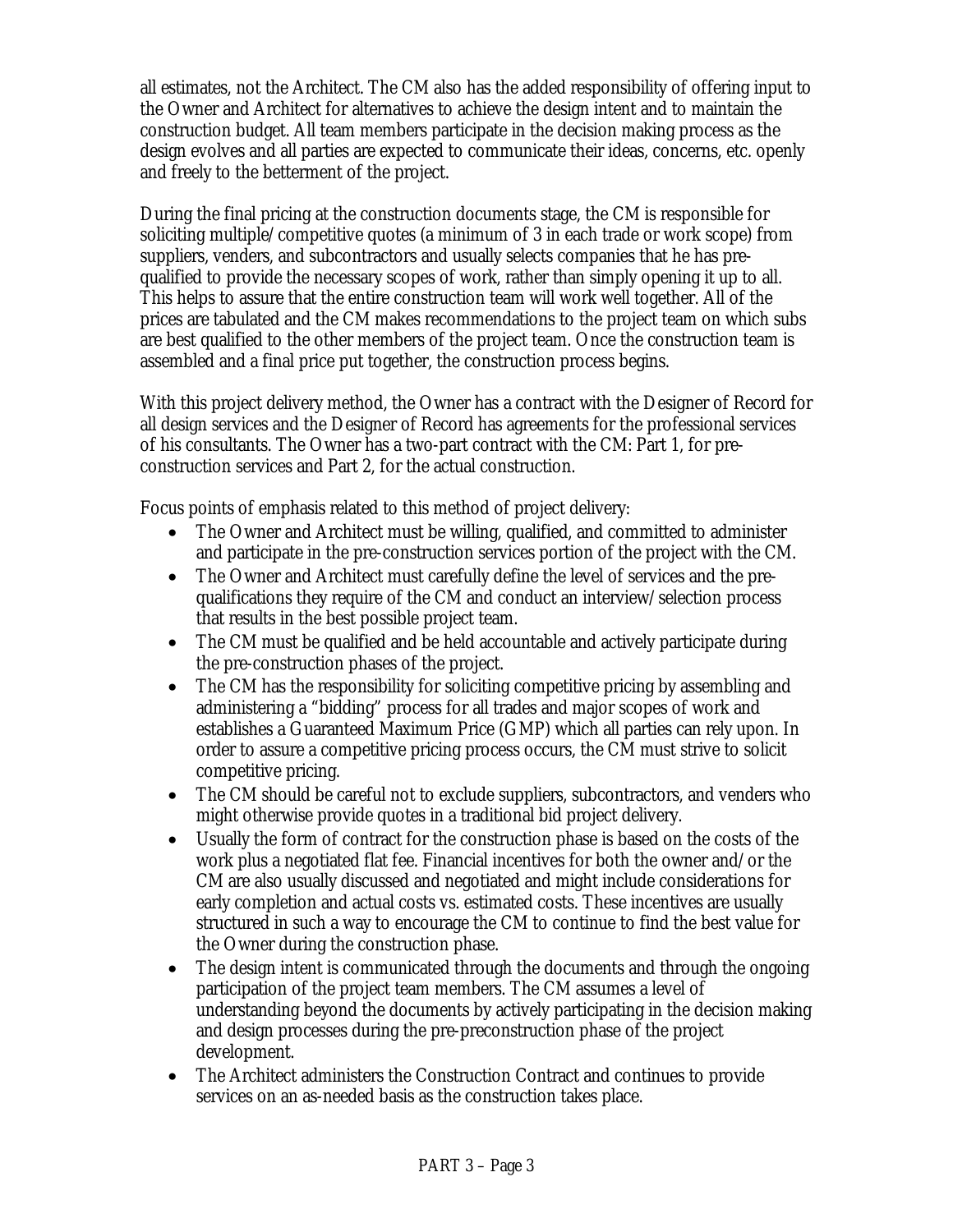<span id="page-44-0"></span>• The Owner must hold the CM accountable for justifying all costs related to the project. A full accounting shall be provided by the CM for review by the Owner and/or his agents.

#### **D. GENERAL CONDITIONS OF CONSTRUCTION AND QUALITY CONTROL**

1. Standards for Construction and Contractor's Warranty:

- A. The Project shall be constructed according to accepted Construction Documents and in full compliance with applicable building codes and regulations. All materials and equipment shall be new, unless otherwise specified, and all construction shall be of good quality, free from faults and defects.
- B. The Contractor warrants to the Owner, the Design Professional, and the Maine State Housing Authority that all construction will be accomplished in compliance with the Standards for Construction stated above.
- 2. Not withstanding any additional requirements imposed by either the architect or the Owner in the construction contract, or the Construction Lender, Construction Contract Retainage shall be:
	- A. For construction contracts less than \$100,000 stipulated sum or guaranteed maximum, MSHA does not require construction contract retainage.
	- B. For construction contracts more than \$100,000 but less than \$200,000 stipulated sum or guaranteed maximum, MSHA may waive its retainage requirements. If not waived, retainage shall be 10% on all progress payments until the project is complete.
	- C. For construction contracts more than \$200,000 stipulated sum or guaranteed maximum, MSHA requires 10% retainage on all progress payments until the project is 50% complete. Once the dollar value of the work scope meets or exceeds 50% of the contract value (including change orders) then the contractor may request that no further retainage be withheld. With agreement from the architect, Owner, and MSHA, no further retainage shall be withheld.
- 3. The Contractor shall provide the following on-site facilities:
	- A. A site office of sufficient size for the review and discussion of the construction documents
	- B. A site phone
	- C. A site toilet
	- D. A current set of signed drawings, specifications, and other documents as amended and as accepted by the Authority for the use of the Authority inspector at all times.
	- E. A "project sign" which designates the project as an Equal Housing Opportunity project and includes references to the Project name, Developer, Architect, Contractor, Bank, Bonding Company, and the Authority. This sign should also provide a phone number for rental information.

4. Quality Control Inspections

The Authority requires inspections of the construction by the designer of record to determine that work is proceeding according to the Standards for Construction stated above and generally accepted construction practices. The Authority reserves the option to make similar or additional inspections for the same purposes. These inspections shall generally be as follows for each building and/or unit:

- A. Initial excavations; the following items shall be completed and visible for inspections:
	- 1. all excavation for footings and foundations;
	- 2. forms for footings and any required footing reinforcing steel in place; and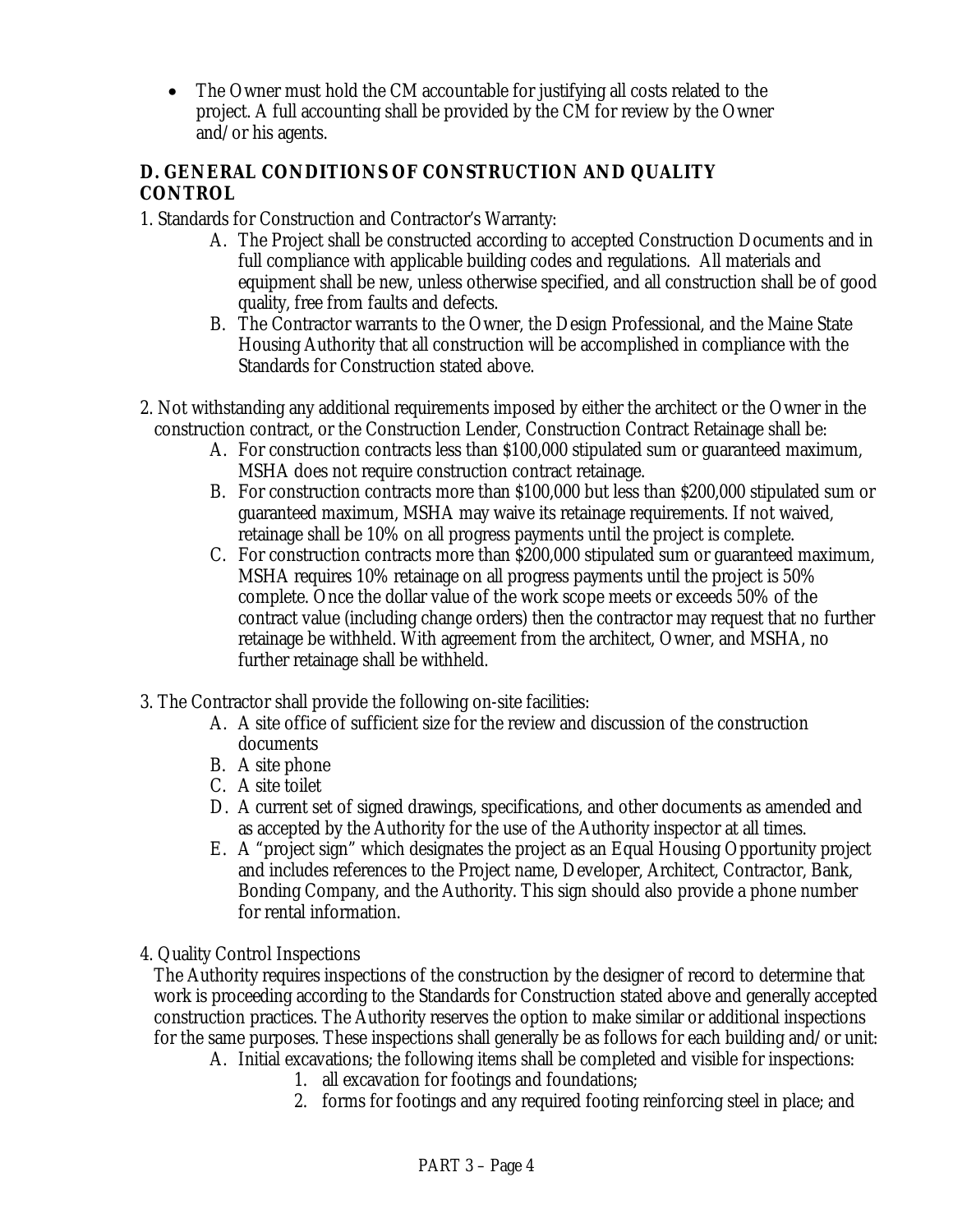- 3. batter boards or other suitable locating devices in place and wall lines established
- B. Foundation Preparation; the following items shall be completed and visible for inspection:
	- 1. forms for walls and any required reinforcing in place; and
	- 2. forms shall be aligned, securely braced, and properly treated with release agents.
- C. Foundation Completed; the following items shall be completed and visible for inspection prior to placing backfill:
	- 1. all footings, foundation walls, piers, and any other foundation work, including rodent barriers;
	- 2. damp proofing or water-proofing and foundation drainage installations
- D. Concrete Slabs; an inspection of the noncapillary bed, slab vapor, barrier, below slab insulations, embedded piping including drainage and radon systems, reinforcing steel, etc. shall be made prior to the placement of concrete floor slabs.
- E. Close-In; a "close-in" inspection is required to inspect work completed after the initial inspections and prior to the concealment of all building systems. The following construction shall be completed and visible for inspection:
	- 1. the structure shall be enclosed with all wall, ceiling, and roof framing exposed;
	- 2. masonry veneer, if applicable, shall not be installed;
	- 3. interior wall and ceiling finish material and insulation shall not be installed, but
	- 4. roofing may be applied;
	- 5. heating, plumbing and electrical work shall be roughed in;
	- 6. footings and foundations for stoops, porches and terraces before backfilling, with any required reinforcing and flashing for slabs in place, before pouring slabs, if not inspected during previous inspections.
	- 7. All air-barriers shall be established and be sealed including, but not limited to, all mechanical and electrical penetrations in framing.
- F. Final Inspection; at "final inspection," all required construction shall be completed and ready for inspection. The Contractor shall arrange to have the building(s) open for the Architect and Authority. The following items shall be completed and ready for inspection:
	- 1. the dwelling structure completed, cleaned and ready for occupancy this shall include the installation and operation of permanent equipment, buildings and on-site improvements except for those items specified and accepted as suitable for deferred completion in accordance with the provision for Uncompleted Work Escrows;
	- 2. finish grading, seeding, sodding, and landscape planting completed;
	- 3. walks and drives completed, including their extension to the public walk, curb or pavement, and utilities installed including their extension and connection to off-site public mains;
	- 4. fences, garden walls, retaining walls, and other accessory structures completed;
	- 5. off-site improvements, if any, completed;
	- 6. all non-compliances noted by the Architect and/or Authority during the construction shall have been corrected and accepted by the Architect and the Authority.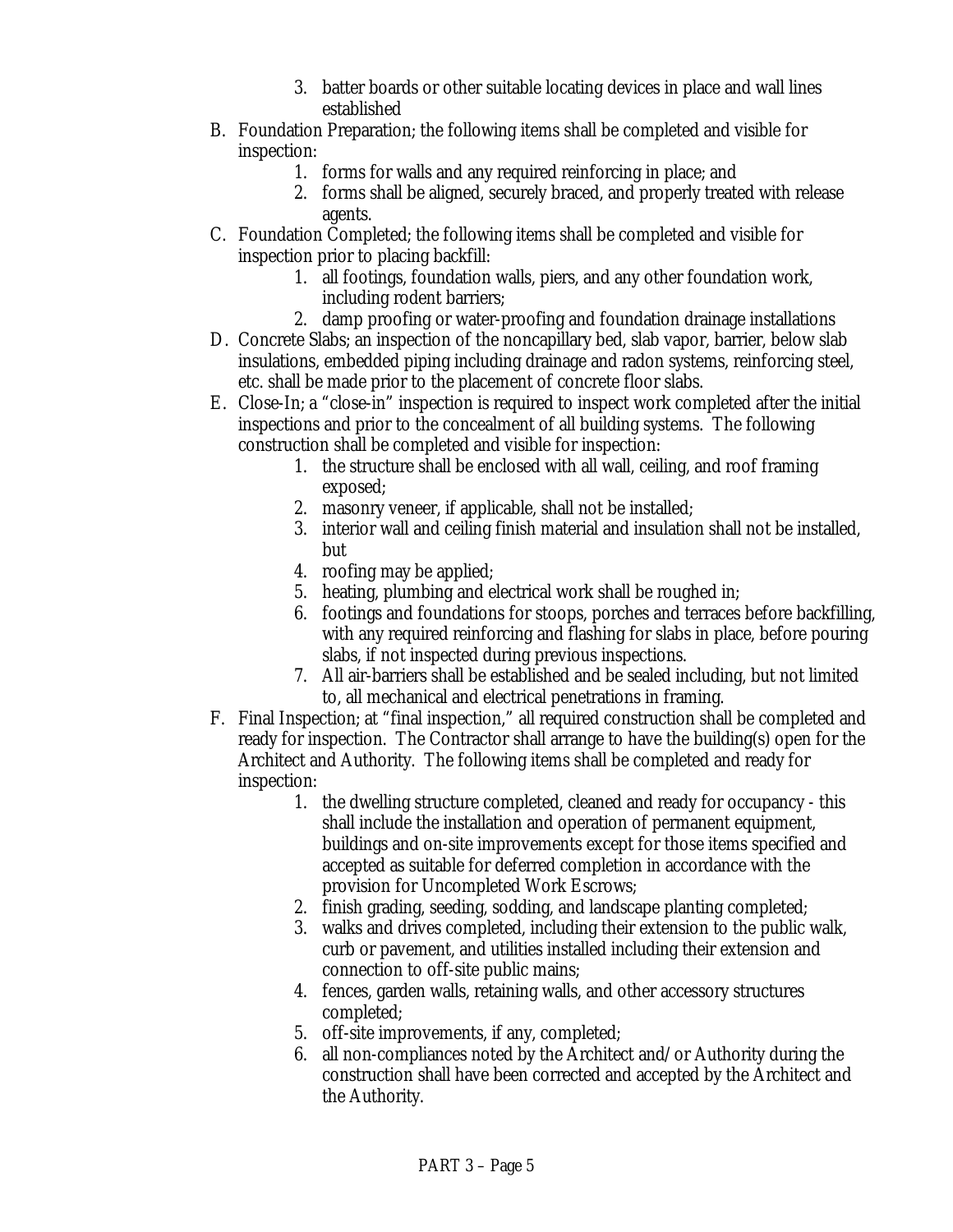#### 5. Concealments

If the Authority encounters construction that has been concealed before being properly inspected as required by a scheduled inspection or a follow-up thereto, MSHA may require the uncovering of concealed work or an alternative verification acceptable to the Authority. The Authority shall not be liable for the cost of any such uncovering or alternative verification.

#### 6. Re-inspections

Any inspection performed with the Authority in its sole discretion determines to be necessary due to an action, omission, or deficiency caused by the Contractor, Owner, or Design Professional shall be considered a re-inspection. Re-inspections shall be made after corrections have been completed and the Contractor or Architect shall notify the Authority of the status of all reinspections.

#### 7. Inspection Documentation

A report is to be provided to the Contractor following each inspection or reinspection by the architect. The Contractor must carefully review his copy of the report and correct any noncompliance. Copies of all reports are also to be submitted to MSHA.

The Authority will generally rely on the Architect's field reports and/or meeting minutes for the proper documentation and tracking of all required inspections and/or re-inspections.

#### 8. Corrective Actions

Upon its sole determination that the construction is not proceeding in compliance with the Standards for Construction, the Authority may require of either the Contractor or the Owner or both any of the following corrective actions:

- A. Repair or correct non-compliance; then notify the Architect and Authority for reinspection.
- B. Stop construction in area of non-compliance until further notice.
- C. Establish a Full Time Project Representative of the Design Professional.

#### 9. Change Orders

Any modifications including, but not limited to, additions, variations, substitutions, or revisions to the Authority accepted Construction Documents shall be submitted to the Authority, the Architect, and Owner for review and acceptance prior to the execution of those changes. All change orders shall be submitted on a Change order form acceptable to the Architect and MSHA and shall be accompanied by adequate information describing the proposed changes including drawings and description of materials when needed. The Authority may request such additional information as it deems reasonably necessary under the circumstances to justify any change order requests. In an effort to expedite approvals for changes, the MSHA may decide to review and approve individual "Change Proposals" as they are presented, understanding that a Change Order will later be developed to summarize and total approved Change Proposals prior to requests for payment of such change items.

#### 10. Uncompleted Work Escrows

When completion of site or building improvements is prevented by seasonal conditions or other considerations acceptable to the Authority as being beyond the control of the Contractor, the final inspection shall not include the uncompleted construction, provided the Authority finds that the development can be occupied without hazards caused by such uncompleted work.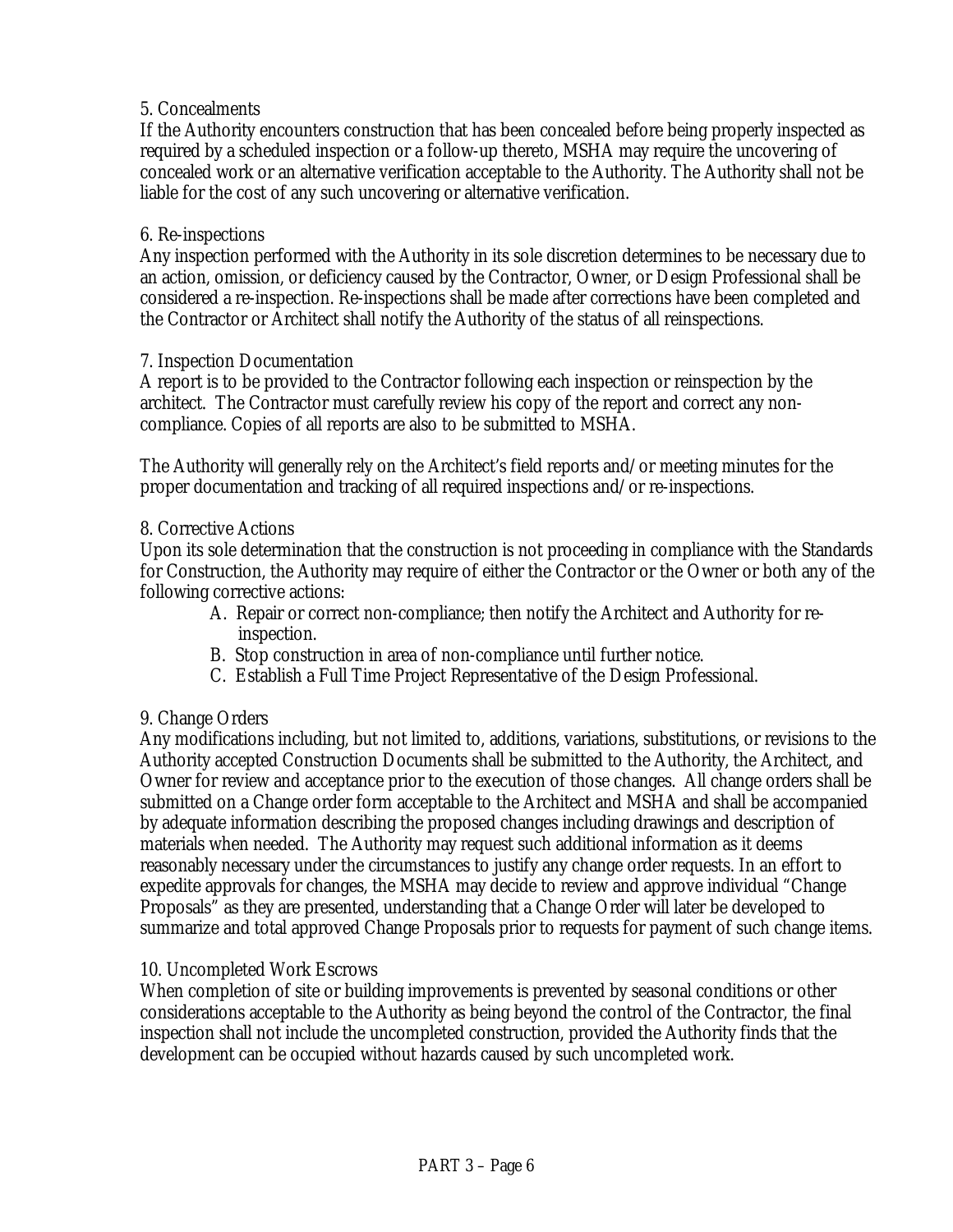<span id="page-47-0"></span>The Authority will require a complete written description of all deferred work and the holding in escrow of a sum of money equal to not less than one and one half times the Authority's estimated cost of completion, and the establishment of a suitable date of completion of the deferred items. The Authority will require an inspection of the deferred work upon completion prior to the release of any escrow amount.

In establishing Incomplete Work Escrows (IWE) the Authority will consider the estimated value of the work to be completed as a minimum basis but also may include costs, both direct and indirect, that might be incurred should the Contractor default on his obligations to complete the identified work. The establishment of the IWE amounts is at the sole discretion of the Authority.

#### **E. PROJECT CLOSE-OUT**

As part of the final project accounting, establishment of the incomplete work list and prior to final loan closing, MSHA's Construction Services requires the submittal, review, and acceptance of several documents. A checklist and copies of the required documents are provided in the Appendix.

#### **END OF PART 3**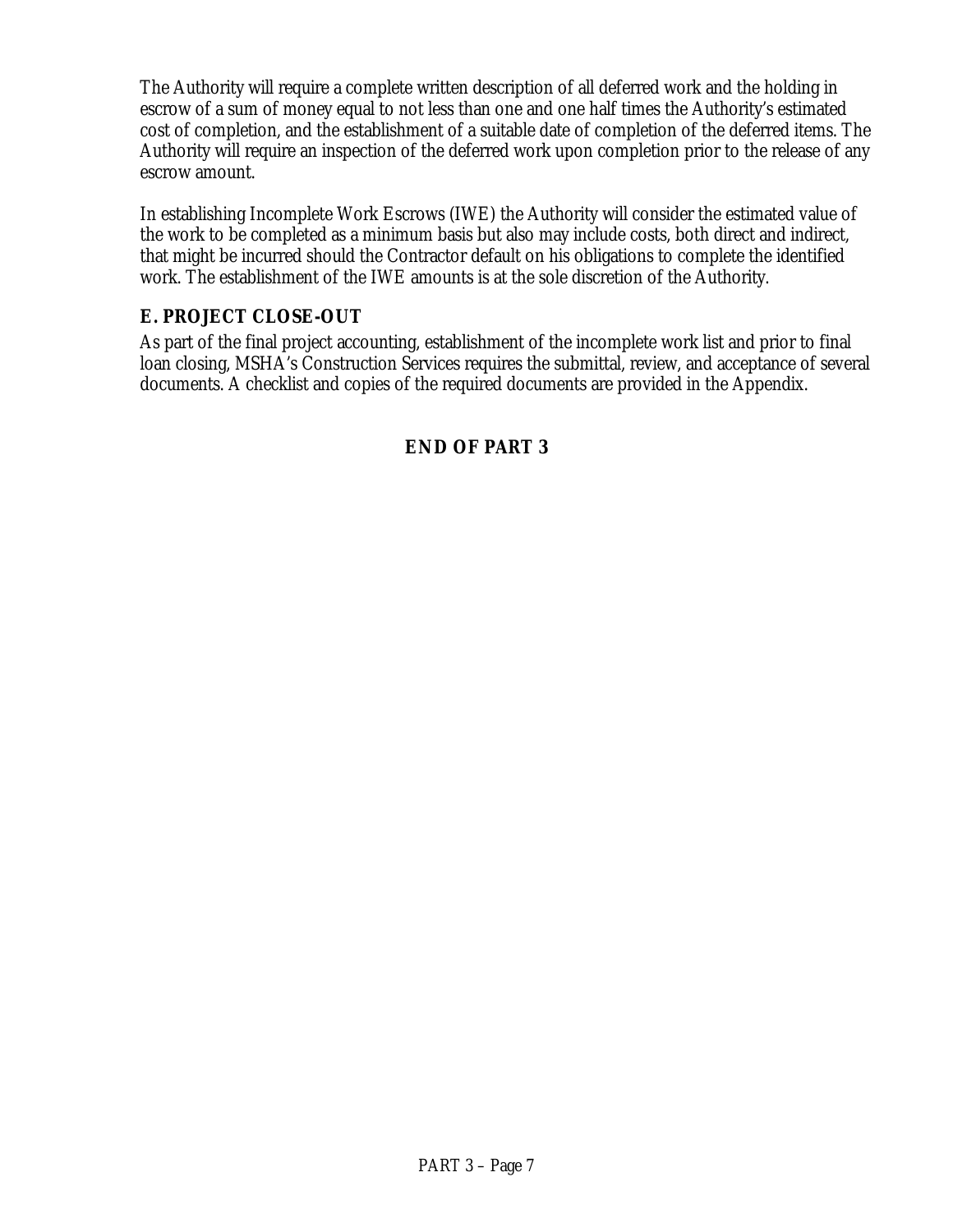## APPENDIX A

<span id="page-48-0"></span>[MSHA Green Building Standards](http://www.mainehousing.org/download/download.html)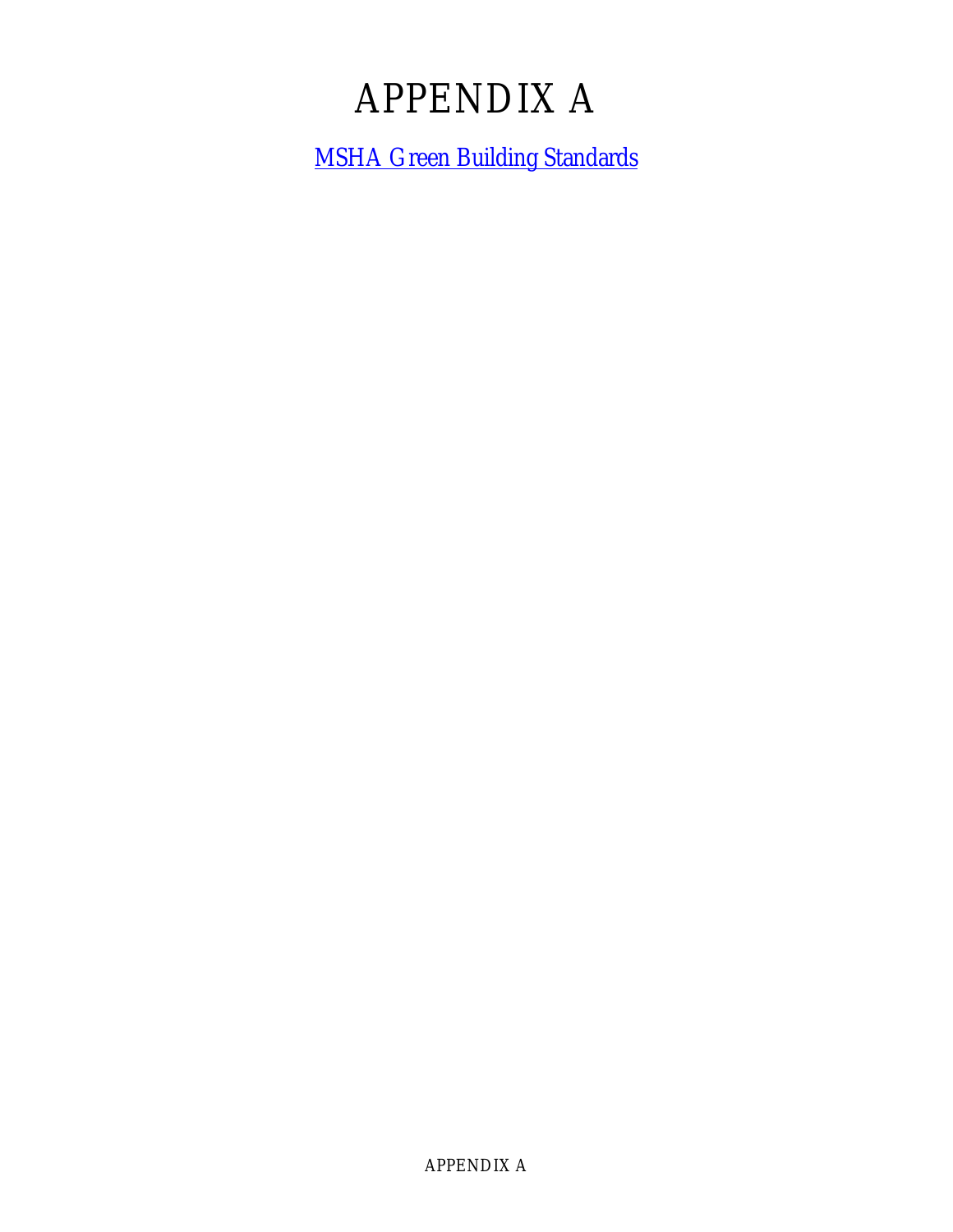## <span id="page-49-0"></span>APPENDIX B

**Certifications**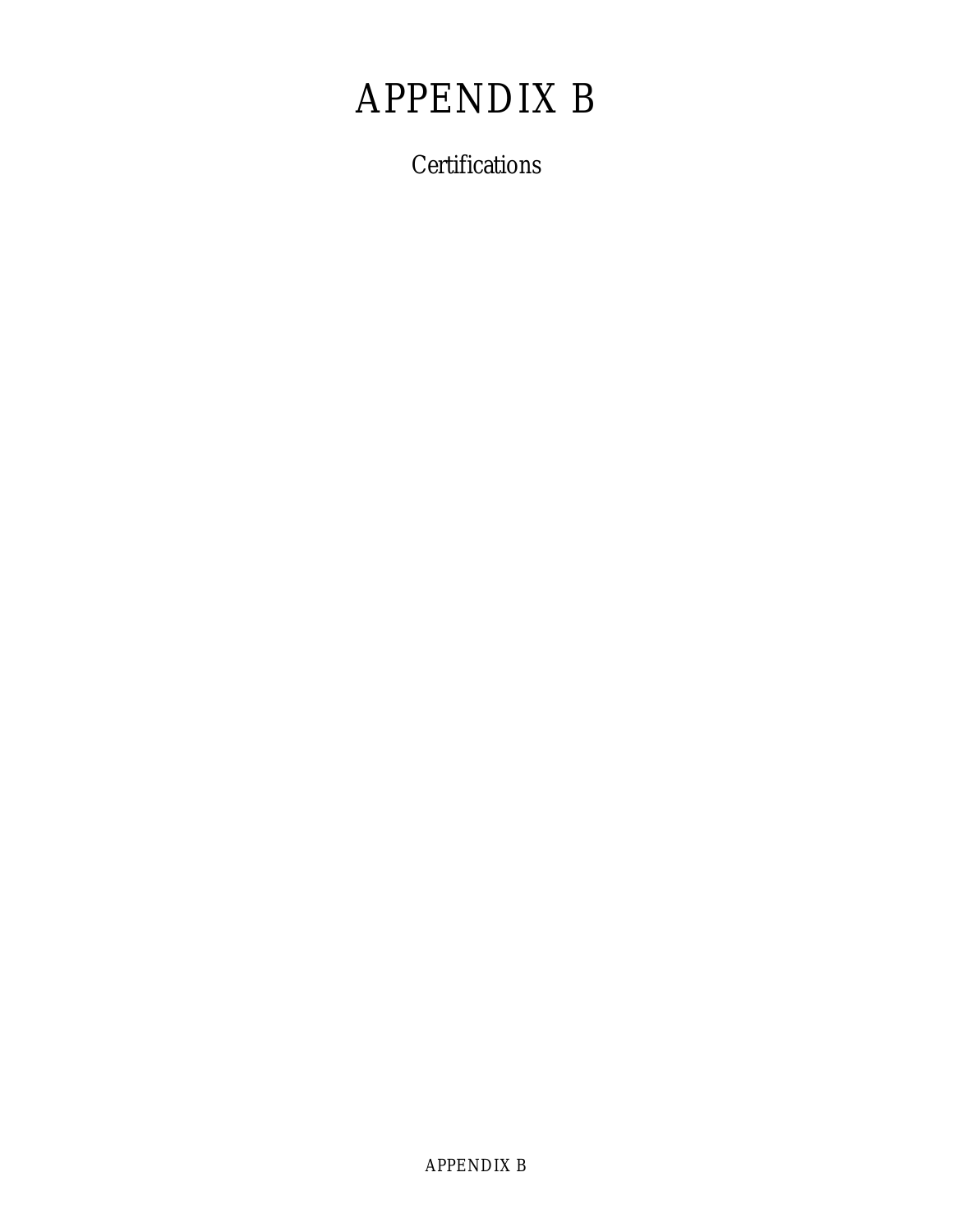#### **CONCEPT DESIGN CERTIFICATION**

| Owner                                                                           |                            | <u>and the control of the control of the control of the control of the control of the control of the control of the control of the control of the control of the control of the control of the control of the control of the con</u> |
|---------------------------------------------------------------------------------|----------------------------|--------------------------------------------------------------------------------------------------------------------------------------------------------------------------------------------------------------------------------------|
|                                                                                 |                            |                                                                                                                                                                                                                                      |
| and satisfy the requirements of this submission for Concept Design.             |                            | I certify that the attached documents listed below meet the requirements of the Maine State<br>Housing Authority described in the current edition of the Design and Construction Manual                                              |
| <b>Name of Document</b>                                                         | Date                       | <b>Number of Sheets</b>                                                                                                                                                                                                              |
| the contract of the contract of the contract of the contract of the contract of |                            |                                                                                                                                                                                                                                      |
|                                                                                 |                            |                                                                                                                                                                                                                                      |
|                                                                                 |                            |                                                                                                                                                                                                                                      |
| Signed:                                                                         |                            |                                                                                                                                                                                                                                      |
| Date:                                                                           |                            |                                                                                                                                                                                                                                      |
|                                                                                 | Design Professional's Seal |                                                                                                                                                                                                                                      |
|                                                                                 |                            |                                                                                                                                                                                                                                      |

(List all documents provided and also note documents to be provided by others if applicable.)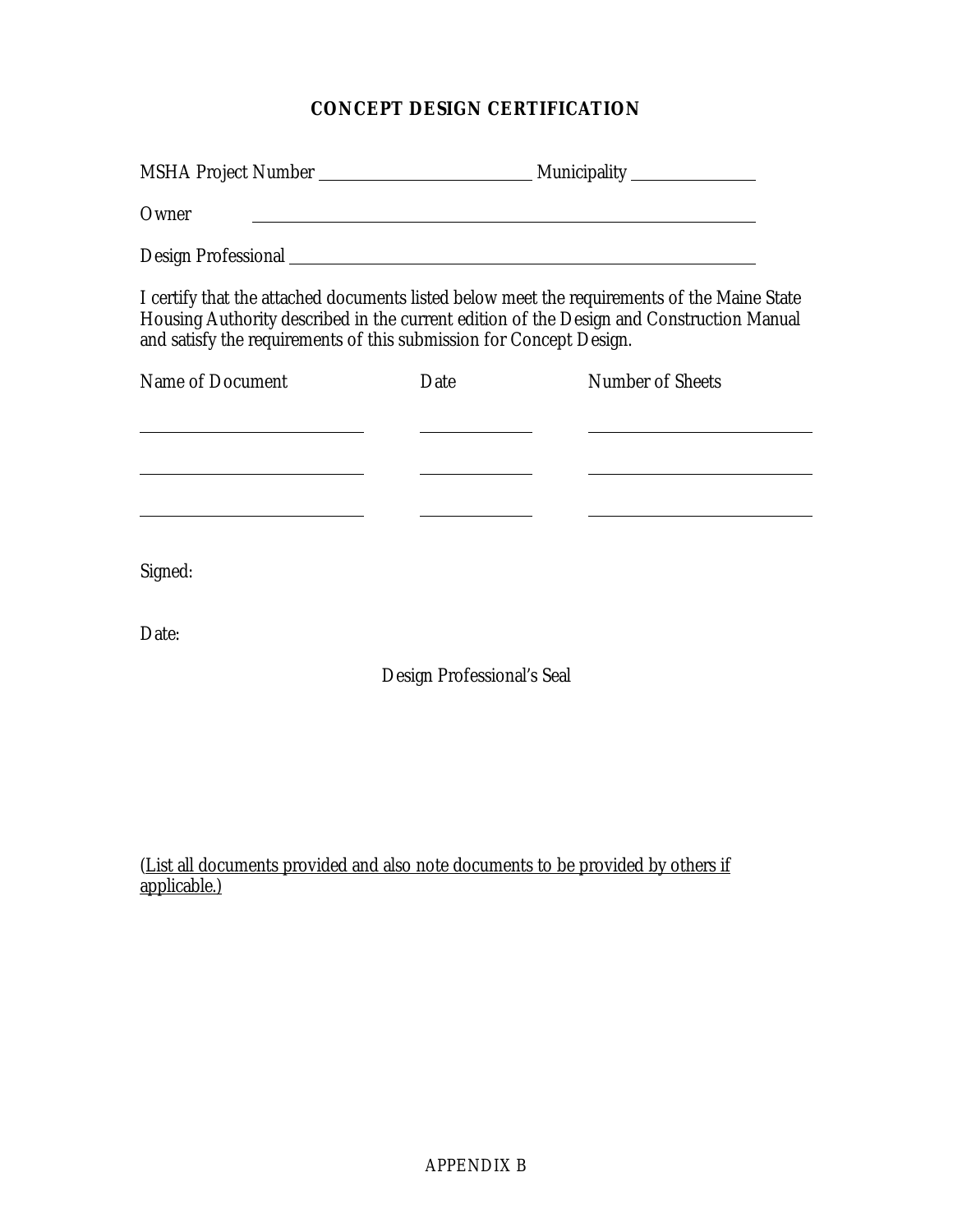#### **CONSTRUCTION DOCUMENTS CERTIFICATION**

MSHA Project Number Municipality **Owner** Design Professional

I certify to my best belief that the attached documents listed below are completed construction documents and meet the requirements of the Maine State Housing Authority described in the current edition of the Design and Construction Manual, and satisfy the requirements of this submission for Construction Documents. I further certify that the proposed construction (or rehabilitation) described by these construction documents are consistent with the Proposal approved by MSHA, and that the proposed construction (or rehabilitation) in accordance with these plans and specifications is permissible under the applicable zoning, building, housing and other codes, ordinances, or regulations as modified by any waivers obtained from the appropriate officials.

I further certify to my best belief that the construction documents are in compliance with the Maine State Housing Authority Design and Construction Standards. I take responsibility for the correction of any problems of construction arising from errors or omissions of these construction documents.

| Name of Document | Date | <b>Number of Sheets</b> |
|------------------|------|-------------------------|
|                  |      |                         |
|                  |      |                         |
|                  |      |                         |
| Signed:          |      |                         |

Date:

#### Design Professional's Seal

(List all documents provided and also note documents to be provided by others if applicable.)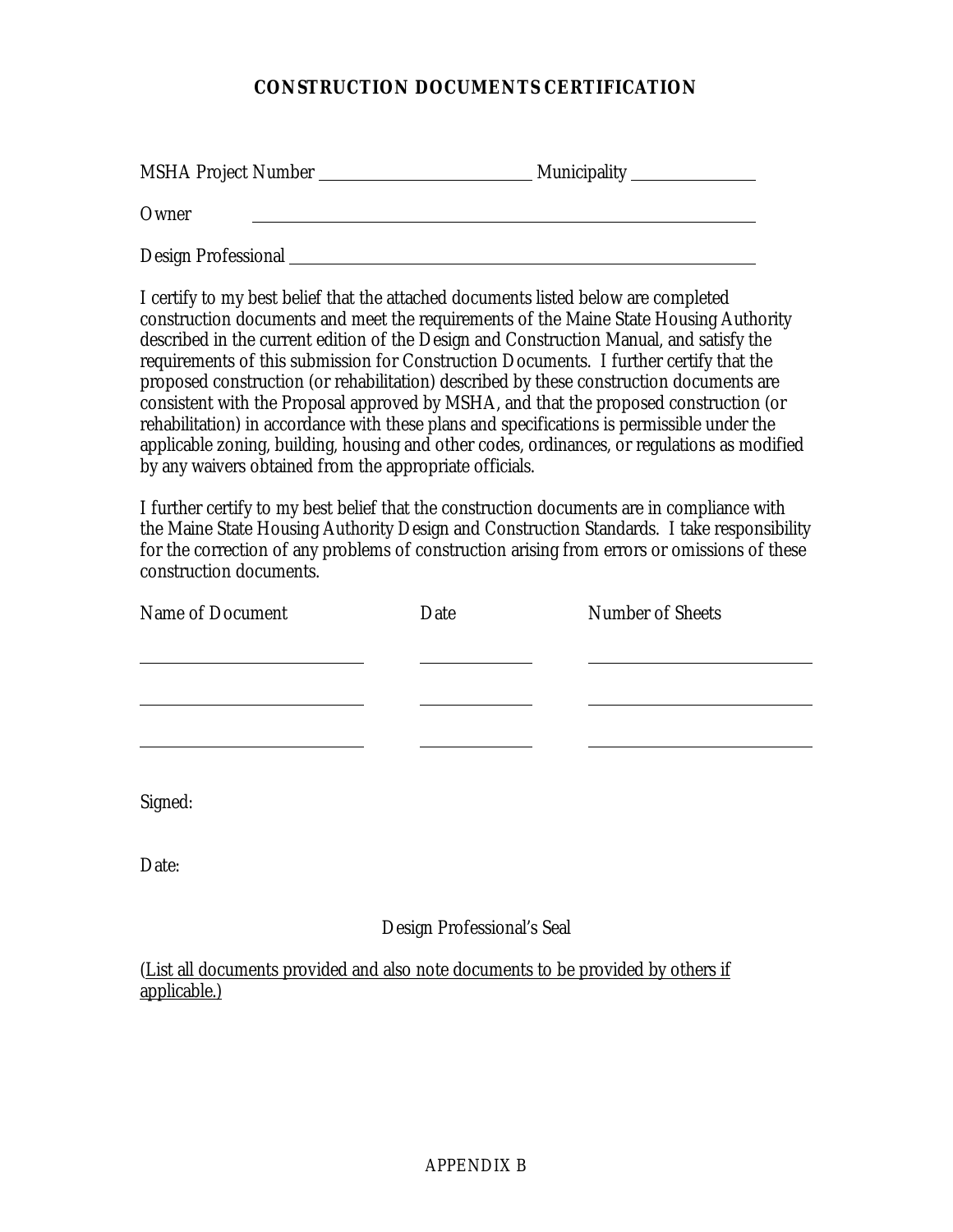#### **CONSTRUCTION COMPLETION CERTIFICATION**

| <b>MSHA Project Number</b> | <b>Municipality</b> |
|----------------------------|---------------------|
| Owner                      |                     |
| <b>Design Professional</b> |                     |

I certify that the project has been completed to my knowledge, information, and belief in accordance with the requirements of the Construction Documents and any modifications to them in accordance with any Change Orders approved by the Maine State Housing Authority listed below, except for defects or deficiencies listed in the attached punch list, including incomplete work awaiting seasonal opportunity, which shall be subject to later, separate certification upon periodic visits to the site to familiarize myself generally with the progress and quality of the work and to determine in general if the work was proceeding in accordance with the Construction Documents. I have endeavored to guard the completed development against defects and deficiencies of construction, though not necessarily through exhaustive or continuous on-site inspections to check the quality or quantity of the construction.

| <b>Change Orders</b>      | Date | <b>MSHA Approval Date</b> |
|---------------------------|------|---------------------------|
|                           |      |                           |
|                           |      |                           |
|                           |      |                           |
|                           |      |                           |
| Attach copy of punch list |      |                           |
| Signed:                   |      |                           |
|                           |      |                           |

Date:

#### Design Professional's Seal

Attach proof of professional liability insurance covering errors and omissions in the architect's professional services on this project in an amount reasonable for the amount of construction.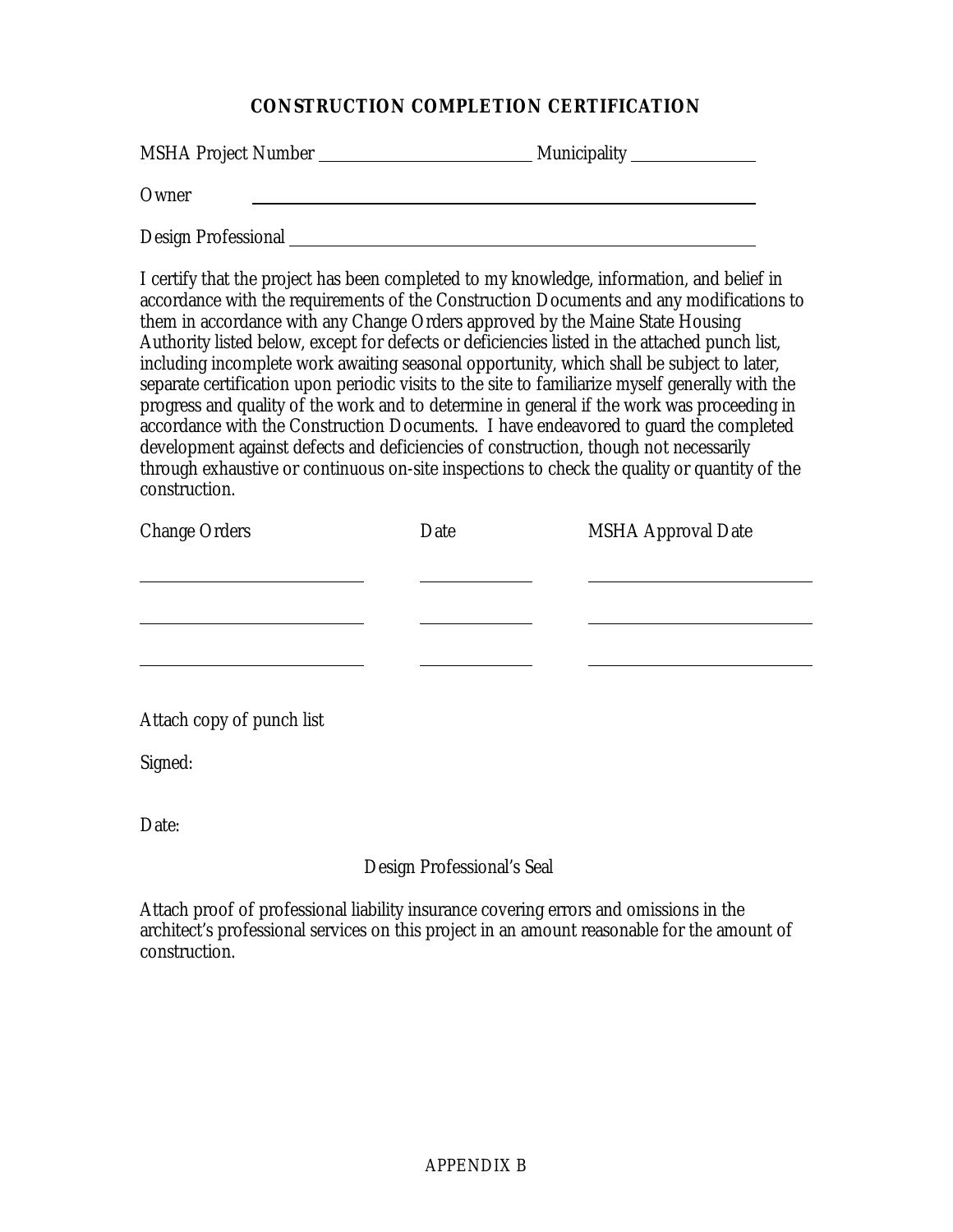#### **REAL PROPERTY SURVEY CERTIFICATION**

To all persons interested in title to the real property (Property) described in Deed (s) of (Grantor (s)) to (Grantee (s) ) dated ( ) and recorded in the ( ) County Registry of Deeds, Book Page , the undersigned certifies to (1) (Developer), (2) (Bank), (3) the Maine State Housing Authority and (4) the Title Insurance Company that the drawing hereon (Drawing)

is an accurate representation of a survey made by the undersigned according to standard surveying practice, that the Drawing accurately portrays the relative location on the Property of any improvements, encroachments, easements, (whether appurtenant or encumbering) and other matters revealed by such survey, that the perimeter of the Property was established by actual field measurements, that the monuments were found or set as shown hereon and that all property interests of whatever nature depicted are contiguous along their entire common boundaries and are enclosed within the boundaries depicted. The undersigned further certifies that there are no encroachments, easements, or other inconsistencies pertaining to the Property other than those shown hereon. The survey was a (transit theodolite) survey made according to the U.S. Standard of Measurements.

#### SURVEYOR COMPANY

(SEAL)

By:

EXPLANATORY NOTE: The Survey Certification should be made to appear on all copies of the Survey and should not be provided as a separate attachment to the Survey. The Survey, the Survey Certification and the property description provided at Notice to Proceed Phase Submission should pertain to and identify all real property which will be described in the Mortgage and Security Agreement which will be purchased by the Authority at the time of permanent loan closing. Shortly before the permanent loan closing, the Survey and the Survey Certification should be updated to conform to the Authority's As-Built Survey Criteria and to reflect all current title information with respect to the Owner's property.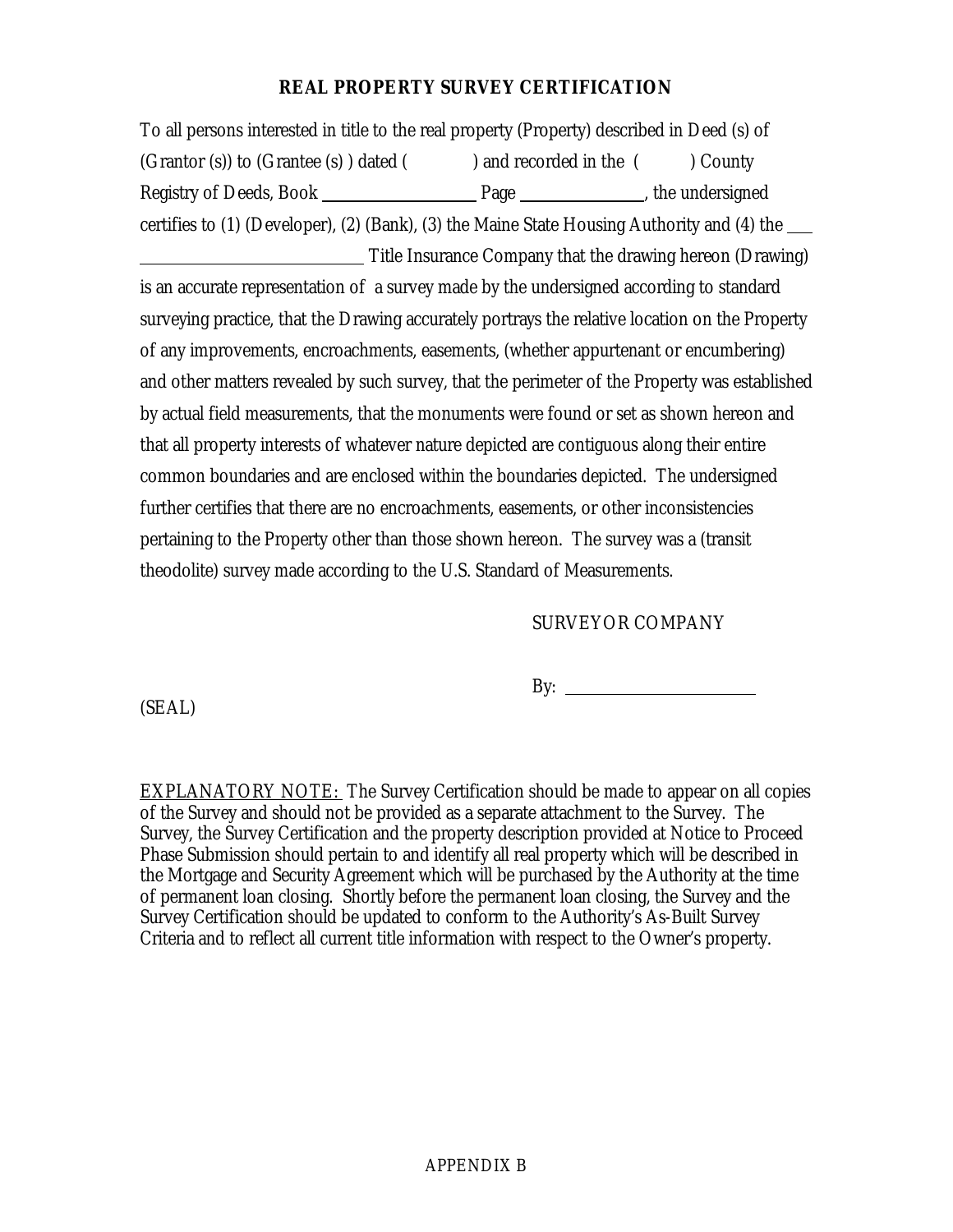## APPENDIX C

### <span id="page-54-0"></span>**Project Close-Out Checklist and Forms**

APPENDIX C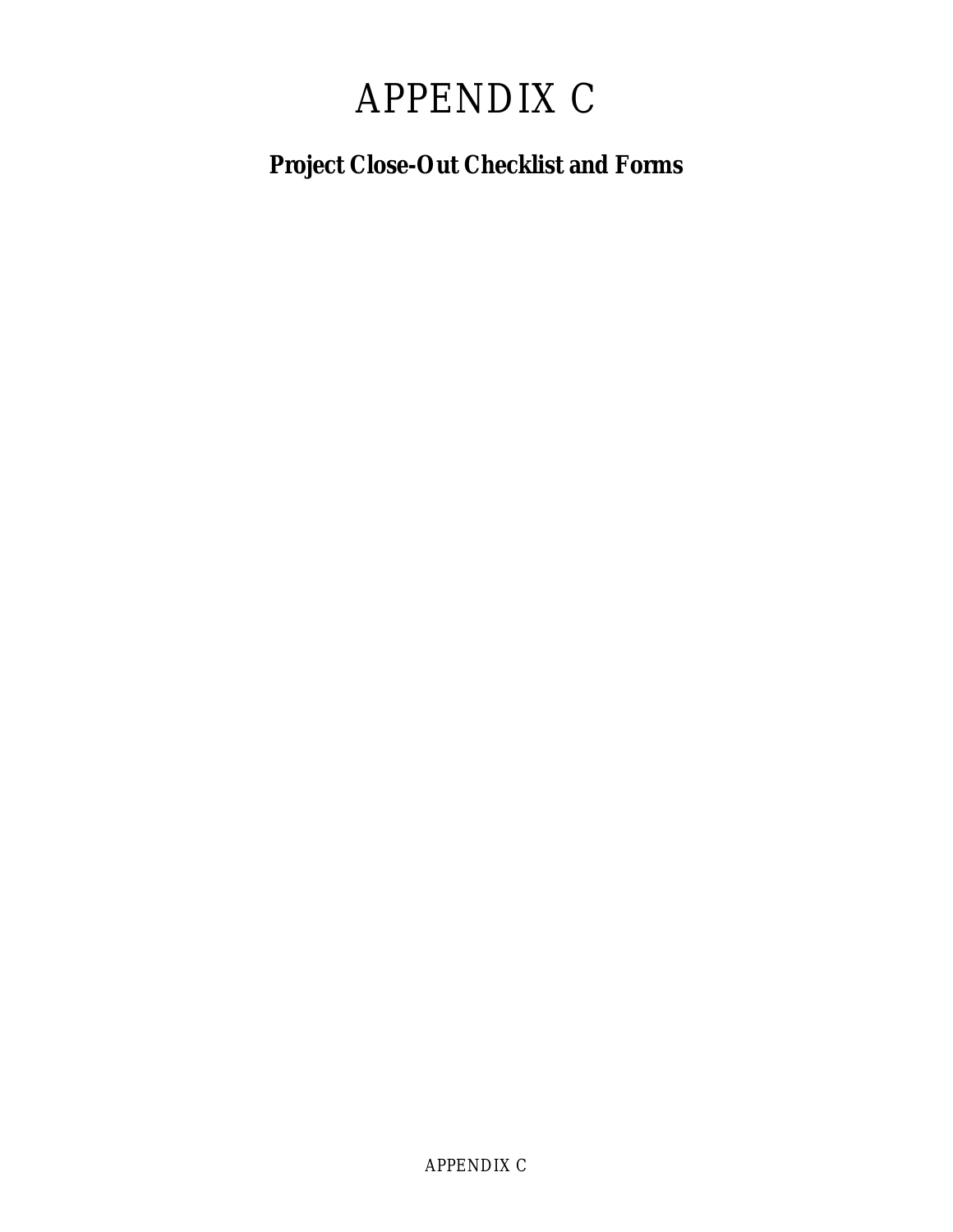## Maine State<br>Housing Authority

#### Project:<br> **Project:**<br> **Project:**<br> **CONSTRUCTION SERVICES**<br> **COMPLETION CHECKLIST COMPLETION CHECKLIST**

| 1.  | <b>Architect</b> | Certificate of Substantial Completion (AIA document normally prepared by architect)                  |
|-----|------------------|------------------------------------------------------------------------------------------------------|
| 2.  | <b>Architect</b> | Architects Certificate of Punchlist Completion (MSHA Document or letter from Design Professional)    |
| 3.  | Contractor       | Elevator License (if applicable)                                                                     |
| 4.  | Contractor       | Fire Alarm system Test Report and Sign-off by System Manufacturer's Rep                              |
| 5.  | Contractor       | Sprinkler Test Report/Sign-off by qualified installer and SFMO permit signed-off by "RMS"            |
| 6.  | Contractor       | Certificate of Occupancy from local municipality                                                     |
| 7.  | Contractor       | Electrical Permit Sign-off by state or local electrical inspector                                    |
| 8.  | Contractor       | Plumbing Permit Sign-off by state or local plumbing inspector                                        |
| 9.  | <b>Architect</b> | Certificate of Completion of Design Professional (MSHA Document)                                     |
| 10. | All              | Incomplete Work Escrow list with each item monetized and total value multiplied by 1.5               |
| 11. | Contractor       | Requisition for all items not identified on Incomplete Work Escrow list (item #10)                   |
| 12. | Contractor       | Lien Releases (typically using MSHA's Contractors Final Certificate and Release Form)                |
| 13. | Contractor       | O & M manuals (deliver to Owner) as applicable                                                       |
| 14. | Contractor       | Warranty information to Owner (e.g. Roofing, Boilers.)  as applicable                                |
| 15. | Contractor       | As-built drawings (deliver to Owner, copy to MSHA)                                                   |
| 16. | Owner            | As-built survey with MSHA Certification (may be waived if work did not increase building foot print) |
| 17. | Contractor       | State Fire Marshal Inspection and Plan of Correction (if required)                                   |
| 18. | Owner            | Owner/Agency Certificate of Completion (MSHA Doc.)                                                   |
| 19. | Contractor       | Contractor's report of participation - Minority/Women Owned Business Enterprises (MSHA doc.)         |
| 20. | Contractor       | Evidence of satisfactory Lead Based Paint Clearance testing (not required for new construction)      |
| 21. | Contractor       | Consent of Surety to release of final payment                                                        |

\* Required **Not Required C** Required unless covered under local Certificate of Occupancy **Technical Services has received and reviewed the documents outlined above and find them suitable to satisfy closeout/completion requirements per the Division of Construction Services:**

| /Construction Analyst :                      | Date: |
|----------------------------------------------|-------|
| Don McGilvery/Construction Services Manager: | Date: |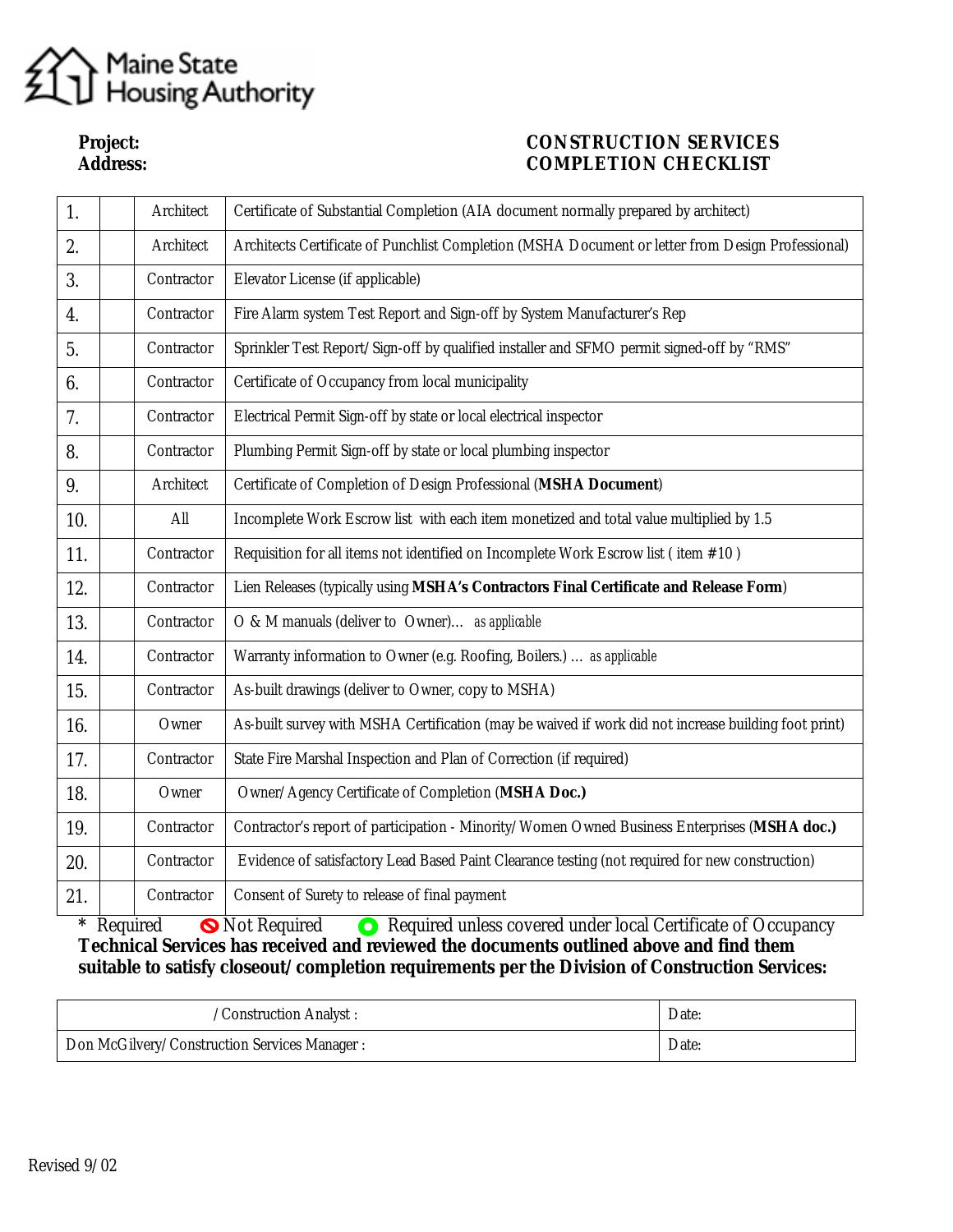## Maine State<br>Housing Authority

CERTIFICATE OF COMPLETION OF DESIGN PROFESSIONAL

<u> 1989 - Johann Stoff, deutscher Stoff, der Stoff, der Stoff, der Stoff, der Stoff, der Stoff, der Stoff, der S</u>

<u> 1989 - Johann Barn, mars ann an t-Amhain an t-Amhain an t-Amhain an t-Amhain an t-Amhain an t-Amhain an t-Amh</u> **Project:** 

**Project Address:**  <u> 1989 - Johann Barbara, martxa alemaniar arg</u>

**Architect/Engineer:** 

I certify that the construction/improvements to the above-named project have been completed to my knowledge, information and belief in accordance with the contract documents including any change orders approved by Maine State Housing Authority. I have endeavored to guard the completed work against defects and deficiencies of construction, though not necessarily through exhaustive or continuous on-site inspections to check the quality of the construction.

| <b>Change Order</b> | <b>Date</b> | <b>MSHA Approval Date</b>                |
|---------------------|-------------|------------------------------------------|
|                     |             |                                          |
|                     |             |                                          |
|                     |             |                                          |
|                     |             |                                          |
|                     |             |                                          |
|                     |             |                                          |
|                     |             |                                          |
|                     |             |                                          |
|                     |             |                                          |
|                     |             |                                          |
|                     |             |                                          |
|                     |             |                                          |
|                     |             |                                          |
|                     |             | <b>Signature of Design Professional</b>  |
|                     |             |                                          |
|                     | Date:       | <u> 1980 - Jan Alexandria (h. 1980).</u> |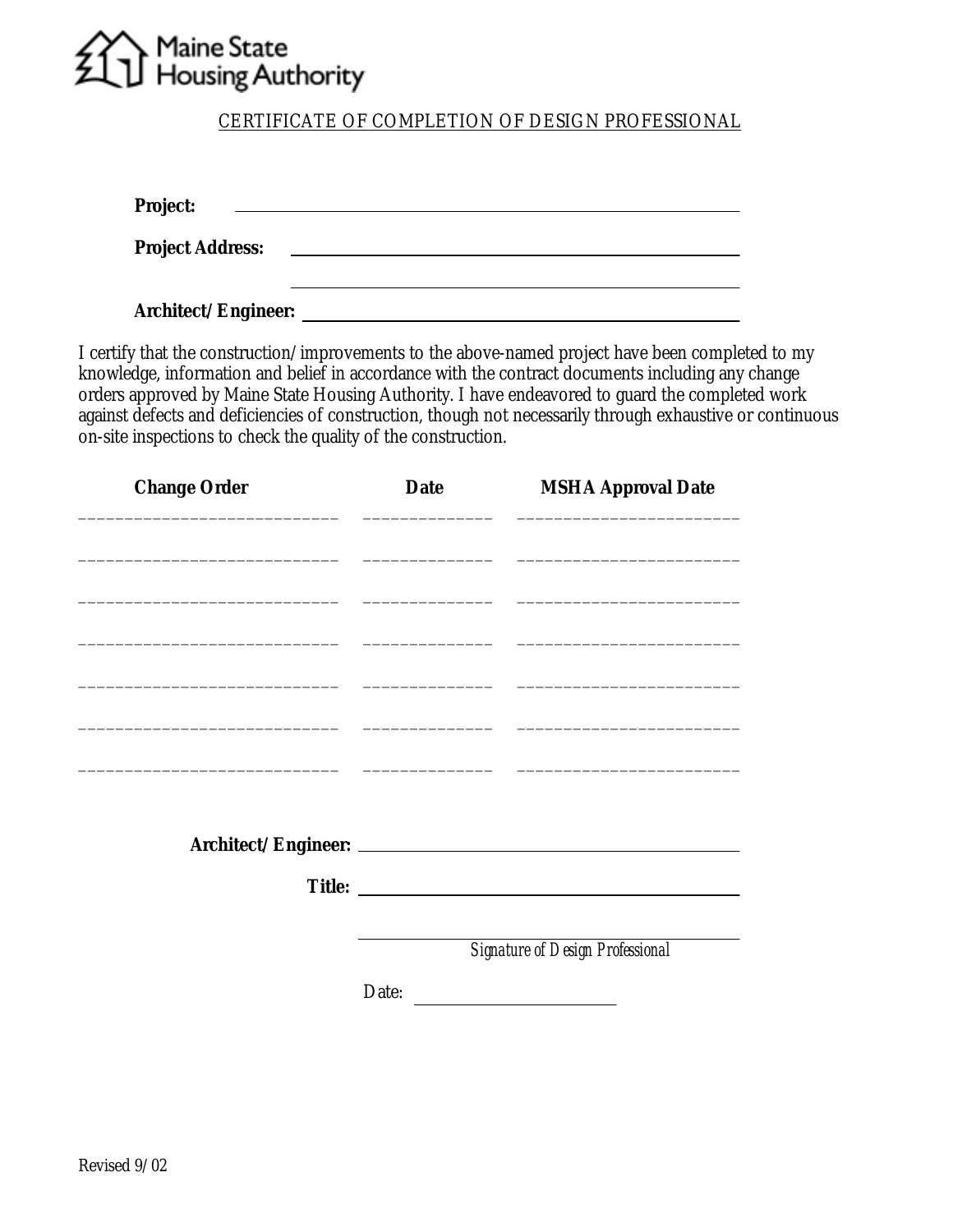## Maine State<br>Housing Authority

#### CONTRACTOR'S FINAL CERTIFICATE AND RELEASE

*Any material supplier or subcontractor who supplied material or labor with a value greater than or equal to \$2,000 must complete this form.*

| PROJECT:        | <b>Contract Date:</b>      |
|-----------------|----------------------------|
| <b>ADDRESS:</b> | <b>Contract Amount: \$</b> |
|                 | <b>Contract For:</b>       |

- 1. The undersigned certifies that there is due and payable under the above contract a final payment  $\int$  of \$  $\int$  .
- 2. The undersigned certifies that all work required under this contract has been performed in accordance with the terms of the contract and was completed on , 2004.
- 3. The undersigned certifies that, except as set forth above, there are no unpaid claims for materials, supplies or equipment and no claims of laborers or mechanics for unpaid wages arising out of the performance of the contract.
- 4. The undersigned releases any and all claims, other than for the final payment set forth above, arising under or by virtue of the contract and agrees to indemnify the Maine State Housing Authority and the owner against any such claims.
- 5. The undersigned certifies that lead-based paints have not been used in the painting of any interior surfaces or those exterior surfaces that are readily accessible to children under six (6) years of age. Leadbased paints are defined as those paints containing more than 0.5% lead by weight in the non-volatile content of the paint.
- 6. The undersigned has attached to this certificate all manufacturers' and suppliers' written guarantees and warranties covering materials and equipment furnished under the contract.

| Contractor: 2000 Contractor:  |                                        |
|-------------------------------|----------------------------------------|
| Signature: <u>Signature:</u>  |                                        |
| <b>State of Maine</b>         |                                        |
| County of $\_\_\_\_\_\$ , ss. | Date:                                  |
|                               |                                        |
|                               | Before me,                             |
|                               | Name                                   |
|                               | Notary Public of Maine/Attorney-at-Law |
|                               | My Commission Expires:                 |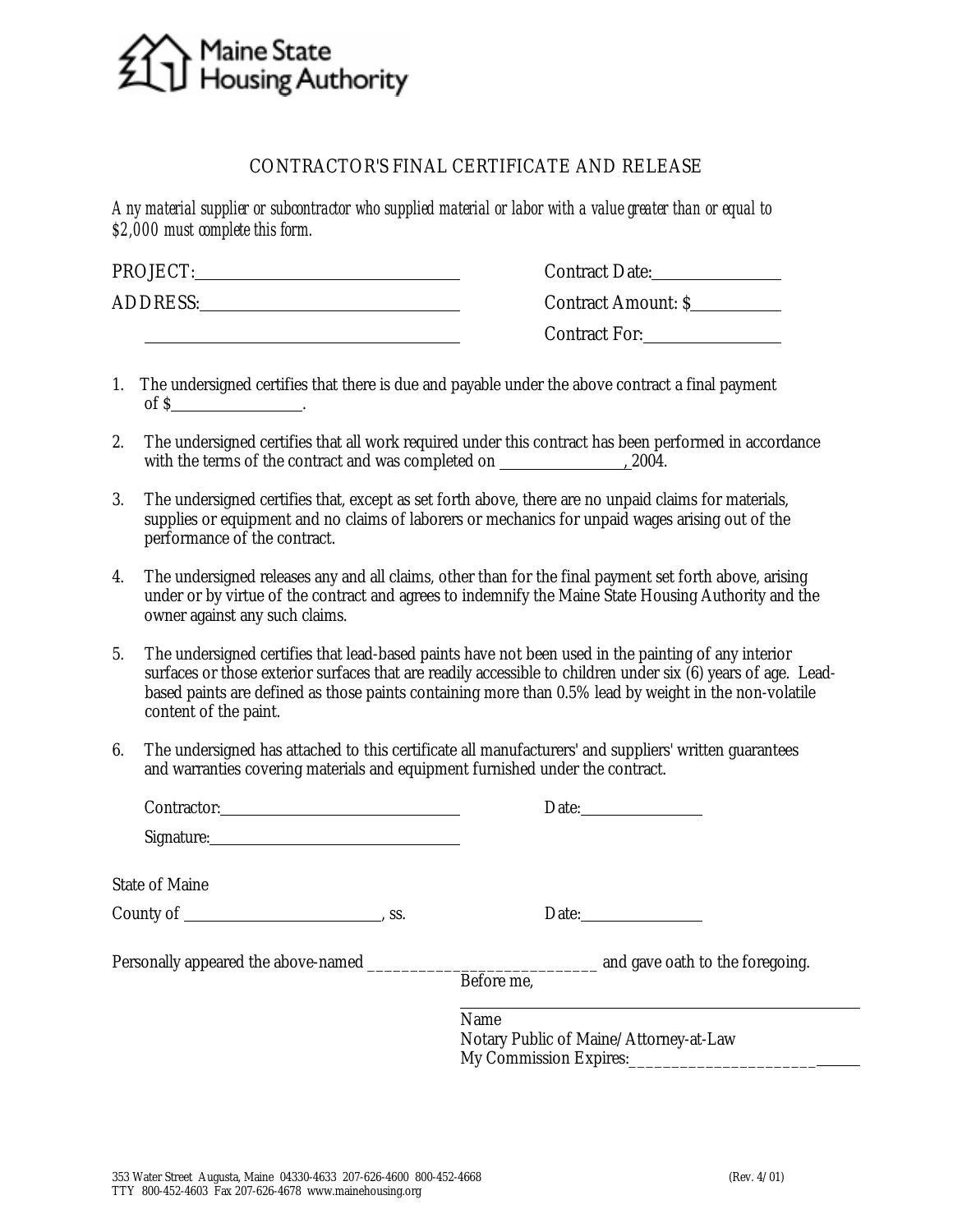

#### **Incomplete Work Escrow**

| Project (name/address): |                                                                                                                    |
|-------------------------|--------------------------------------------------------------------------------------------------------------------|
|                         |                                                                                                                    |
| Contractor:             |                                                                                                                    |
| Architect:              |                                                                                                                    |
| as the result of:       | The following items represent project features that have been determined to be incomplete<br>Seasonal limitations. |
|                         | Extraordinary circumstances w/MSHA concurrence                                                                     |

Description  $\sim$ 

Value

Total: Total x 150%

| The amount of \$ | shall be withheld from the final payment till such time                                |
|------------------|----------------------------------------------------------------------------------------|
|                  | that work has been completed and determined acceptable by the Owner and representative |
| of MSHA.         |                                                                                        |
| 117 I I II       |                                                                                        |

Work shall be completed by: \_\_\_\_\_\_\_\_\_\_\_\_\_

Upon acceptance of all items in an escrow section, the Authority will prepare a release of those funds being withheld against those work items. At no time shall an aggregate amount exceeding 50% of the total escrow amount be released prior to completion of all escrow items.

**Contractor** 

Owner(s)

Architect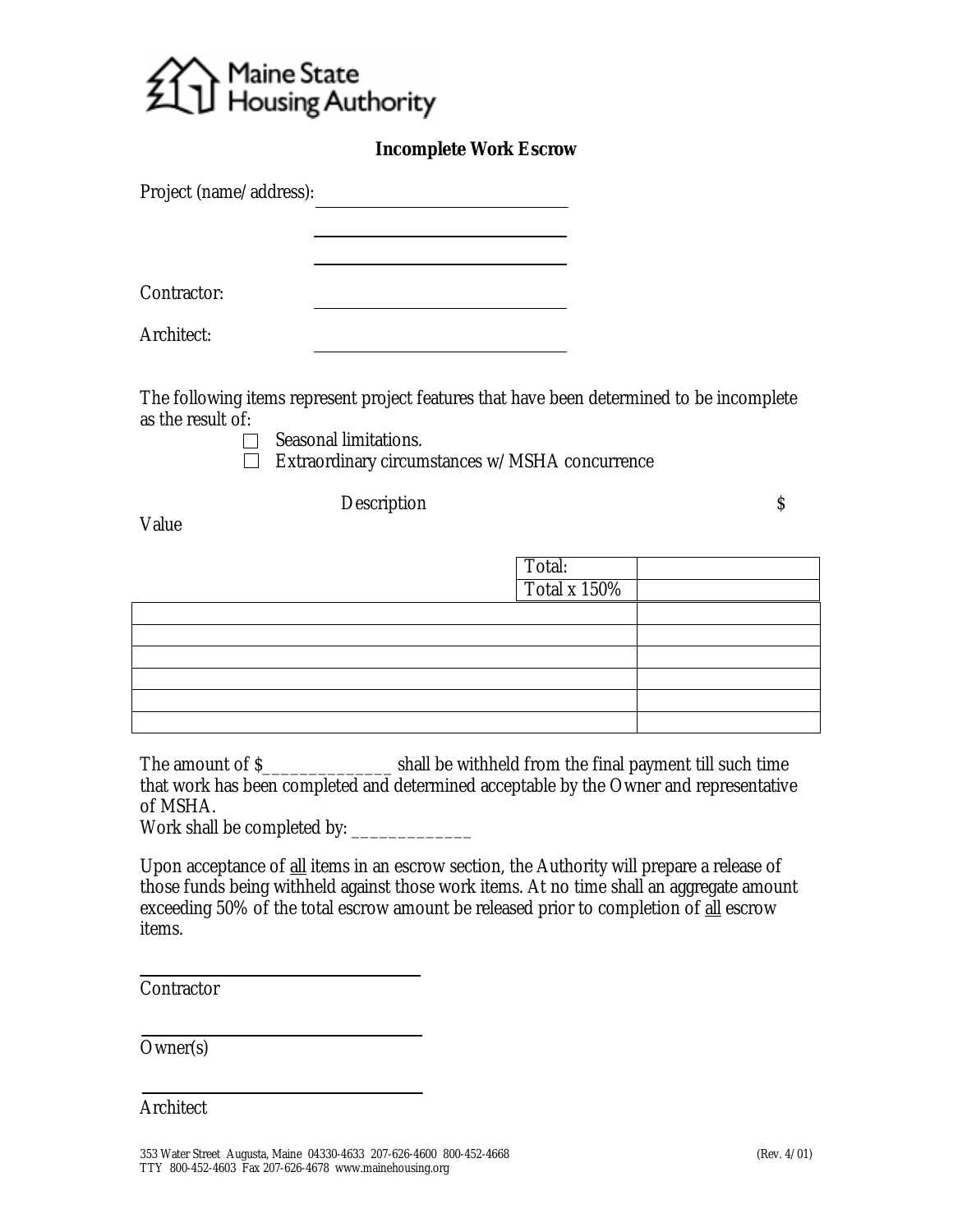

#### **OWNER/AGENCY CERTIFICATE OF COMPLETION**

| Owner(s):                                      |                         |
|------------------------------------------------|-------------------------|
| <b>Property Address:</b>                       |                         |
| <b>MSHA</b> Project #:                         | <b>Number of Units:</b> |
| The undersigned Owner(s) certifies as follows: |                         |

- 1. The loan funds I have received from the Maine State Housing Authority to undertake property improvements have now been appropriately spent.
- 2. The improvements for which I used the money have been completed to my satisfaction and are the same improvements listed in Exhibit "A" of the Rehab Escrow or as listed in the Technical Services Document Sign Off, except as amended with the prior written consent of the Maine State Housing Authority.
- 3. The attached List of Tenants and Income is complete and accurate as of this date. (List all units, if vacant so note)

The undersigned Owner(s) swears under penalty of law that he/she/they have read and understood this Certificate and that to the best of his/her/their knowledge and belief it is true.

| <b>OWNER:</b> |                                                                                                                       |              |                                                                                                                                                                                                                                                                                                                                                                                                               |
|---------------|-----------------------------------------------------------------------------------------------------------------------|--------------|---------------------------------------------------------------------------------------------------------------------------------------------------------------------------------------------------------------------------------------------------------------------------------------------------------------------------------------------------------------------------------------------------------------|
| By:           |                                                                                                                       |              | Date:                                                                                                                                                                                                                                                                                                                                                                                                         |
| By:           | Name:<br>Name:                                                                                                        |              | Date: $\frac{1}{\sqrt{1-\frac{1}{2}}\sqrt{1-\frac{1}{2}}\sqrt{1-\frac{1}{2}}\sqrt{1-\frac{1}{2}}\sqrt{1-\frac{1}{2}}\sqrt{1-\frac{1}{2}}\sqrt{1-\frac{1}{2}}\sqrt{1-\frac{1}{2}}\sqrt{1-\frac{1}{2}}\sqrt{1-\frac{1}{2}}\sqrt{1-\frac{1}{2}}\sqrt{1-\frac{1}{2}}\sqrt{1-\frac{1}{2}}\sqrt{1-\frac{1}{2}}\sqrt{1-\frac{1}{2}}\sqrt{1-\frac{1}{2}}\sqrt{1-\frac{1}{2}}\sqrt{1-\frac{1}{2}}\sqrt{1-\frac{1}{2}}$ |
|               | <b>APPROVAL BY MSHA:</b>                                                                                              |              |                                                                                                                                                                                                                                                                                                                                                                                                               |
| By:           | <u> 1989 - Johann Barbara, martin amerikan basal dan berasal dalam basal dalam basal dalam basal dalam basal dala</u> |              | Date: $\qquad \qquad$                                                                                                                                                                                                                                                                                                                                                                                         |
|               | <b>MAINE STATE HOUSING AUTHORITY USE ONLY</b>                                                                         |              |                                                                                                                                                                                                                                                                                                                                                                                                               |
|               | Final Escrow Draw occurred on:                                                                                        | (date)       | <b>Remaining Escrow Funds:</b>                                                                                                                                                                                                                                                                                                                                                                                |
|               | Recommended initial annual inspection:                                                                                | (month/year) |                                                                                                                                                                                                                                                                                                                                                                                                               |

CC: Legal; Asset Management; Development Manager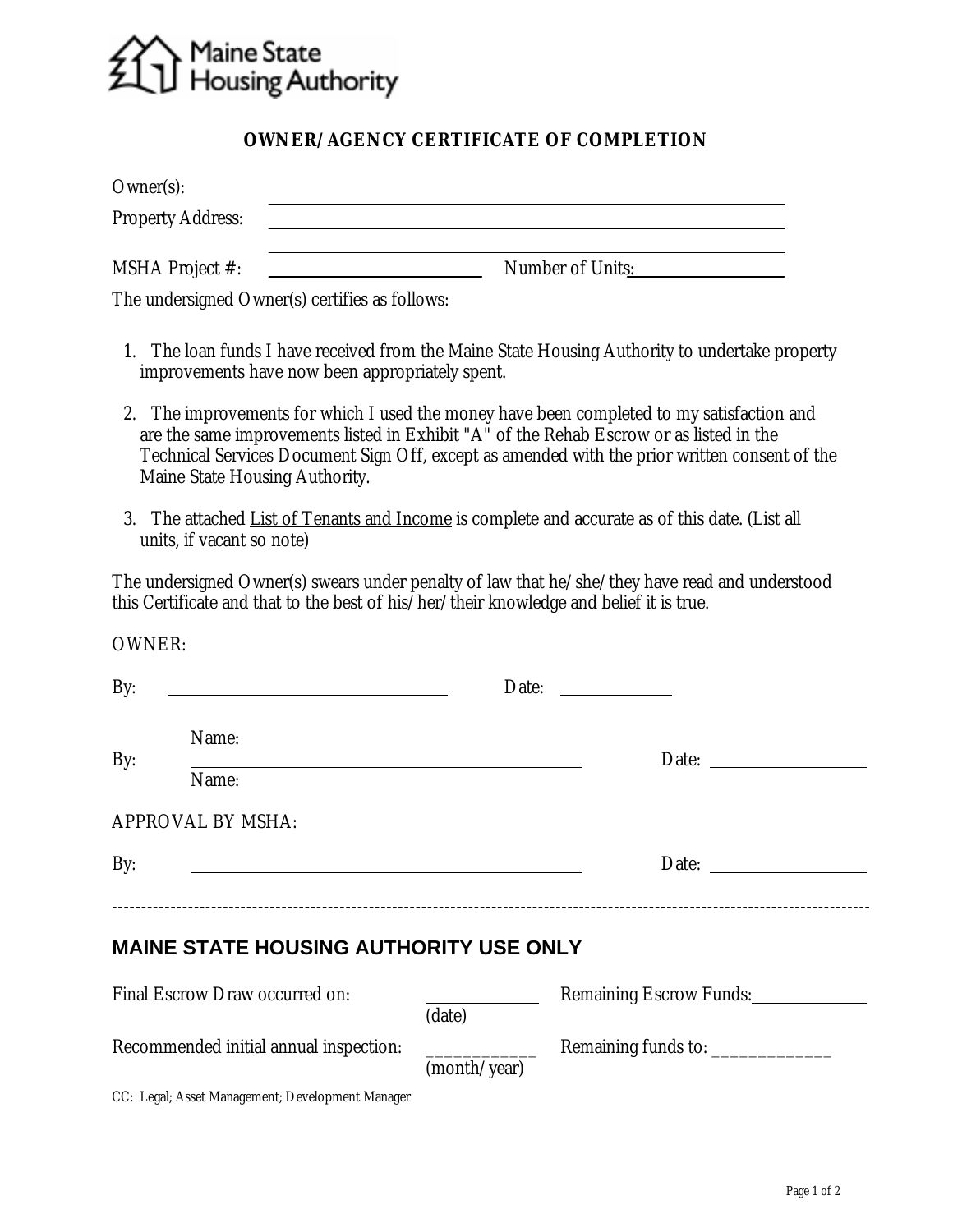# Maine State<br>211 Housing Authority

| <b>List of Tenants and Income</b> |                                                                                 |                                       |                                          |                                   |                           |                                                                               |                          |                                |
|-----------------------------------|---------------------------------------------------------------------------------|---------------------------------------|------------------------------------------|-----------------------------------|---------------------------|-------------------------------------------------------------------------------|--------------------------|--------------------------------|
|                                   | NOTE: Please place an asterisk beside any units receiving Section 8 assistance. |                                       |                                          |                                   |                           |                                                                               |                          |                                |
| Apt<br>No.                        | $\#$ of<br><b>BRs</b>                                                           | Total # of<br>Persons in<br>Household | <b>Tenant Name &amp; Mailing Address</b> | Lease<br><b>Effective</b><br>Date | Gross<br>Annual<br>Income | Indicate<br>Income<br>Targeting<br>(30, 40, 50,<br>$60\%$ or<br><b>Market</b> | Tenant<br>Rent<br>Amount | Utility<br>Allowance<br>Amount |
|                                   |                                                                                 |                                       |                                          |                                   |                           |                                                                               |                          |                                |
|                                   |                                                                                 |                                       |                                          |                                   |                           |                                                                               |                          |                                |
|                                   |                                                                                 |                                       |                                          |                                   |                           |                                                                               |                          |                                |
|                                   |                                                                                 |                                       |                                          |                                   |                           |                                                                               |                          |                                |
|                                   |                                                                                 |                                       |                                          |                                   |                           |                                                                               |                          |                                |
|                                   |                                                                                 |                                       |                                          |                                   |                           |                                                                               |                          |                                |
|                                   |                                                                                 |                                       |                                          |                                   |                           |                                                                               |                          |                                |
|                                   |                                                                                 |                                       |                                          |                                   |                           |                                                                               |                          |                                |
|                                   |                                                                                 |                                       |                                          |                                   |                           |                                                                               |                          |                                |
|                                   |                                                                                 |                                       |                                          |                                   |                           |                                                                               |                          |                                |
|                                   |                                                                                 |                                       |                                          |                                   |                           |                                                                               |                          |                                |
|                                   |                                                                                 |                                       |                                          |                                   |                           |                                                                               |                          |                                |
|                                   |                                                                                 |                                       |                                          |                                   |                           |                                                                               |                          |                                |
|                                   |                                                                                 |                                       |                                          |                                   |                           |                                                                               |                          |                                |
|                                   |                                                                                 |                                       |                                          |                                   |                           |                                                                               |                          |                                |
|                                   |                                                                                 |                                       |                                          |                                   |                           |                                                                               |                          |                                |
|                                   |                                                                                 |                                       |                                          |                                   |                           |                                                                               |                          |                                |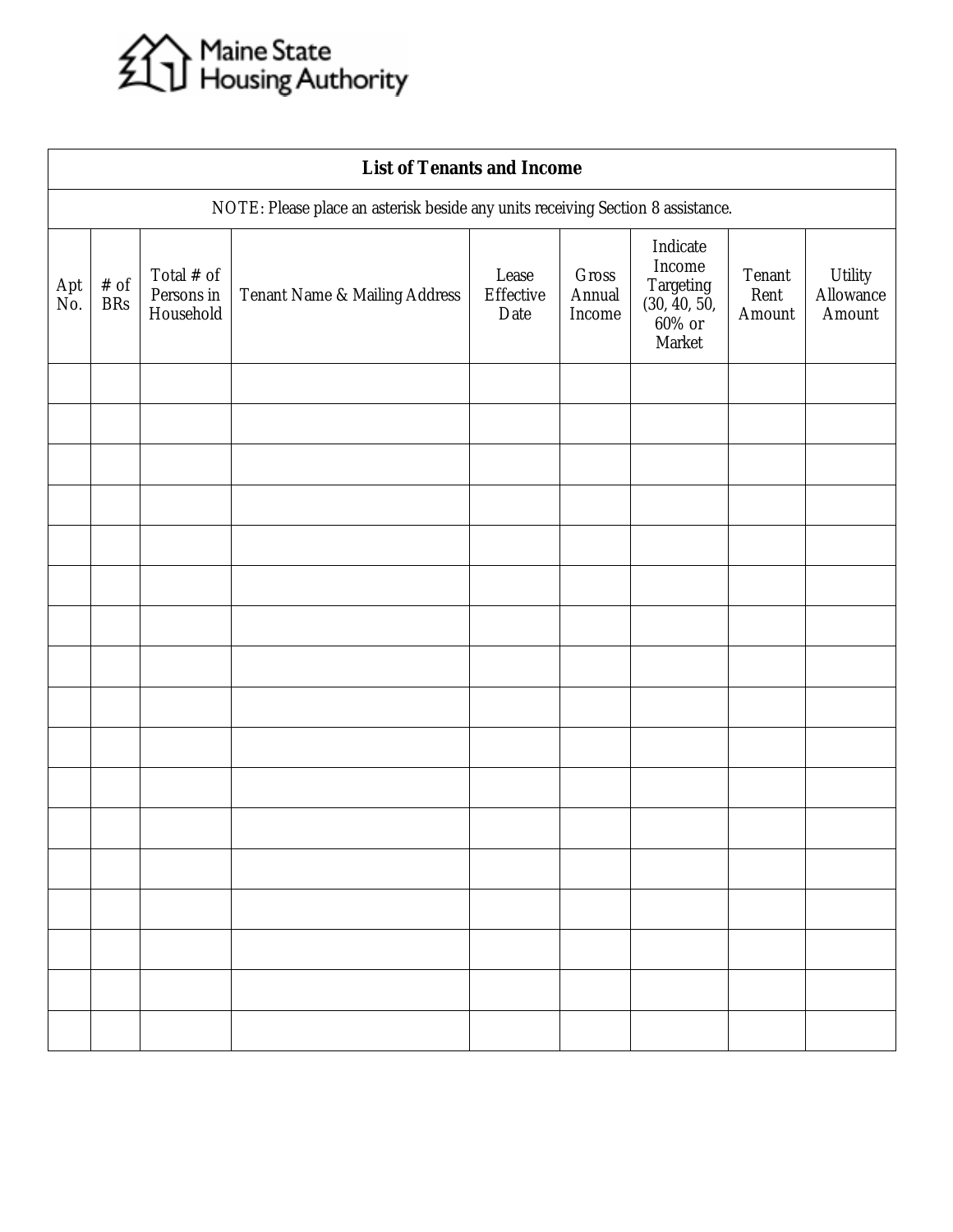

#### **CONTRACTORS REPORT OF PARTICIPATION W/M**

| <b>Project:</b>                                                               |  |                                                                                                                                                        |
|-------------------------------------------------------------------------------|--|--------------------------------------------------------------------------------------------------------------------------------------------------------|
| <b>Owner:</b>                                                                 |  |                                                                                                                                                        |
| <b>Contractor:</b>                                                            |  |                                                                                                                                                        |
| Date:                                                                         |  |                                                                                                                                                        |
|                                                                               |  | is a Women/Minority owned Business Enterprise.                                                                                                         |
| (contractor)                                                                  |  | is not a Women/Minority owned Business Enterprise                                                                                                      |
|                                                                               |  | During the course of the above referenced project, the Contractor:<br><b>Used</b> the services of Women/Minority owned Business Enterprises as listed; |
| <b>Did not use</b> the services of Women/Minority owned Business Enterprises. |  |                                                                                                                                                        |
| <b>Signed:</b>                                                                |  |                                                                                                                                                        |
|                                                                               |  |                                                                                                                                                        |
| Date:                                                                         |  |                                                                                                                                                        |